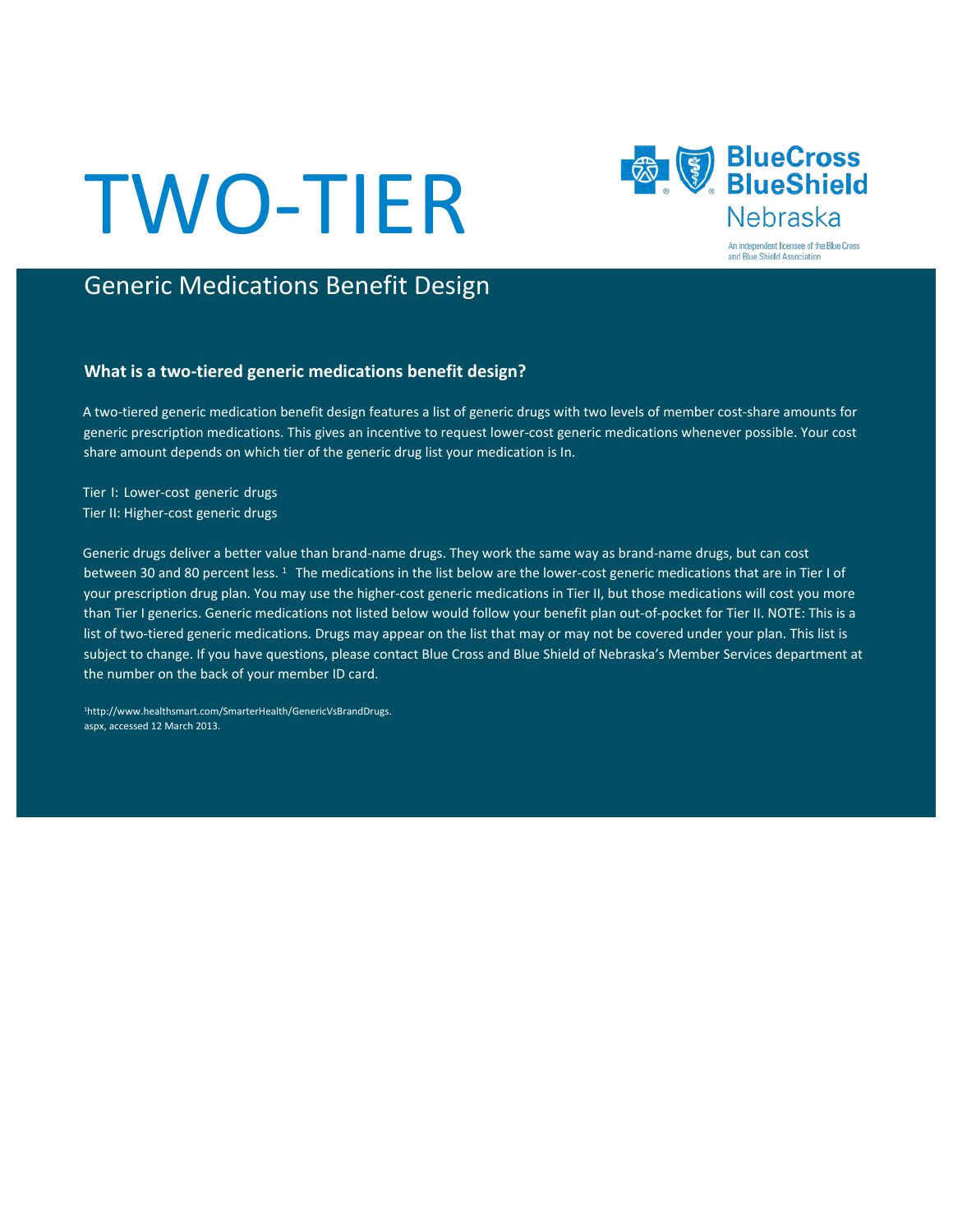# **PENICILLINS amoxicillin (trihydrate) cap 250 mg amoxicillin (trihydrate) cap 500 mg amoxicillin (trihydrate) for susp 125 mg/5ml amoxicillin (trihydrate) for susp 200 mg/5ml amoxicillin (trihydrate) for susp 250 mg/5ml amoxicillin (trihydrate) for susp 400 mg/5ml amoxicillin (trihydrate) tab 500 mg amoxicillin (trihydrate) tab 875 mg amoxicillin & k clavulanate for susp 200-28.5 mg/5ml amoxicillin & k clavulanate tab 500-125 mg** (Augmentin) **amoxicillin & k clavulanate tab 875-125 mg penicillin v potassium tab 250 mg penicillin v potassium tab 500 mg CEPHALOSPORINS cefadroxil cap 500 mg cefdinir cap 300 mg ceftriaxone sodium for inj 250 mg ceftriaxone sodium for inj 500 mg ceftriaxone sodium for inj 1 gm ceftriaxone sodium for iv soln 1 gm cefuroxime sodium for iv soln 1.5 gm cephalexin cap 250 mg cephalexin cap 500 mg MACROLIDES azithromycin tab 250 mg** (Zithromax) **azithromycin tab 500 mg** (Zithromax) **TETRACYCLINES doxycycline hyclate cap 100 mg** (Vibramycin) **doxycycline hyclate tab 100 mg doxycycline monohydrate cap 50 mg doxycycline monohydrate cap 100 mg minocycline hcl cap 50 mg FLUOROQUINOLONES ciprofloxacin hcl tab 250 mg (base equiv)** (Cipro) **ciprofloxacin hcl tab 500 mg (base equiv)** (Cipro) **ciprofloxacin hcl tab 750 mg (base equiv) levofloxacin in d5w iv soln 500 mg/100ml**

Drug Name

**ANTI-INFECTIVE AGENTS**

| Drug Name                                                    |
|--------------------------------------------------------------|
| levofloxacin in d5w iv soln 750 mg/150ml                     |
| levofloxacin tab 250 mg                                      |
| levofloxacin tab 500 mg                                      |
| levofloxacin tab 750 mg                                      |
| <b>AMINOGLYCOSIDES</b>                                       |
| neomycin sulfate tab 500 mg                                  |
| <b>ANTIMYCOBACTERIAL AGENTS</b>                              |
| isoniazid tab 300 mg                                         |
| <b>ANTIFUNGALS</b>                                           |
| fluconazole tab 50 mg (Diflucan)                             |
| fluconazole tab 100 mg (Diflucan)                            |
| fluconazole tab 150 mg (Diflucan)                            |
| fluconazole tab 200 mg (Diflucan)                            |
| terbinafine hcl tab 250 mg                                   |
| <b>ANTIVIRALS</b>                                            |
| acyclovir cap 200 mg                                         |
| acyclovir tab 400 mg                                         |
| acyclovir tab 800 mg                                         |
| nevirapine tab 200 mg                                        |
| valacyclovir hcl tab 500 mg (Valtrex)                        |
| <b>ANTI-INFECTIVE AGENTS - MISC.</b>                         |
| clindamycin hcl cap 75 mg (Cleocin)                          |
| clindamycin hcl cap 150 mg (Cleocin)                         |
| clindamycin hcl cap 300 mg (Cleocin)                         |
| metronidazole tab 250 mg                                     |
| metronidazole tab 500 mg (Flagyl)                            |
| sulfamethoxazole-trimethoprim tab 400-80 mg<br>(Bactrim)     |
| sulfamethoxazole-trimethoprim tab 800-160 mg<br>(Bactrim ds) |
| <b>ANTINEOPLASTIC AGENTS</b>                                 |
| <b>ANTINEOPLASTICS</b>                                       |
| anastrozole tab 1 mg (Arimidex)                              |
| bicalutamide tab 50 mg (Casodex)                             |
| cytarabine inj pf 100 mg/ml                                  |
| fluorouracil iv soln 5 gm/100ml (50 mg/ml)                   |
| letrozole tab 2.5 mg (Femara)                                |
| megestrol acetate tab 20 mg                                  |
| megestrol acetate tab 40 mg                                  |
| methotrexate sodium inj pf 50 mg/2ml (25 mg/ml)              |
|                                                              |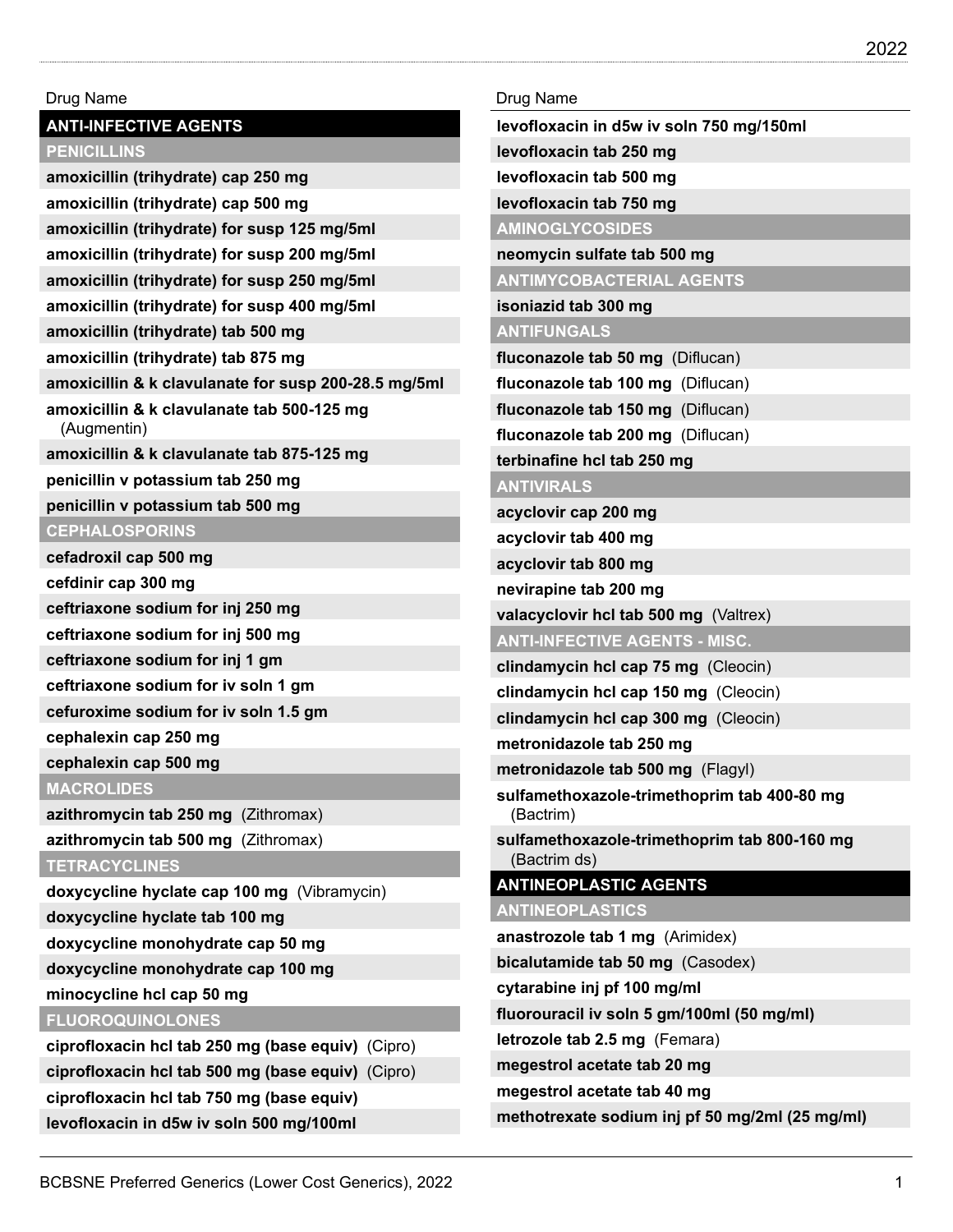**methotrexate sodium inj pf 250 mg/10ml (25 mg/ml) methotrexate sodium inj 50 mg/2ml (25 mg/ml) tamoxifen citrate tab 10 mg (base equivalent)**

## **ENDOCRINE AND METABOLIC DRUGS**

**CORTICOSTEROIDS**

**dexamethasone sod phosphate preservative free inj 10 mg/ml** (Dexamethasone sodium) **dexamethasone sodium phosphate inj 4 mg/ml dexamethasone sodium phosphate inj 20 mg/5ml**

**dexamethasone sodium phosphate inj 100 mg/10ml**

**dexamethasone tab 0.5 mg**

**dexamethasone tab 0.75 mg**

**dexamethasone tab 1.5 mg**

**dexamethasone tab 4 mg**

**dexamethasone tab 6 mg**

**fludrocortisone acetate tab 0.1 mg**

**methylprednisolone tab therapy pack 4 mg (21)** (Medrol dosepak)

**methylprednisolone tab 4 mg** (Medrol)

**methylprednisolone tab 16 mg** (Medrol)

**methylprednisolone tab 32 mg** (Medrol)

**prednisolone sod phosphate oral soln 15 mg/5ml (base equiv)**

**prednisone tab therapy pack 5 mg (21)**

**prednisone tab therapy pack 5 mg (48)**

**prednisone tab 1 mg**

**prednisone tab 2.5 mg**

**prednisone tab 5 mg**

**prednisone tab 10 mg**

**prednisone tab 20 mg**

**prednisone tab 50 mg**

**triamcinolone acetonide inj susp 40 mg/ml** (Kenalog-40)

**ESTROGENS**

**estradiol tab 0.5 mg** (Estrace)

**estradiol tab 1 mg** (Estrace)

**estradiol tab 2 mg** (Estrace)

**CONTRACEPTIVES**

**desogestrel & ethinyl estradiol tab 0.15 mg-30 mcg levonorgestrel & ethinyl estradiol tab 0.1 mg-20 mcg**

#### Drug Name

**levonorgestrel & ethinyl estradiol tab 0.15 mg-30 mcg**

**levonorgestrel-eth estra tab 0.05-30/0.075-40/0.125-30mg-mcg**

**norethindrone & ethinyl estradiol tab 1 mg-35 mcg**

**norethindrone ace & ethinyl estradiol tab 1 mg-20 mcg**

**norethindrone ace & ethinyl estradiol-fe tab 1 mg-20 mcg**

**norethindrone ace & ethinyl estradiol-fe tab 1.5 mg-30 mcg**

**norethindrone tab 0.35 mg**

**norgestimate & ethinyl estradiol tab 0.25 mg-35 mcg**

**norgestimate-eth estrad tab 0.18-25/0.215-25/0.25-25 mg-mcg**

**norgestimate-eth estrad tab 0.18-35/0.215-35/0.25-35 mg-mcg**

#### **PROGESTINS**

**medroxyprogesterone acetate tab 2.5 mg** (Provera) **medroxyprogesterone acetate tab 5 mg** (Provera) **medroxyprogesterone acetate tab 10 mg** (Provera) **ANTIDIABETICS glimepiride tab 1 mg** (Amaryl) **glimepiride tab 2 mg** (Amaryl) **glimepiride tab 4 mg** (Amaryl) **glipizide tab er 24hr 2.5 mg** (Glucotrol xl) **glipizide tab er 24hr 5 mg** (Glucotrol xl) **glipizide tab er 24hr 10 mg** (Glucotrol xl) **glipizide tab 5 mg glipizide tab 10 mg** (Glucotrol) **glucose gel 40% glyburide micronized tab 1.5 mg** (Glynase) **glyburide micronized tab 3 mg** (Glynase) **glyburide micronized tab 6 mg** (Glynase) **glyburide tab 1.25 mg glyburide tab 2.5 mg glyburide tab 5 mg glyburide-metformin tab 1.25-250 mg glyburide-metformin tab 2.5-500 mg glyburide-metformin tab 5-500 mg metformin hcl tab er 24hr 500 mg metformin hcl tab er 24hr 750 mg**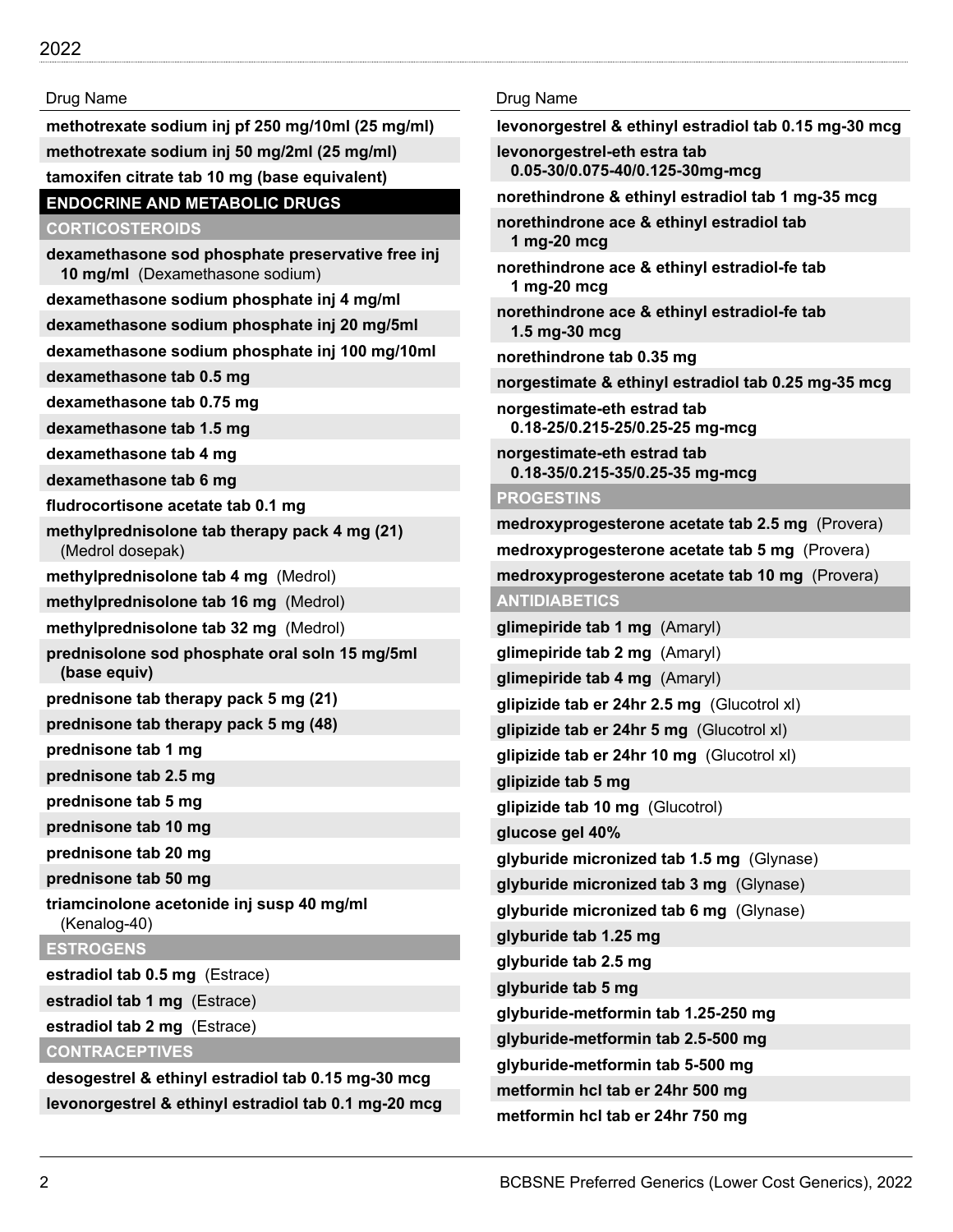| Drug Name                                                   |  |
|-------------------------------------------------------------|--|
| metformin hcl tab 500 mg                                    |  |
| metformin hcl tab 850 mg                                    |  |
| metformin hcl tab 1000 mg                                   |  |
| pioglitazone hcl tab 15 mg (base equiv) (Actos)             |  |
| pioglitazone hcl tab 30 mg (base equiv) (Actos)             |  |
| pioglitazone hcl tab 45 mg (base equiv) (Actos)             |  |
| <b>THYROID AGENTS</b>                                       |  |
| levothyroxine sodium tab 25 mcg (Synthroid)                 |  |
| levothyroxine sodium tab 50 mcg (Synthroid)                 |  |
| levothyroxine sodium tab 75 mcg (Synthroid)                 |  |
| levothyroxine sodium tab 88 mcg (Synthroid)                 |  |
| levothyroxine sodium tab 100 mcg (Synthroid)                |  |
| levothyroxine sodium tab 112 mcg (Synthroid)                |  |
| levothyroxine sodium tab 125 mcg (Synthroid)                |  |
| levothyroxine sodium tab 137 mcg (Synthroid)                |  |
| levothyroxine sodium tab 150 mcg (Synthroid)                |  |
| levothyroxine sodium tab 175 mcg (Synthroid)                |  |
| levothyroxine sodium tab 200 mcg (Synthroid)                |  |
| levothyroxine sodium tab 300 mcg (Synthroid)                |  |
| methimazole tab 5 mg (Tapazole)                             |  |
| methimazole tab 10 mg (Tapazole)                            |  |
| thyroid tab 15 mg (1/4 grain) (Armour thyroid)              |  |
| thyroid tab 30 mg (1/2 grain) (Armour thyroid)              |  |
| <b>ENDOCRINE and METABOLIC AGENTS - MISC.</b>               |  |
| alendronate sodium tab 10 mg                                |  |
| alendronate sodium tab 35 mg                                |  |
| alendronate sodium tab 70 mg (Fosamax)                      |  |
| calcitriol cap 0.25 mcg (Rocaltrol)                         |  |
| ibandronate sodium tab 150 mg (base equivalent)<br>(Boniva) |  |
| <b>CARDIOVASCULAR AGENTS</b>                                |  |
| <b>CARDIOTONICS</b>                                         |  |
| digoxin tab 125 mcg (0.125 mg) (Lanoxin)                    |  |
| digoxin tab 250 mcg (0.25 mg) (Lanoxin)                     |  |
| <b>ANTIANGINAL AGENTS</b>                                   |  |
| isosorbide mononitrate tab er 24hr 30 mg                    |  |
| isosorbide mononitrate tab er 24hr 60 mg                    |  |
| isosorbide mononitrate tab er 24hr 120 mg                   |  |
| isosorbide mononitrate tab 10 mg                            |  |
| isosorbide mononitrate tab 20 mg                            |  |

| Drug Name                                                               |
|-------------------------------------------------------------------------|
| nitroglycerin sl tab 0.4 mg (Nitrostat)                                 |
| <b>BETA BLOCKERS</b>                                                    |
| atenolol tab 25 mg (Tenormin)                                           |
| atenolol tab 50 mg (Tenormin)                                           |
| atenolol tab 100 mg (Tenormin)                                          |
| carvedilol tab 3.125 mg (Coreg)                                         |
| carvedilol tab 6.25 mg (Coreg)                                          |
| carvedilol tab 12.5 mg (Coreg)                                          |
| carvedilol tab 25 mg (Coreg)                                            |
| labetalol hcl tab 100 mg                                                |
| metoprolol succinate tab er 24hr 25 mg (tartrate<br>equiv) (Toprol xl)  |
| metoprolol succinate tab er 24hr 50 mg (tartrate<br>equiv) (Toprol xl)  |
| metoprolol succinate tab er 24hr 100 mg (tartrate<br>equiv) (Toprol xl) |
| metoprolol tartrate tab 25 mg                                           |
| metoprolol tartrate tab 37.5 mg                                         |
| metoprolol tartrate tab 50 mg (Lopressor)                               |
| metoprolol tartrate tab 75 mg                                           |
| metoprolol tartrate tab 100 mg (Lopressor)                              |
| propranolol hcl tab 10 mg                                               |
| propranolol hcl tab 20 mg                                               |
| propranolol hcl tab 40 mg                                               |
| sotalol hcl (afib/afl) tab 80 mg (Betapace af)                          |
| sotalol hcl (afib/afl) tab 120 mg (Betapace af)                         |
| sotalol hcl tab 80 mg (Betapace)                                        |
| sotalol hcl tab 120 mg (Betapace)                                       |
| <b>CALCIUM CHANNEL BLOCKERS</b>                                         |
| amlodipine besylate tab 2.5 mg (base equivalent)<br>(Norvasc)           |
| amlodipine besylate tab 5 mg (base equivalent)<br>(Norvasc)             |
| amlodipine besylate tab 10 mg (base equivalent)<br>(Norvasc)            |
| diltiazem hcl coated beads cap er 24hr 120 mg<br>(Cardizem cd)          |
| diltiazem hcl coated beads cap er 24hr 180 mg<br>(Cardizem cd)          |
| diltiazem hcl coated beads cap er 24hr 240 mg<br>(Cardizem cd)          |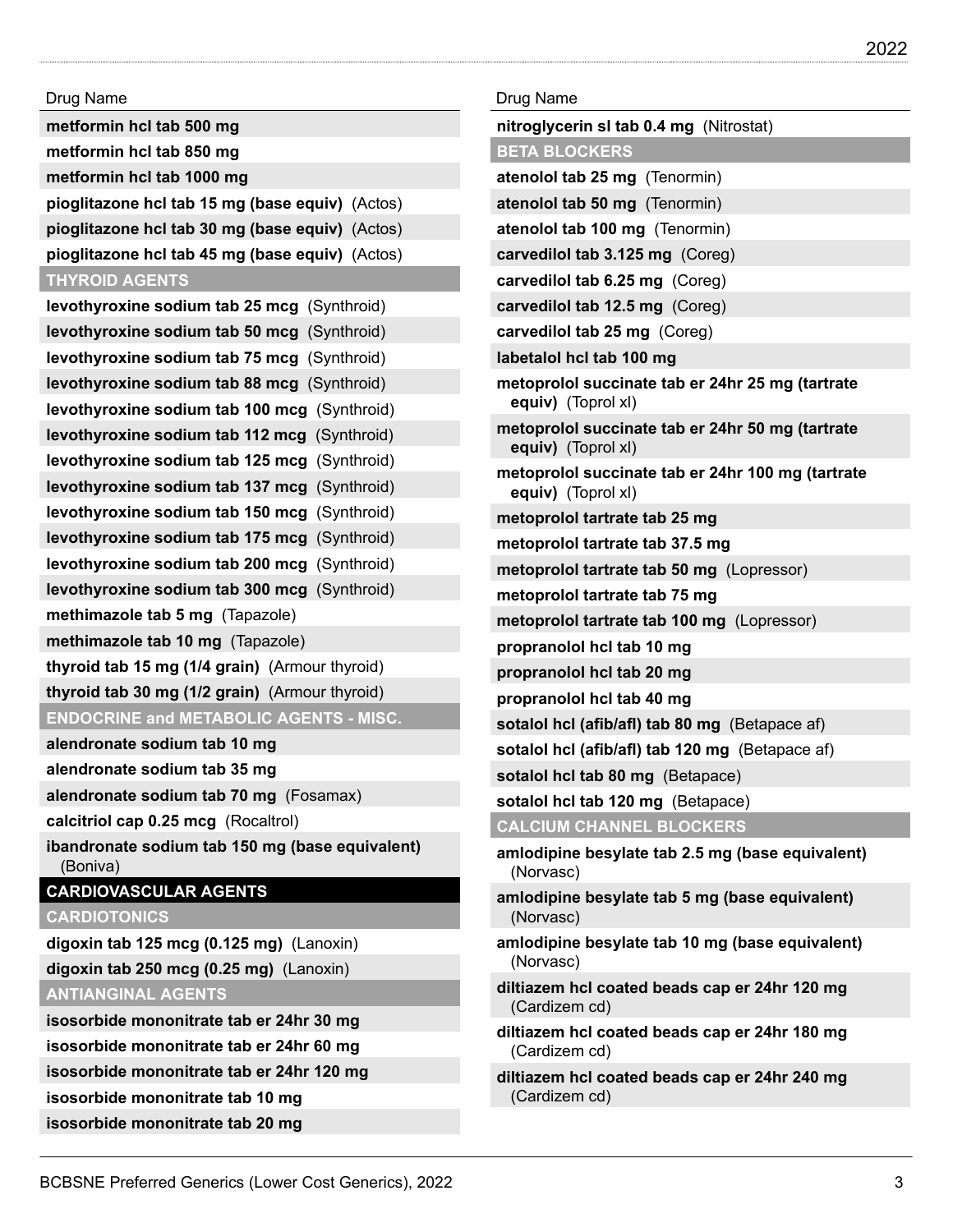| Drug Name                                                           |
|---------------------------------------------------------------------|
| diltiazem hcl extended release beads cap er 24hr<br>120 mg (Tiazac) |
| diltiazem hcl extended release beads cap er 24hr<br>180 mg (Tiazac) |
| diltiazem hcl tab 30 mg (Cardizem)                                  |
| diltiazem hcl tab 60 mg (Cardizem)                                  |
| felodipine tab er 24hr 2.5 mg                                       |
| felodipine tab er 24hr 5 mg                                         |
| felodipine tab er 24hr 10 mg                                        |
| nifedipine tab er 24hr 30 mg                                        |
| nifedipine tab er 24hr osmotic release 30 mg<br>(Procardia xl)      |
| verapamil hcl tab er 120 mg (Calan sr)                              |
| verapamil hcl tab er 180 mg (Calan sr)                              |
| verapamil hcl tab er 240 mg (Calan sr)                              |
| verapamil hcl tab 40 mg                                             |
| verapamil hcl tab 80 mg                                             |
| verapamil hcl tab 120 mg                                            |
| <b>ANTIARRHYTHMICS</b>                                              |
| amiodarone hcl tab 200 mg                                           |
| propafenone hcl tab 150 mg                                          |
| <b>ANTIHYPERTENSIVES</b>                                            |
| amlodipine besylate-benazepril hcl cap 2.5-10 mg                    |
| amlodipine besylate-benazepril hcl cap 5-10 mg<br>(Lotrel)          |
| amlodipine besylate-benazepril hcl cap 5-20 mg<br>(Lotrel)          |
| amlodipine besylate-benazepril hcl cap 5-40 mg                      |
| amlodipine besylate-benazepril hcl cap 10-20 mg<br>(Lotrel)         |
| amlodipine besylate-benazepril hcl cap 10-40 mg<br>(Lotrel)         |
| atenolol & chlorthalidone tab 50-25 mg (Tenoretic 50)               |
| benazepril hcl tab 5 mg                                             |
| benazepril hcl tab 10 mg (Lotensin)                                 |
| benazepril hcl tab 20 mg (Lotensin)                                 |
| benazepril hcl tab 40 mg (Lotensin)                                 |
| bisoprolol & hydrochlorothiazide tab 2.5-6.25 mg<br>(Ziac)          |
| bisoprolol & hydrochlorothiazide tab 5-6.25 mg (Ziac)               |
| bisoprolol & hydrochlorothiazide tab 10-6.25 mg<br>(Ziac)           |

| Drug Name                                                           |
|---------------------------------------------------------------------|
| clonidine hcl tab 0.1 mg                                            |
| clonidine hcl tab 0.2 mg                                            |
| clonidine hcl tab 0.3 mg                                            |
| doxazosin mesylate tab 1 mg (Cardura)                               |
| doxazosin mesylate tab 2 mg (Cardura)                               |
| doxazosin mesylate tab 4 mg (Cardura)                               |
| doxazosin mesylate tab 8 mg (Cardura)                               |
| enalapril maleate & hydrochlorothiazide tab<br>$5-12.5$ mg          |
| enalapril maleate & hydrochlorothiazide tab 10-25 mg<br>(Vaseretic) |
| enalapril maleate tab 2.5 mg (Vasotec)                              |
| enalapril maleate tab 5 mg (Vasotec)                                |
| enalapril maleate tab 10 mg (Vasotec)                               |
| enalapril maleate tab 20 mg (Vasotec)                               |
| fosinopril sodium tab 10 mg                                         |
| fosinopril sodium tab 20 mg                                         |
| fosinopril sodium tab 40 mg                                         |
| hydralazine hcl tab 10 mg                                           |
| hydralazine hcl tab 25 mg                                           |
| hydralazine hcl tab 50 mg                                           |
| hydralazine hcl tab 100 mg                                          |
| irbesartan tab 75 mg (Avapro)                                       |
| irbesartan tab 150 mg (Avapro)                                      |
| irbesartan tab 300 mg (Avapro)                                      |
| irbesartan-hydrochlorothiazide tab 150-12.5 mg<br>(Avalide)         |
| irbesartan-hydrochlorothiazide tab 300-12.5 mg<br>(Avalide)         |
| lisinopril & hydrochlorothiazide tab 10-12.5 mg<br>(Zestoretic)     |
| lisinopril & hydrochlorothiazide tab 20-12.5 mg<br>(Zestoretic)     |
| lisinopril & hydrochlorothiazide tab 20-25 mg<br>(Zestoretic)       |
| lisinopril tab 2.5 mg (Zestril)                                     |
| lisinopril tab 5 mg (Zestril)                                       |
| lisinopril tab 10 mg (Zestril)                                      |
| lisinopril tab 20 mg (Prinivil)                                     |
| lisinopril tab 30 mg (Zestril)                                      |
| lisinopril tab 40 mg (Zestril)                                      |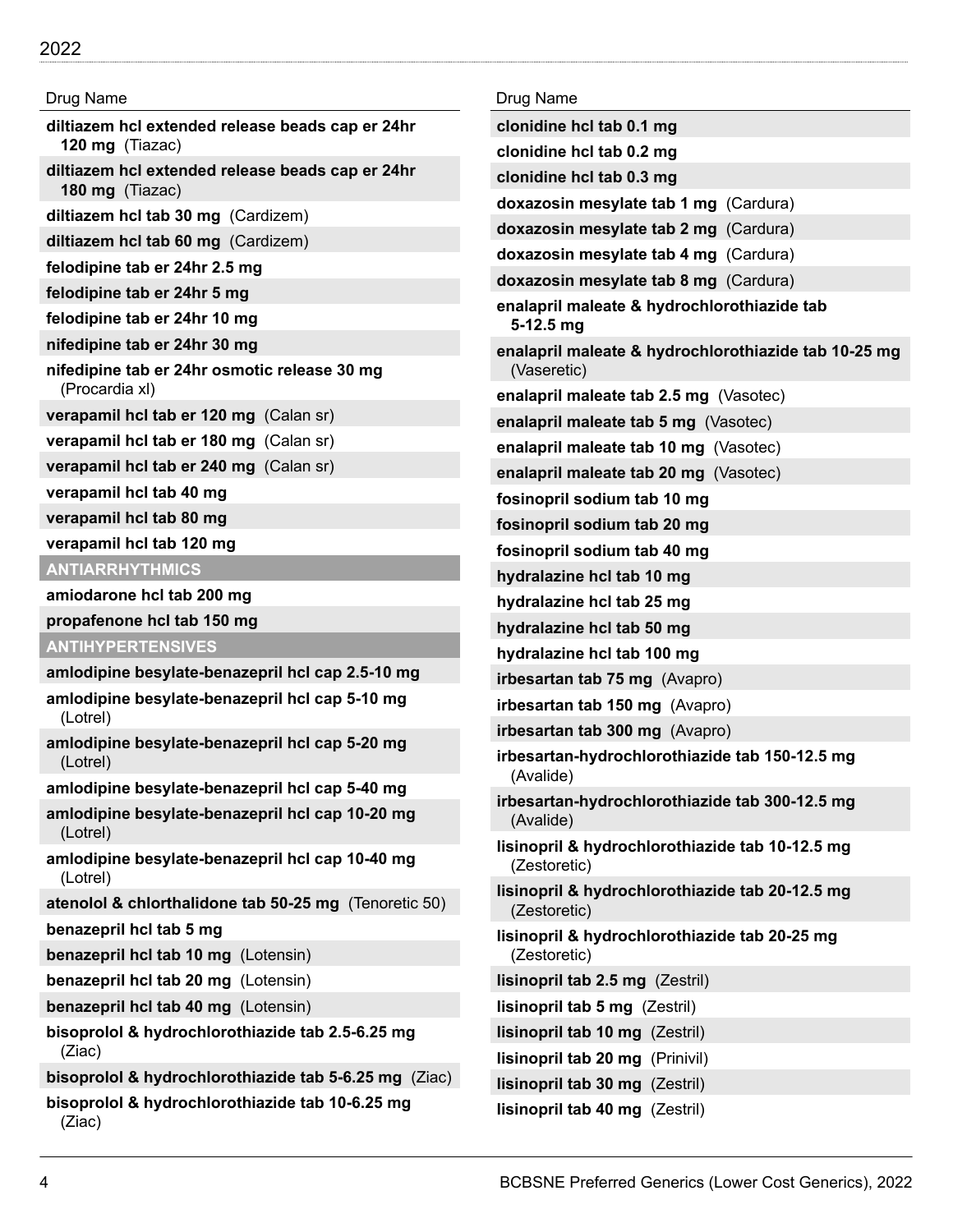| losartan potassium & hydrochlorothiazide tab<br>50-12.5 mg (Hyzaar)      |
|--------------------------------------------------------------------------|
| losartan potassium & hydrochlorothiazide tab<br>100-12.5 mg (Hyzaar)     |
| losartan potassium & hydrochlorothiazide tab<br>100-25 mg (Hyzaar)       |
| losartan potassium tab 25 mg (Cozaar)                                    |
| losartan potassium tab 50 mg (Cozaar)                                    |
| losartan potassium tab 100 mg (Cozaar)                                   |
| minoxidil tab 2.5 mg                                                     |
| minoxidil tab 10 mg                                                      |
| olmesartan medoxomil tab 5 mg (Benicar)                                  |
| olmesartan medoxomil tab 20 mg (Benicar)                                 |
| olmesartan medoxomil tab 40 mg (Benicar)                                 |
| olmesartan medoxomil-hydrochlorothiazide tab<br>20-12.5 mg (Benicar hct) |
| olmesartan medoxomil-hydrochlorothiazide tab<br>40-12.5 mg (Benicar hct) |
| olmesartan medoxomil-hydrochlorothiazide tab<br>40-25 mg (Benicar hct)   |
| quinapril hcl tab 5 mg (Accupril)                                        |
| quinapril hcl tab 10 mg (Accupril)                                       |
| quinapril hcl tab 20 mg (Accupril)                                       |
| quinapril hcl tab 40 mg (Accupril)                                       |
| ramipril cap 1.25 mg (Altace)                                            |
| ramipril cap 2.5 mg (Altace)                                             |
| ramipril cap 5 mg (Altace)                                               |
| ramipril cap 10 mg (Altace)                                              |
| terazosin hcl cap 1 mg (base equivalent)                                 |
| terazosin hcl cap 2 mg (base equivalent)                                 |
| terazosin hcl cap 5 mg (base equivalent)                                 |
| terazosin hcl cap 10 mg (base equivalent)                                |
| trandolapril tab 1 mg                                                    |
| trandolapril tab 2 mg                                                    |
| trandolapril tab 4 mg                                                    |
| valsartan tab 40 mg (Diovan)                                             |
| valsartan tab 80 mg (Diovan)                                             |
| valsartan-hydrochlorothiazide tab 80-12.5 mg (Diovan<br>hct)             |
| <b>DIURETICS</b>                                                         |
| amiloride & hydrochlorothiazide tab 5-50 mg                              |

| Drug Name                                                        |
|------------------------------------------------------------------|
| amiloride hcl tab 5 mg                                           |
| chlorthalidone tab 25 mg                                         |
| furosemide inj 10 mg/ml                                          |
| furosemide oral soln 10 mg/ml                                    |
| furosemide tab 20 mg (Lasix)                                     |
| furosemide tab 40 mg (Lasix)                                     |
| furosemide tab 80 mg (Lasix)                                     |
| hydrochlorothiazide cap 12.5 mg                                  |
| hydrochlorothiazide tab 12.5 mg                                  |
| hydrochlorothiazide tab 25 mg                                    |
| hydrochlorothiazide tab 50 mg                                    |
| indapamide tab 1.25 mg                                           |
| indapamide tab 2.5 mg                                            |
| spironolactone tab 25 mg (Aldactone)                             |
| spironolactone tab 50 mg (Aldactone)                             |
| spironolactone tab 100 mg (Aldactone)                            |
| torsemide tab 5 mg                                               |
| torsemide tab 10 mg                                              |
| torsemide tab 20 mg                                              |
| torsemide tab 100 mg                                             |
| triamterene & hydrochlorothiazide cap 37.5-25 mg                 |
| triamterene & hydrochlorothiazide tab 37.5-25 mg<br>(Maxzide-25) |
| triamterene & hydrochlorothiazide tab 75-50 mg<br>(Maxzide)      |
| <b>ANTIHYPERLIPIDEMICS</b>                                       |
| atorvastatin calcium tab 10 mg (base equivalent)<br>(Lipitor)    |
| atorvastatin calcium tab 20 mg (base equivalent)<br>(Lipitor)    |
| atorvastatin calcium tab 40 mg (base equivalent)<br>(Lipitor)    |
| atorvastatin calcium tab 80 mg (base equivalent)<br>(Lipitor)    |
| fenofibrate micronized cap 67 mg                                 |
| fenofibrate tab 48 mg (Tricor)                                   |
| fenofibrate tab 54 mg                                            |
| fenofibrate tab 145 mg (Tricor)                                  |
| fenofibrate tab 160 mg                                           |
| gemfibrozil tab 600 mg (Lopid)                                   |

**lovastatin tab 10 mg**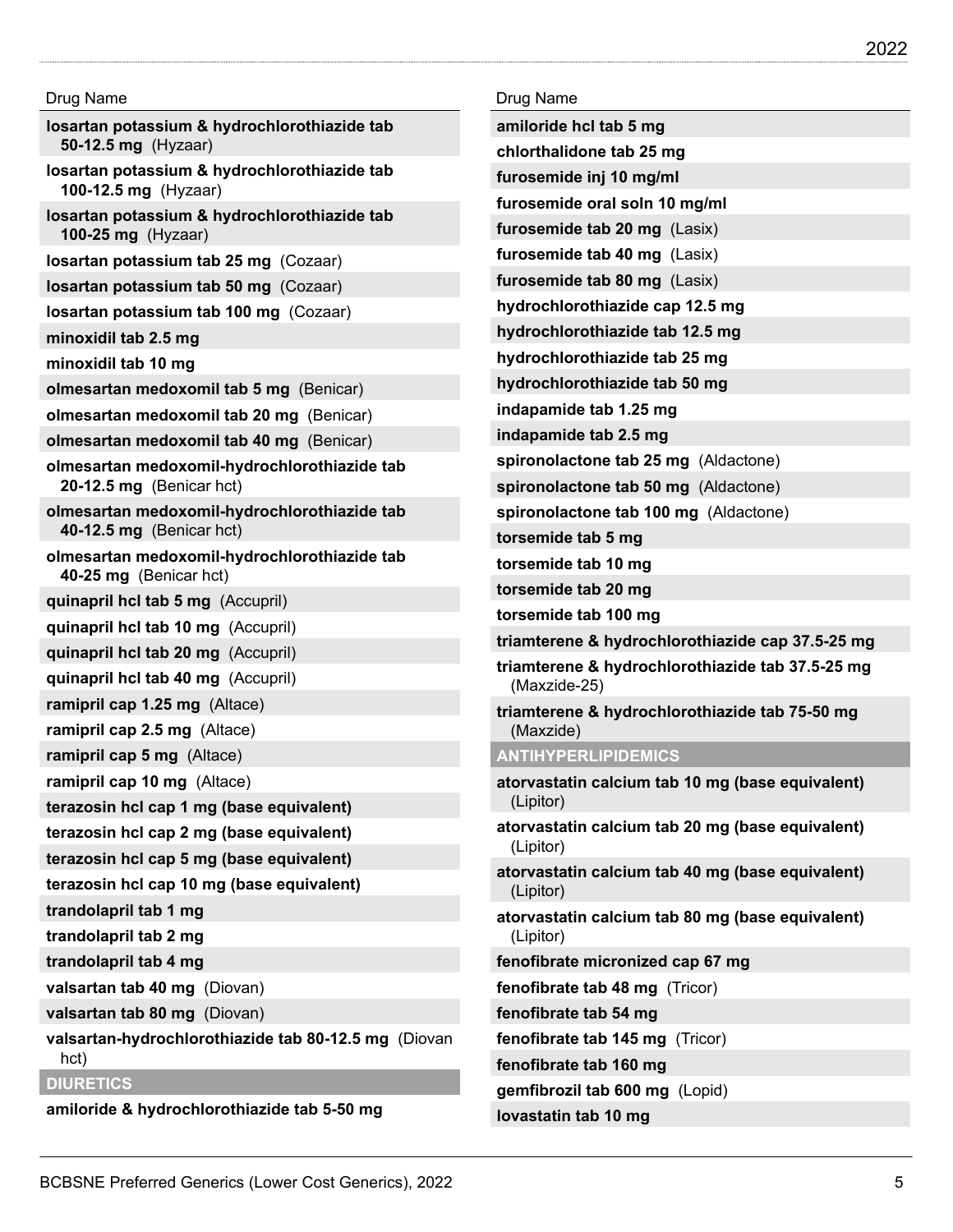| Drug Name                                                                       | Drug Name                                                      |
|---------------------------------------------------------------------------------|----------------------------------------------------------------|
| lovastatin tab 20 mg                                                            | loratadine tab 10 mg                                           |
| lovastatin tab 40 mg                                                            | promethazine hcl inj 25 mg/ml (Phenergan)                      |
| pravastatin sodium tab 10 mg                                                    | promethazine hcl syrup 6.25 mg/5ml                             |
| pravastatin sodium tab 20 mg                                                    | promethazine hcl tab 12.5 mg                                   |
| pravastatin sodium tab 40 mg                                                    | promethazine hcl tab 25 mg                                     |
| pravastatin sodium tab 80 mg                                                    | promethazine hcl tab 50 mg                                     |
| rosuvastatin calcium tab 5 mg (Crestor)                                         | <b>NASAL AGENTS - SYSTEMIC and TOPICAL</b>                     |
| rosuvastatin calcium tab 10 mg (Crestor)                                        | azelastine hcl nasal spray 0.1% (137 mcg/spray)                |
| rosuvastatin calcium tab 20 mg (Crestor)                                        | budesonide nasal susp 32 mcg/act                               |
| rosuvastatin calcium tab 40 mg (Crestor)                                        | cromolyn sodium nasal aerosol soln 5.2 mg/act (4%)             |
| simvastatin tab 5 mg                                                            | fluticasone propionate nasal susp 50 mcg/act                   |
| simvastatin tab 10 mg (Zocor)                                                   | oxymetazoline hcl nasal soln 0.05%                             |
| simvastatin tab 20 mg (Zocor)                                                   | pseudoephedrine hcl tab er 12hr 120 mg                         |
| simvastatin tab 40 mg (Zocor)                                                   | pseudoephedrine hcl tab 30 mg                                  |
| simvastatin tab 80 mg (Zocor)                                                   | pseudoephedrine hcl tab 60 mg                                  |
| <b>CARDIOVASCULAR AGENTS - MISC.</b>                                            | saline nasal gel                                               |
| sildenafil citrate tab 25 mg (Viagra)                                           | saline nasal spray 0.65%                                       |
| sildenafil citrate tab 50 mg (Viagra)<br>sildenafil citrate tab 100 mg (Viagra) | sodium chloride-sodium bicarbonate packet kit<br>2300-700 mg   |
| <b>ERECTILE DYSFUNCTION</b>                                                     | triamcinolone acetonide nasal aerosol suspension<br>55 mcg/act |
| sildenafil citrate tab 25 mg (Viagra)                                           | <b>COUGH/COLD/ALLERGY</b>                                      |
| sildenafil citrate tab 50 mg (Viagra)                                           | benzonatate cap 100 mg (Tessalon perles)                       |
| sildenafil citrate tab 100 mg (Viagra)                                          | benzonatate cap 200 mg                                         |
| <b>RESPIRATORY AGENTS</b><br><b>ANTIHISTAMINES</b>                              | brompheniramine & pseudoephedrine elixir<br>1-15 mg/5ml        |
| cetirizine hcl oral soln 1 mg/ml (5 mg/5ml)                                     | cetirizine-pseudoephedrine tab er 12hr 5-120 mg                |
| cetirizine hcl tab 5 mg                                                         | chlorpheniramine & phenylephrine tab 4-10 mg                   |
| cetirizine hcl tab 10 mg                                                        | chlorpheniramine & pseudoephedrine tab 4-60 mg                 |
| cyproheptadine hcl tab 4 mg                                                     | dexbrompheniramine-phenylephrine tab 2-10 mg                   |
| diphenhydramine hcl cap 25 mg                                                   | dextromethorphan polistirex extended release susp              |
| diphenhydramine hcl cap 50 mg                                                   | 30 mg/5ml                                                      |
| diphenhydramine hcl liquid 12.5 mg/5ml                                          | dextromethorphan-guaifenesin liquid 5-100 mg/5ml               |
| diphenhydramine hcl tab disint 12.5 mg                                          | dextromethorphan-guaifenesin liquid 10-100 mg/5ml              |
| diphenhydramine hcl tab 25 mg                                                   | dextromethorphan-guaifenesin syrup 10-100 mg/5ml               |
| fexofenadine hcl susp 30 mg/5ml (6 mg/ml)                                       | dextromethorphan-guaifenesin tab er 12hr                       |
| fexofenadine hcl tab 180 mg                                                     | 60-1200 mg                                                     |
| levocetirizine dihydrochloride tab 5 mg                                         | dextromethorphan-guaifenesin tab 20-400 mg                     |
| loratadine rapidly-disintegrating tab 10 mg (Claritin)                          | fexofenadine-pseudoephedrine tab er 12hr 60-120 mg             |
| loratadine syrup 5 mg/5ml                                                       | fexofenadine-pseudoephedrine tab er 24hr<br>180-240 mg         |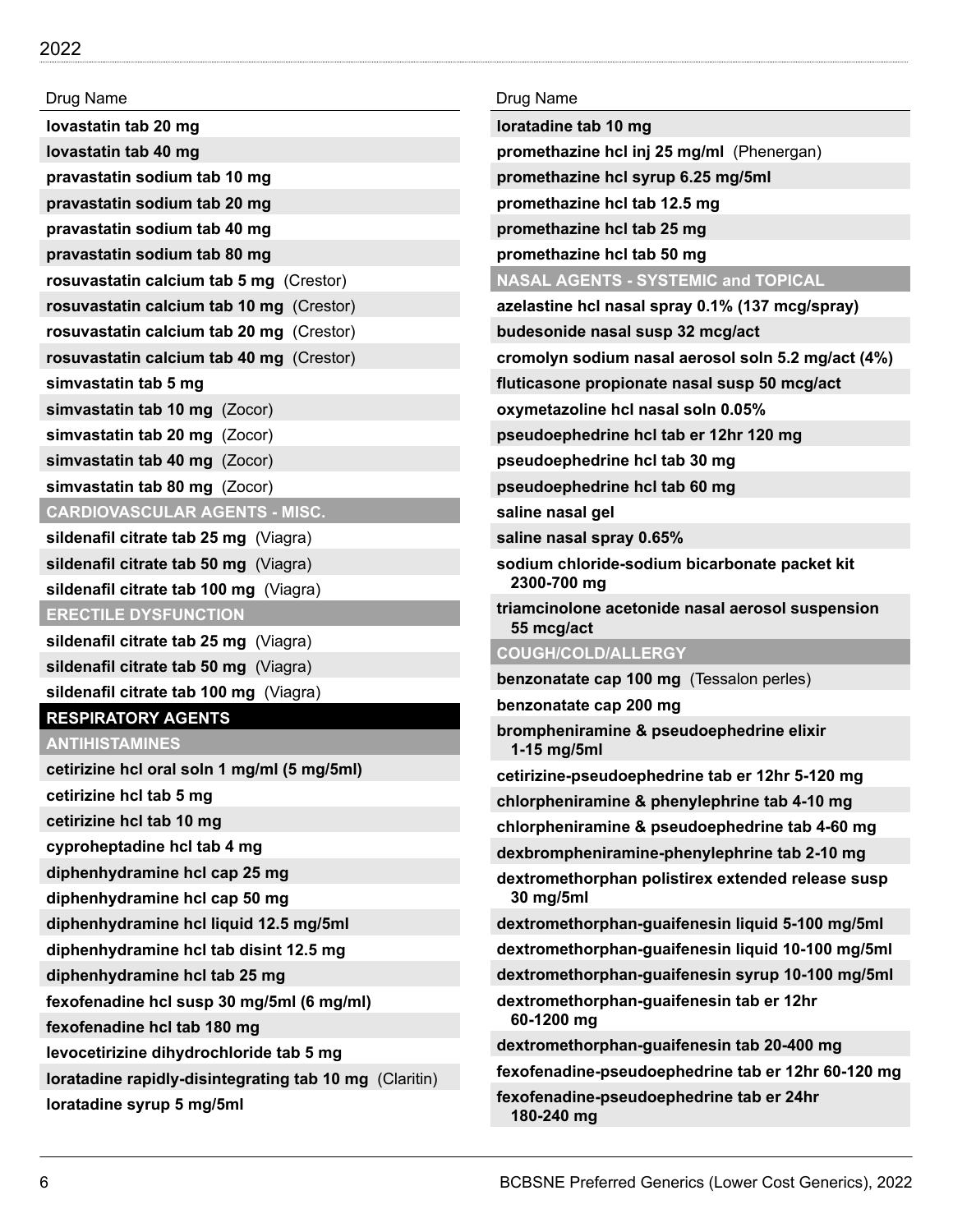**guaifenesin liquid 100 mg/5ml**

**guaifenesin syrup 100 mg/5ml**

**guaifenesin tab er 12hr 600 mg**

**guaifenesin tab 200 mg**

**guaifenesin tab 400 mg**

**guaifenesin-codeine soln 100-10 mg/5ml**

**loratadine & pseudoephedrine tab er 12hr 5-120 mg**

**loratadine & pseudoephedrine tab er 24hr 10-240 mg**

**phenylephrine w/ dm-gg liquid 10-15-350 mg/5ml**

**phenylephrine-brompheniramine-dm liquid 2.5-1-5 mg/5ml**

**phenylephrine-chlorphen-dm liquid 10-4-15 mg/5ml**

**promethazine w/ codeine syrup 6.25-10 mg/5ml**

**promethazine-dm syrup 6.25-15 mg/5ml**

**pseudoephedrine-guaifenesin tab er 12hr 60-600 mg**

**pseudoephedrine-guaifenesin tab 40-400 mg**

**pseudoephedrine-ibuprofen tab 30-200 mg**

**pseudoephedrine-naproxen sodium tab er 12hr 120-220 mg**

**sodium chloride soln nebu 0.9%**

**sodium chloride soln nebu 3%**

**sodium chloride soln nebu 7%** (Hypersal)

**triprolidine & pseudoephedrine tab 2.5-60 mg**

## **ANTIASTHMATIC and BRONCHODILATOR AGENTS**

**albuterol sulfate soln nebu 0.083% (2.5 mg/3ml)**

**albuterol sulfate syrup 2 mg/5ml**

**ipratropium bromide inhal soln 0.02%**

**montelukast sodium chew tab 4 mg (base equiv)** (Singulair)

**montelukast sodium chew tab 5 mg (base equiv)** (Singulair)

**montelukast sodium tab 10 mg (base equiv)** (Singulair)

## **GASTROINTESTINAL AGENTS**

## **LAXATIVES**

**bisacodyl suppos 10 mg**

**bisacodyl tab delayed release 5 mg**

**calcium polycarbophil tab 625 mg**

**docusate sodium cap 50 mg**

**docusate sodium cap 100 mg**

**docusate sodium cap 250 mg**

#### Drug Name

**docusate sodium liquid 150 mg/15ml**

**docusate sodium syrup 60 mg/15ml**

**docusate sodium tab 100 mg**

**glycerin suppos 1.2 gm**

**glycerin suppos 2 gm**

**magnesium citrate soln**

**magnesium hydroxide susp 400 mg/5ml**

**mineral oil**

**peg 3350-kcl-sod bicarb-nacl for soln 420 gm** (Nulytely)

**peg 3350-kcl-na bicarb-nacl-na sulfate for soln 236 gm** (Golytely)

**polyethylene glycol 3350 oral powder 17 gm/scoop**

**psyllium powder 28.3%**

**sennosides chew tab 15 mg**

**sennosides syrup 8.8 mg/5ml**

**sennosides tab 8.6 mg**

**sennosides-docusate sodium tab 8.6-50 mg**

**wheat dextrin oral powder**

## **ANTIDIARRHEALS**

**bacillus coagulans-inulin cap**

**bismuth subsalicylate chew tab 262 mg**

**bismuth subsalicylate tab 262 mg**

**lactobacillus acidophilus-pectin cap**

**lactobacillus tab**

**loperamide hcl liq 1 mg/7.5ml**

**loperamide hcl tab 2 mg**

#### **ANTACIDS**

**alum & mag hydroxide-simethicone susp 200-200-20 mg/5ml**

**alum & mag hydroxide-simethicone susp 400-400-40 mg/5ml**

**calcium carbonate (antacid) chew tab 500 mg**

**calcium carbonate (antacid) chew tab 750 mg**

**calcium carbonate (antacid) chew tab 1000 mg**

**calcium carbonate (antacid) susp 1250 mg/5ml**

**magnesium oxide tab 400 mg**

**sodium bicarbonate tab 325 mg**

**sodium bicarbonate tab 650 mg**

**ULCER DRUGS**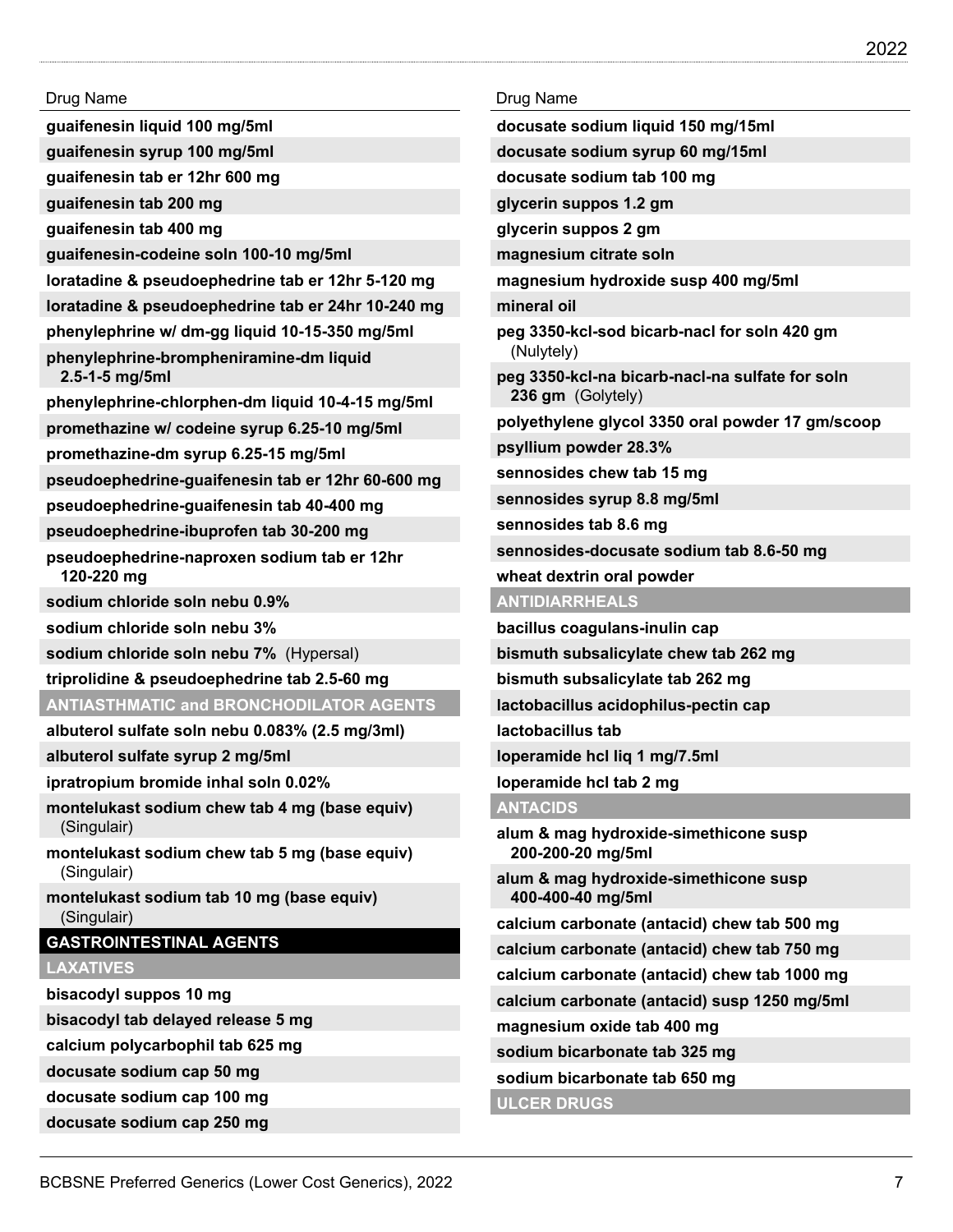**dicyclomine hcl cap 10 mg**

**dicyclomine hcl tab 20 mg**

**famotidine inj 20 mg/2ml**

**famotidine inj 40 mg/4ml**

**famotidine tab 10 mg**

**famotidine tab 20 mg** (Pepcid)

**famotidine tab 40 mg** (Pepcid)

**hyoscyamine sulfate sl tab 0.125 mg** (Levsin/sl)

**hyoscyamine sulfate tab disint 0.125 mg** (Anaspaz)

**hyoscyamine sulfate tab 0.125 mg** (Levsin)

**lansoprazole cap delayed release 30 mg** (Prevacid)

**misoprostol tab 100 mcg** (Cytotec)

**misoprostol tab 200 mcg** (Cytotec)

**omeprazole cap delayed release 10 mg**

**omeprazole cap delayed release 20 mg**

**omeprazole cap delayed release 40 mg**

**omeprazole delayed release tab 20 mg**

**pantoprazole sodium ec tab 20 mg (base equiv)** (Protonix)

**pantoprazole sodium ec tab 40 mg (base equiv)** (Protonix)

**ranitidine hcl tab 75 mg**

**ranitidine hcl tab 150 mg**

### **ANTIEMETICS**

**meclizine hcl chew tab 25 mg**

**meclizine hcl tab 12.5 mg**

**meclizine hcl tab 25 mg**

**ondansetron hcl inj 4 mg/2ml (2 mg/ml)**

**ondansetron hcl inj 40 mg/20ml (2 mg/ml)**

**ondansetron hcl tab 4 mg** (Zofran)

**ondansetron hcl tab 8 mg**

**ondansetron orally disintegrating tab 4 mg**

**ondansetron orally disintegrating tab 8 mg**

**DIGESTIVE AIDS**

**lactase tab 3000 unit**

**GASTROINTESTINAL AGENTS- MISC.**

**metoclopramide hcl tab 5 mg (base equivalent)** (Reglan)

**metoclopramide hcl tab 10 mg (base equivalent)** (Reglan)

Drug Name

**simethicone cap 125 mg**

**simethicone chew tab 80 mg**

**simethicone susp 40 mg/0.6ml**

**GENITOURINARY AGENTS**

**URINARY ANTISPASMODICS**

**oxybutynin chloride syrup 5 mg/5ml**

**oxybutynin chloride tab er 24hr 5 mg** (Ditropan xl)

**oxybutynin chloride tab er 24hr 10 mg** (Ditropan xl)

**oxybutynin chloride tab er 24hr 15 mg**

**oxybutynin chloride tab 5 mg**

**VAGINAL PRODUCTS**

**clotrimazole vaginal cream 1%**

**clotrimazole vaginal cream 2%**

**miconazole nitrate vaginal cream 2%**

**miconazole nitrate vaginal supp 200 mg & 2% cream 9 gm kit**

**miconazole nitrate vaginal supp 1200 mg & 2% cream kit**

#### **GENITOURINARY AGENTS - MISC.**

**acetic acid irrigation soln 0.25% alfuzosin hcl tab er 24hr 10 mg** (Uroxatral)

**dutasteride cap 0.5 mg** (Avodart)

**finasteride tab 5 mg** (Proscar)

**phenazopyridine hcl tab 95 mg**

**phenazopyridine hcl tab 100 mg** (Pyridium)

**phenazopyridine hcl tab 200 mg** (Pyridium)

**sodium chloride irrigation soln 0.9%**

**tamsulosin hcl cap 0.4 mg** (Flomax)

**CENTRAL NERVOUS SYSTEM DRUGS**

**ANTIANXIETY AGENTS alprazolam tab er 24hr 0.5 mg** (Xanax xr) **alprazolam tab er 24hr 1 mg** (Xanax xr)

**alprazolam tab er 24hr 2 mg** (Xanax xr)

**alprazolam tab er 24hr 3 mg** (Xanax xr)

**alprazolam tab 0.25 mg** (Xanax)

**alprazolam tab 0.5 mg** (Xanax)

**alprazolam tab 1 mg** (Xanax)

**alprazolam tab 2 mg** (Xanax)

**buspirone hcl tab 5 mg**

**buspirone hcl tab 10 mg**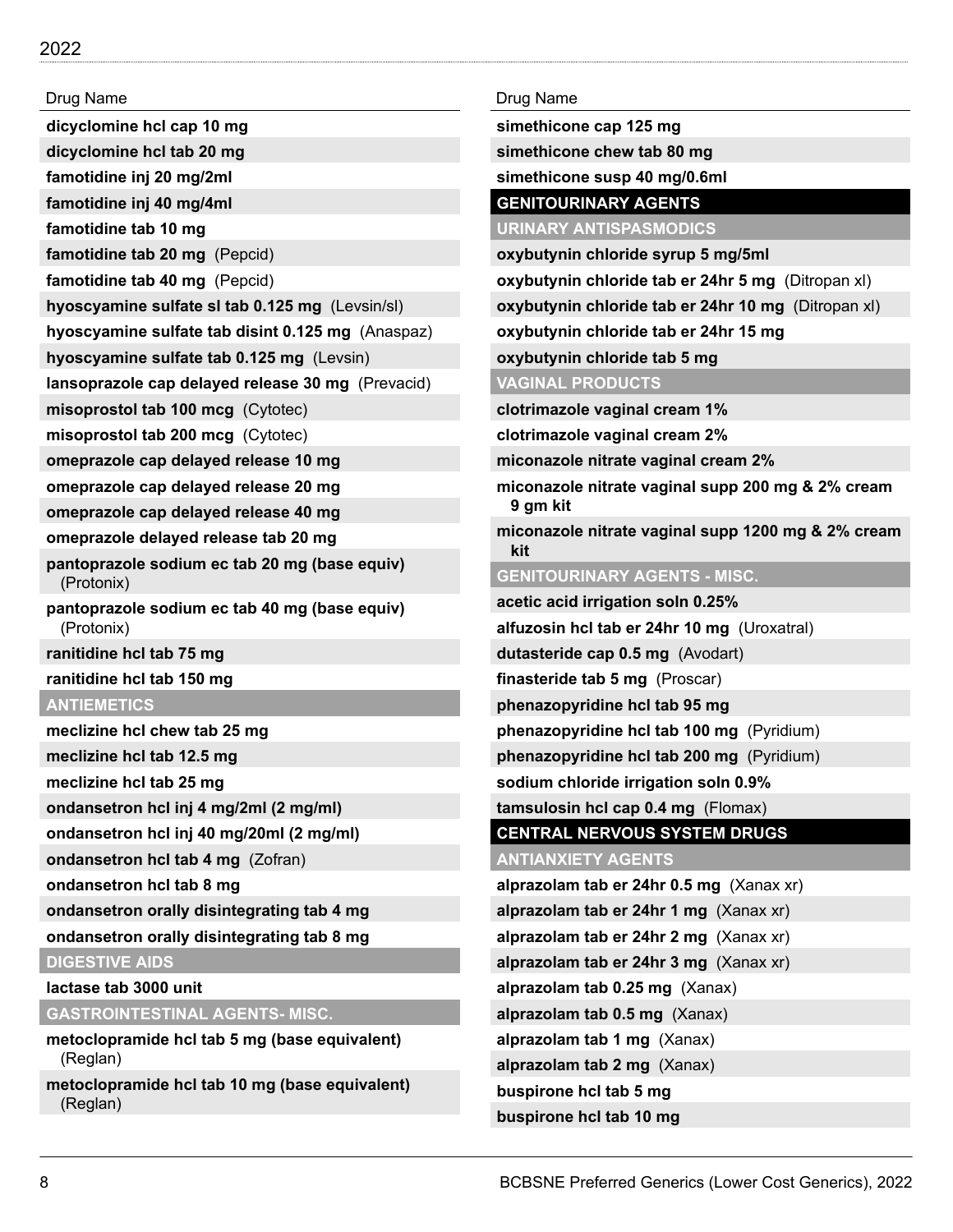| Drug Name                                                                 | Drug Name                                                             |
|---------------------------------------------------------------------------|-----------------------------------------------------------------------|
| buspirone hcl tab 15 mg                                                   | escitalopram oxalate tab 5 mg (base equiv) (Lexapro)                  |
| chlordiazepoxide hcl cap 5 mg                                             | escitalopram oxalate tab 10 mg (base equiv) (Lexapro)                 |
| chlordiazepoxide hcl cap 10 mg                                            | escitalopram oxalate tab 20 mg (base equiv) (Lexapro)                 |
| chlordiazepoxide hcl cap 25 mg                                            | fluoxetine hcl cap 10 mg (Prozac)                                     |
| diazepam tab 2 mg (Valium)                                                | fluoxetine hcl cap 20 mg (Prozac)                                     |
| diazepam tab 5 mg (Valium)                                                | fluoxetine hcl cap 40 mg (Prozac)                                     |
| diazepam tab 10 mg (Valium)                                               | imipramine hcl tab 10 mg                                              |
| hydroxyzine hcl syrup 10 mg/5ml                                           | imipramine hcl tab 25 mg                                              |
| hydroxyzine hcl tab 10 mg                                                 | imipramine hcl tab 50 mg                                              |
| hydroxyzine hcl tab 25 mg                                                 | mirtazapine tab 15 mg (Remeron)                                       |
| hydroxyzine hcl tab 50 mg                                                 | mirtazapine tab 30 mg (Remeron)                                       |
| hydroxyzine pamoate cap 25 mg (Vistaril)                                  | mirtazapine tab 45 mg                                                 |
| hydroxyzine pamoate cap 50 mg (Vistaril)                                  | nortriptyline hcl cap 10 mg (Pamelor)                                 |
| lorazepam inj 2 mg/ml (Ativan)                                            | nortriptyline hcl cap 25 mg (Pamelor)                                 |
| <b>lorazepam tab 0.5 mg</b> (Ativan)                                      | nortriptyline hcl cap 50 mg (Pamelor)                                 |
| <b>lorazepam tab 1 mg</b> (Ativan)                                        | nortriptyline hcl cap 75 mg (Pamelor)                                 |
| <b>lorazepam tab 2 mg</b> (Ativan)                                        | paroxetine hcl tab 10 mg (Paxil)                                      |
| <b>ANTIDEPRESSANTS</b>                                                    | paroxetine hcl tab 20 mg (Paxil)                                      |
| amitriptyline hcl tab 10 mg                                               | paroxetine hcl tab 30 mg (Paxil)                                      |
| amitriptyline hcl tab 25 mg                                               | paroxetine hcl tab 40 mg (Paxil)                                      |
| amitriptyline hcl tab 50 mg                                               | sertraline hcl tab 25 mg (Zoloft)                                     |
| bupropion hcl tab er 12hr 100 mg (Wellbutrin sr)                          | sertraline hcl tab 50 mg (Zoloft)                                     |
| bupropion hcl tab er 12hr 150 mg (Wellbutrin sr)                          | sertraline hcl tab 100 mg (Zoloft)                                    |
| bupropion hcl tab er 12hr 200 mg (Wellbutrin sr)                          | trazodone hcl tab 50 mg                                               |
| bupropion hcl tab er 24hr 150 mg (Wellbutrin xl)                          | trazodone hcl tab 100 mg                                              |
| bupropion hcl tab er 24hr 300 mg (Wellbutrin xl)                          | trazodone hcl tab 150 mg                                              |
| bupropion hcl tab 75 mg<br>citalopram hydrobromide tab 10 mg (base equiv) | venlafaxine hcl cap er 24hr 37.5 mg (base equivalent)<br>(Effexor xr) |
| (Celexa)                                                                  | venlafaxine hcl cap er 24hr 75 mg (base equivalent)                   |
| citalopram hydrobromide tab 20 mg (base equiv)<br>(Celexa)                | (Effexor xr)<br>venlafaxine hcl cap er 24hr 150 mg (base equivalent)  |
| citalopram hydrobromide tab 40 mg (base equiv)<br>(Celexa)                | (Effexor xr)<br>venlafaxine hcl tab 25 mg (base equivalent)           |
| doxepin hcl cap 10 mg                                                     | venlafaxine hcl tab 37.5 mg (base equivalent)                         |
| doxepin hcl conc 10 mg/ml                                                 | venlafaxine hcl tab 50 mg (base equivalent)                           |
| duloxetine hcl enteric coated pellets cap 20 mg (base                     | venlafaxine hcl tab 75 mg (base equivalent)                           |
| eq) (Cymbalta)                                                            | venlafaxine hcl tab 100 mg (base equivalent)                          |
| duloxetine hcl enteric coated pellets cap 30 mg (base<br>eq) (Cymbalta)   | <b>ANTIPSYCHOTICS</b>                                                 |
| duloxetine hcl enteric coated pellets cap 60 mg (base                     | aripiprazole tab 2 mg (Abilify)                                       |
| eq) (Cymbalta)                                                            | aripiprazole tab 5 mg (Abilify)                                       |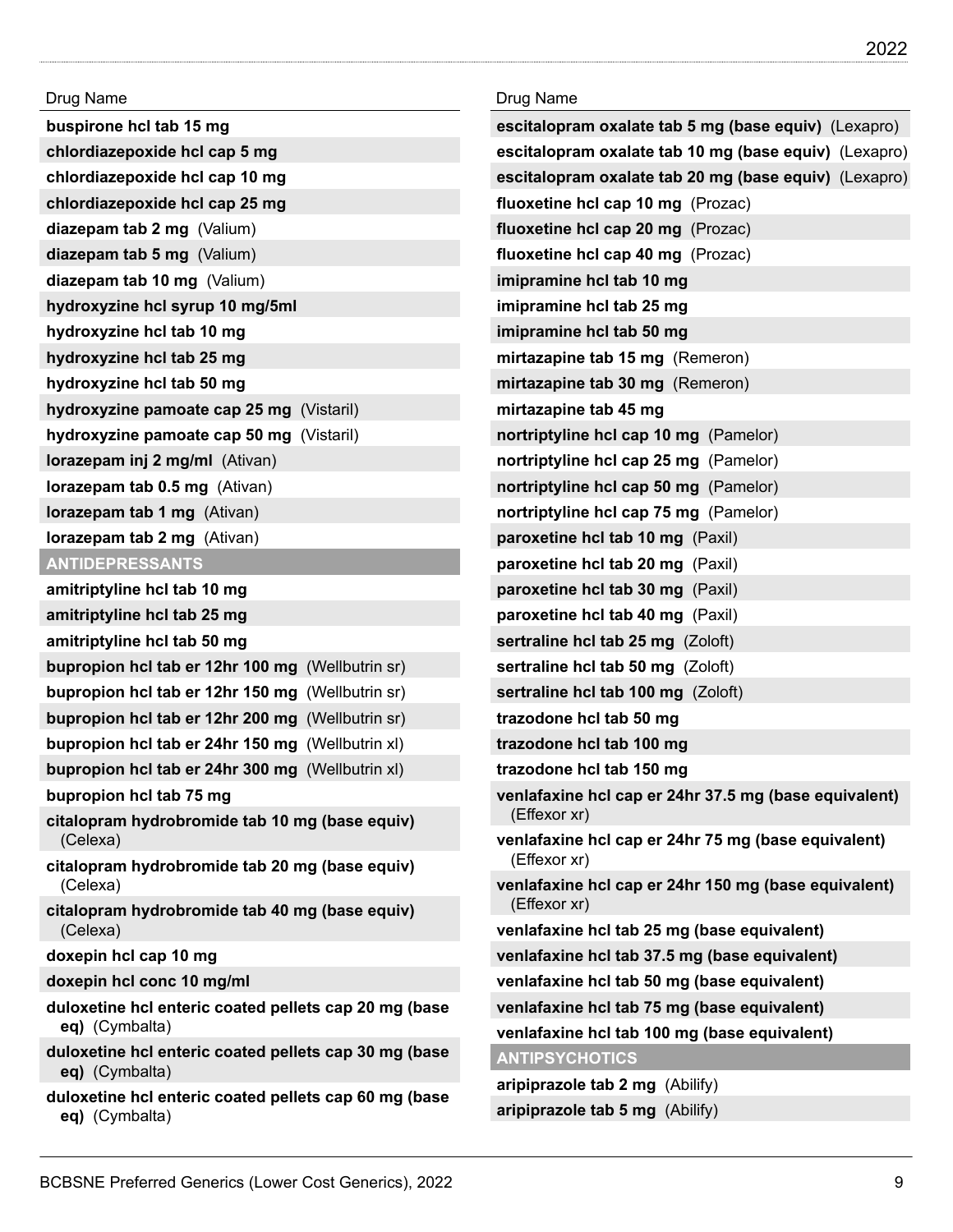| Drug Name                                              | Drug Name                                                   |
|--------------------------------------------------------|-------------------------------------------------------------|
| aripiprazole tab 10 mg (Abilify)                       | midazolam hcl inj 2 mg/2ml (base equivalent)                |
| aripiprazole tab 15 mg (Abilify)                       | midazolam hcl inj 5 mg/ml (base equivalent)                 |
| haloperidol lactate inj 5 mg/ml (Haldol)               | midazolam hcl inj 10 mg/2ml (base equivalent)               |
| haloperidol tab 0.5 mg                                 | midazolam hcl inj 25 mg/5ml (base equivalent)               |
| haloperidol tab 1 mg                                   | midazolam hcl inj 50 mg/10ml (base equivalent)              |
| haloperidol tab 2 mg                                   | midazolam hcl syrup 2 mg/ml (base equivalent)               |
| lithium carbonate cap 150 mg (Lithium carbonate)       | phenobarbital tab 15 mg                                     |
| lithium carbonate cap 300 mg                           | phenobarbital tab 30 mg                                     |
| lithium carbonate cap 600 mg (Lithium carbonate)       | phenobarbital tab 60 mg                                     |
| lithium carbonate tab er 300 mg (Lithobid)             | phenobarbital tab 100 mg                                    |
| lithium carbonate tab er 450 mg                        | temazepam cap 15 mg (Restoril)                              |
| lithium carbonate tab 300 mg                           | temazepam cap 30 mg (Restoril)                              |
| olanzapine tab 2.5 mg (Zyprexa)                        | zaleplon cap 5 mg                                           |
| olanzapine tab 5 mg (Zyprexa)                          | zaleplon cap 10 mg                                          |
| olanzapine tab 7.5 mg $(Zyprexa)$                      | zolpidem tartrate tab 5 mg (Ambien)                         |
| olanzapine tab 10 mg (Zyprexa)                         | zolpidem tartrate tab 10 mg (Ambien)                        |
| olanzapine tab 15 mg (Zyprexa)                         | ADHD/ANTI-NARCOLEPSY/ANTI-OBESITY/                          |
| olanzapine tab 20 mg (Zyprexa)                         | <b>ANOREXIANTS</b>                                          |
| prochlorperazine maleate tab 5 mg (base equivalent)    | dexmethylphenidate hcl tab 2.5 mg (Focalin)                 |
| quetiapine fumarate tab 25 mg (Seroquel)               | diethylpropion hcl tab 25 mg                                |
| quetiapine fumarate tab 50 mg (Seroquel)               | methylphenidate hcl tab 5 mg (Ritalin)                      |
| quetiapine fumarate tab 100 mg (Seroquel)              | phendimetrazine tartrate tab 35 mg                          |
| quetiapine fumarate tab 200 mg (Seroquel)              | phentermine hcl cap 15 mg                                   |
| quetiapine fumarate tab 300 mg (Seroquel)              | phentermine hcl cap 30 mg                                   |
| quetiapine fumarate tab 400 mg (Seroquel)              | phentermine hcl cap 37.5 mg (Adipex-p)                      |
| risperidone tab 0.25 mg                                | phentermine hcl tab 37.5 mg (Adipex-p)                      |
| risperidone tab 0.5 mg (Risperdal)                     | PSYCHOTHERAPEUTIC and NEUROLOGICAL<br><b>AGENTS - MISC.</b> |
| risperidone tab 1 mg (Risperdal)                       | donepezil hydrochloride orally disintegrating tab           |
| risperidone tab 2 mg (Risperdal)                       | 5 <sub>mg</sub>                                             |
| risperidone tab 3 mg (Risperdal)                       | donepezil hydrochloride orally disintegrating tab           |
| risperidone tab 4 mg (Risperdal)                       | 10 <sub>mg</sub>                                            |
| <b>HYPNOTICS</b>                                       | donepezil hydrochloride tab 5 mg (Aricept)                  |
| diphenhydramine-acetaminophen tab 25-500 mg<br>(sleep) | donepezil hydrochloride tab 10 mg (Aricept)                 |
| doxylamine succinate (sleep) tab 25 mg                 | memantine hcl tab 5 mg (Namenda)                            |
| eszopiclone tab 1 mg (Lunesta)                         | memantine hcl tab 10 mg (Namenda)                           |
| eszopiclone tab 2 mg (Lunesta)                         | <b>ANALGESICS AND ANESTHETICS</b>                           |
| eszopiclone tab 3 mg (Lunesta)                         | <b>ANALGESICS - NON-NARCOTIC</b>                            |
| midazolam hcl inj pf 5 mg/ml (base equivalent)         | acetaminophen cap 500 mg                                    |
| midazolam hcl inj pf 10 mg/2ml (base equivalent)       | acetaminophen chew tab 80 mg                                |
|                                                        |                                                             |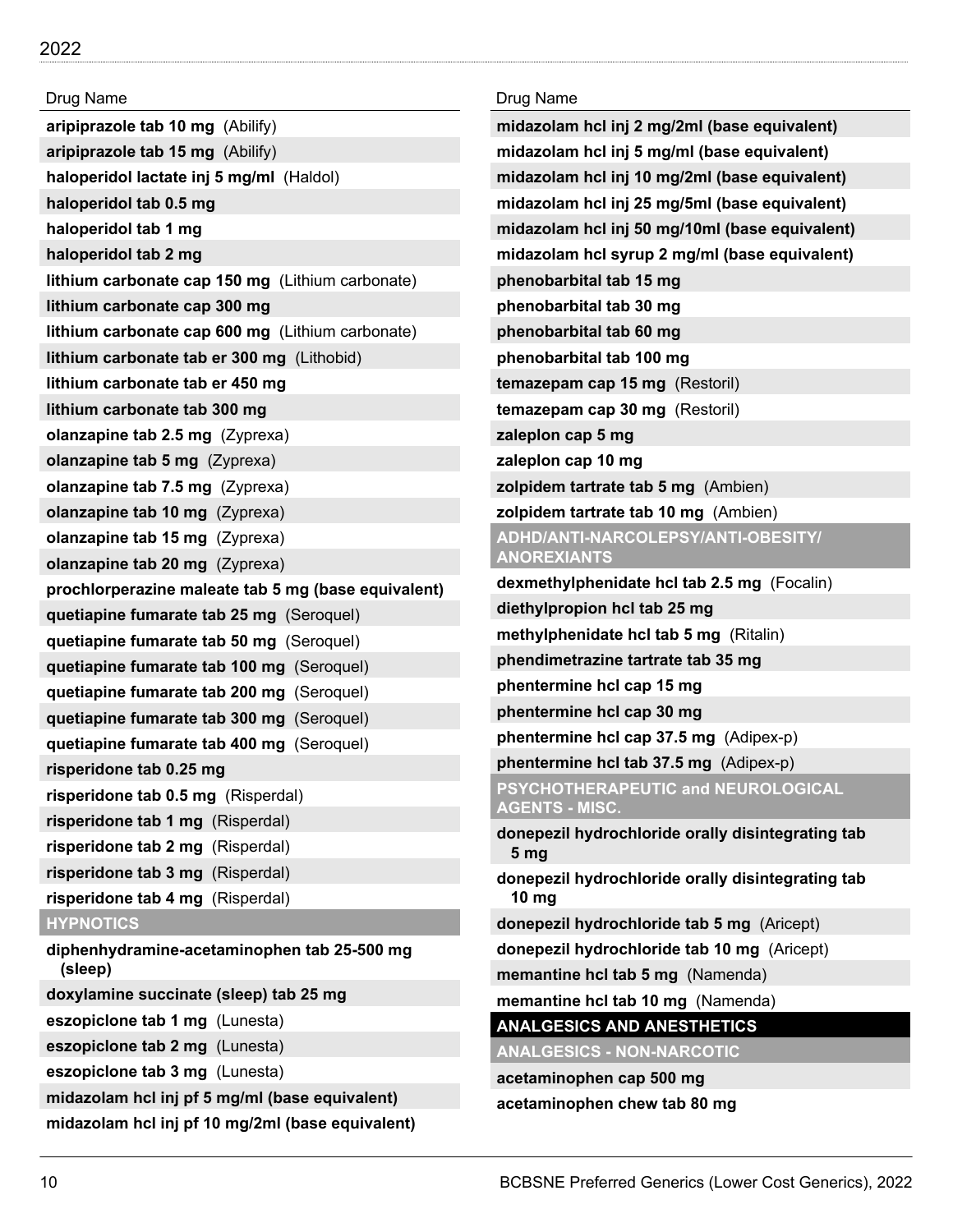| Drug Name                                                  | Drug Name                                                                    |
|------------------------------------------------------------|------------------------------------------------------------------------------|
| acetaminophen chew tab 160 mg                              | celecoxib cap 100 mg (Celebrex)                                              |
| acetaminophen liquid 160 mg/5ml                            | celecoxib cap 200 mg (Celebrex)                                              |
| acetaminophen soln 160 mg/5ml                              | diclofenac sodium tab delayed release 50 mg                                  |
| acetaminophen suppos 120 mg                                | diclofenac sodium tab delayed release 75 mg                                  |
| acetaminophen suppos 650 mg                                | ibuprofen susp 100 mg/5ml                                                    |
| acetaminophen susp 160 mg/5ml                              | ibuprofen tab 200 mg                                                         |
| acetaminophen tab er 650 mg                                | ibuprofen tab 400 mg                                                         |
| acetaminophen tab 325 mg                                   | ibuprofen tab 600 mg                                                         |
| acetaminophen tab 500 mg                                   | ibuprofen tab 800 mg                                                         |
| aspirin chew tab 81 mg                                     | indomethacin cap 25 mg                                                       |
| aspirin tab delayed release 81 mg                          | indomethacin cap 50 mg                                                       |
| aspirin tab delayed release 325 mg                         | ketorolac tromethamine im inj 60 mg/2ml (30 mg/ml)                           |
| aspirin tab 325 mg                                         | ketorolac tromethamine inj 15 mg/ml                                          |
| aspirin-acetaminophen-caffeine tab 250-250-65 mg           | ketorolac tromethamine inj 30 mg/ml                                          |
| <b>ANALGESICS - NARCOTIC</b>                               | meloxicam tab 7.5 mg (Mobic)                                                 |
| acetaminophen w/ codeine soln 120-12 mg/5ml                | meloxicam tab 15 mg (Mobic)                                                  |
| acetaminophen w/ codeine tab 300-15 mg (Tylenol/           | nabumetone tab 500 mg                                                        |
| codeine)                                                   | naproxen sodium tab 220 mg                                                   |
| acetaminophen w/ codeine tab 300-30 mg                     | naproxen tab 250 mg                                                          |
| hydrocodone-acetaminophen tab 10-325 mg                    | naproxen tab 375 mg                                                          |
| hydrocodone-acetaminophen tab 5-300 mg                     | naproxen tab 500 mg (Naprosyn)                                               |
| hydrocodone-acetaminophen tab 5-325 mg                     | sulindac tab 150 mg                                                          |
| hydrocodone-acetaminophen tab 7.5-325 mg                   | sulindac tab 200 mg                                                          |
| hydromorphone hcl tab 2 mg (Dilaudid)                      | <b>MIGRAINE PRODUCTS</b>                                                     |
| hydromorphone hcl tab 4 mg (Dilaudid)                      | rizatriptan benzoate oral disintegrating tab 5 mg                            |
| meperidine hcl inj 25 mg/ml (Demerol)                      | (base eq)                                                                    |
| meperidine hcl inj 50 mg/ml (Demerol)                      | rizatriptan benzoate oral disintegrating tab 10 mg<br>(base eq) (Maxalt-mlt) |
| methadone hcl tab 5 mg                                     | rizatriptan benzoate tab 5 mg (base equivalent)                              |
| methadone hcl tab 10 mg                                    | rizatriptan benzoate tab 10 mg (base equivalent)                             |
| morphine sulfate iv soln pf 10 mg/ml (Morphine<br>sulfate) | (Maxalt)                                                                     |
| morphine sulfate oral soln 10 mg/5ml                       | sumatriptan succinate tab 25 mg (Imitrex)                                    |
| morphine sulfate tab er 15 mg (Ms contin)                  | sumatriptan succinate tab 50 mg (Imitrex)                                    |
| oxycodone hcl tab 5 mg (Roxicodone)                        | sumatriptan succinate tab 100 mg (Imitrex)                                   |
| oxycodone hcl tab 10 mg                                    | <b>GOUT AGENTS</b>                                                           |
| oxycodone w/ acetaminophen tab 5-325 mg (Percocet)         | allopurinol tab 100 mg (Zyloprim)                                            |
| tramadol hcl tab 50 mg (Ultram)                            | allopurinol tab 300 mg (Zyloprim)                                            |
| tramadol-acetaminophen tab 37.5-325 mg (Ultracet)          | <b>LOCAL ANESTHETICS - PARENTERAL</b>                                        |
| <b>ANALGESICS - ANTI-INFLAMMATORY</b>                      | bupivacaine hcl inj 0.5% (Marcaine)                                          |

**celecoxib cap 50 mg** (Celebrex)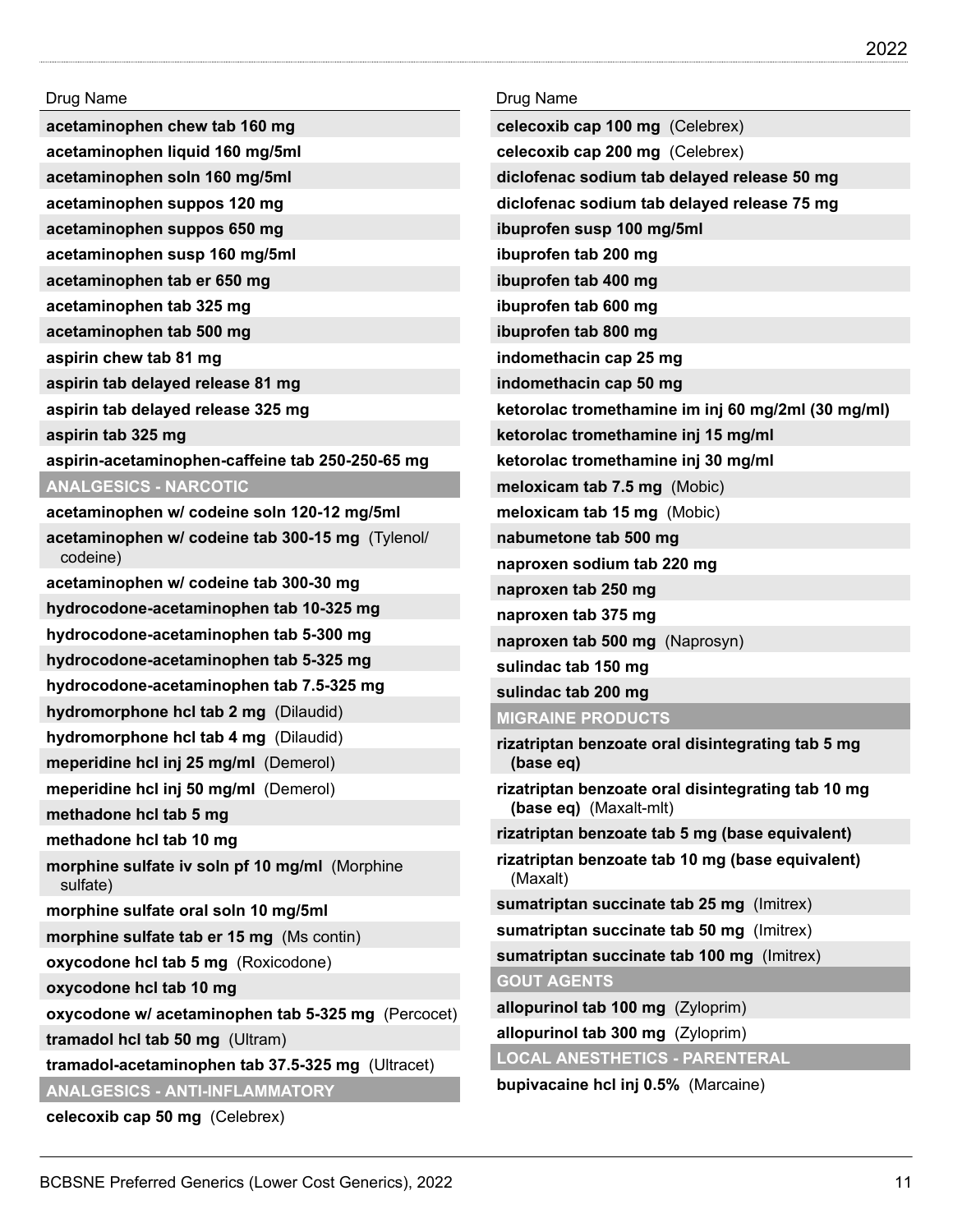## 2022

#### Drug Name

- **bupivacaine hcl preservative free (pf) inj 0.25%** (Marcaine)
- **bupivacaine hcl preservative free (pf) inj 0.5%** (Marcaine)
- **lidocaine hcl local inj 1%** (Xylocaine)
- **lidocaine hcl local inj 2%** (Xylocaine)
- **lidocaine hcl local preservative free (pf) inj 0.5%** (Xylocaine-mpf)
- **lidocaine inj 1% w/ epinephrine-1:100000** (Xylocaine/ epinephrin)
- **lidocaine inj 1.5% w/ epinephrine-1:200000** (Xylocainempf/epinep)

#### **NEUROMUSCULAR DRUGS**

## **ANTICONVULSANTS**

**clonazepam tab 0.5 mg** (Klonopin)

- **clonazepam tab 1 mg** (Klonopin)
- **clonazepam tab 2 mg** (Klonopin)
- **divalproex sodium tab delayed release 125 mg** (Depakote)
- **divalproex sodium tab delayed release 250 mg** (Depakote)
- **divalproex sodium tab delayed release 500 mg** (Depakote)

| gabapentin cap 100 mg (Neurontin)                 |
|---------------------------------------------------|
| gabapentin cap 300 mg (Neurontin)                 |
| gabapentin cap 400 mg (Neurontin)                 |
| gabapentin tab 600 mg (Neurontin)                 |
| gabapentin tab 800 mg (Neurontin)                 |
| <b>lamotrigine tab 25 mg</b> (Lamictal)           |
| lamotrigine tab 100 mg (Lamictal)                 |
| <b>lamotrigine tab 150 mg</b> (Lamictal)          |
| lamotrigine tab 200 mg (Lamictal)                 |
| levetiracetam inj 500 mg/5ml (100 mg/ml) (Keppra) |
| levetiracetam tab 250 mg (Keppra)                 |
| levetiracetam tab 500 mg (Keppra)                 |
| oxcarbazepine tab 150 mg (Trileptal)              |
| pregabalin cap 25 mg (Lyrica)                     |
| pregabalin cap 50 mg (Lyrica)                     |
| pregabalin cap 75 mg (Lyrica)                     |
| pregabalin cap 100 mg (Lyrica)                    |
| pregabalin cap 150 mg (Lyrica)                    |
| pregabalin cap 200 mg (Lyrica)                    |

| Drug Name                                            |
|------------------------------------------------------|
| pregabalin cap 225 mg (Lyrica)                       |
| pregabalin cap 300 mg (Lyrica)                       |
| primidone tab 50 mg (Mysoline)                       |
| topiramate tab 25 mg (Topamax)                       |
| topiramate tab 50 mg (Topamax)                       |
| topiramate tab 100 mg (Topamax)                      |
| topiramate tab 200 mg (Topamax)                      |
| zonisamide cap 25 mg (Zonegran)                      |
| zonisamide cap 50 mg                                 |
| <b>ANTIPARKINSON AGENTS</b>                          |
| benztropine mesylate tab 0.5 mg                      |
| benztropine mesylate tab 1 mg                        |
| benztropine mesylate tab 2 mg                        |
| carbidopa & levodopa tab 10-100 mg (Sinemet)         |
| carbidopa & levodopa tab 25-100 mg (Sinemet)         |
| pramipexole dihydrochloride tab 0.125 mg (Mirapex)   |
| pramipexole dihydrochloride tab 0.25 mg              |
| pramipexole dihydrochloride tab 0.5 mg (Mirapex)     |
| pramipexole dihydrochloride tab 0.75 mg (Mirapex)    |
| pramipexole dihydrochloride tab 1 mg (Mirapex)       |
| pramipexole dihydrochloride tab 1.5 mg               |
| ropinirole hydrochloride tab 0.25 mg                 |
| ropinirole hydrochloride tab 0.5 mg                  |
| ropinirole hydrochloride tab 1 mg                    |
| ropinirole hydrochloride tab 2 mg                    |
| ropinirole hydrochloride tab 3 mg                    |
| ropinirole hydrochloride tab 4 mg                    |
| ropinirole hydrochloride tab 5 mg                    |
| trihexyphenidyl hcl tab 2 mg                         |
| trihexyphenidyl hcl tab 5 mg                         |
| MUSCULOSKELETAL THERAPY AGENTS                       |
| baclofen tab 10 mg                                   |
| carisoprodol tab 350 mg (Soma)                       |
| cyclobenzaprine hcl tab 5 mg                         |
| cyclobenzaprine hcl tab 10 mg                        |
| methocarbamol tab 500 mg                             |
| methocarbamol tab 750 mg                             |
| tizanidine hcl tab 2 mg (base equivalent)            |
| tizanidine hcl tab 4 mg (base equivalent) (Zanaflex) |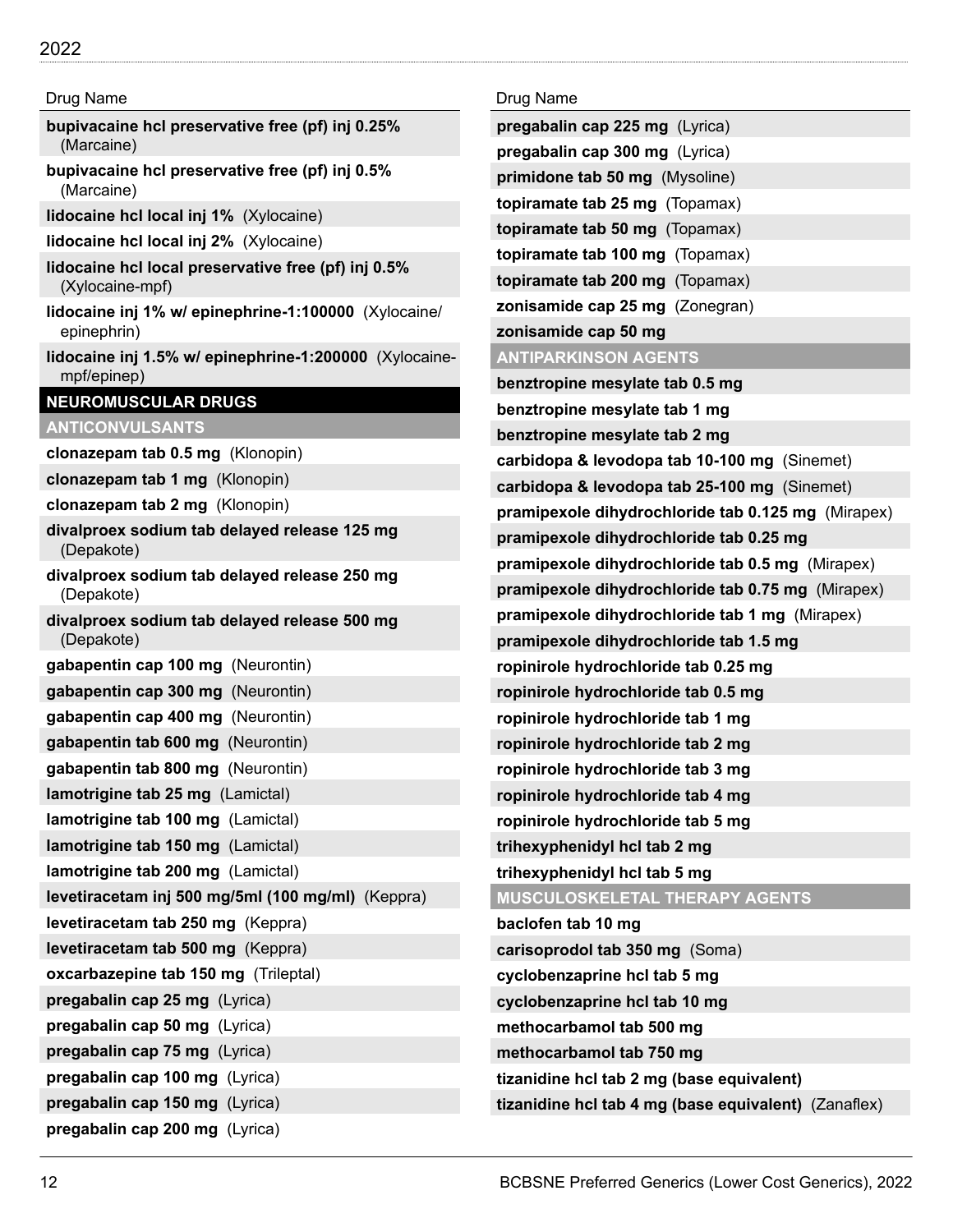| Drug Name                                           | Drug Name                                                        |
|-----------------------------------------------------|------------------------------------------------------------------|
| <b>NUTRITIONAL PRODUCTS</b>                         | vitamin a cap 2400 mcg (8000 unit)                               |
| <b>VITAMINS</b>                                     | vitamin a cap 3 mg (10000 unit)                                  |
| ascorbic acid chew tab 250 mg                       | vitamin e cap 400 unit                                           |
| ascorbic acid tab 250 mg                            | vitamin e cap 1000 unit                                          |
| ascorbic acid tab 500 mg                            | <b>MULTIVITAMINS</b>                                             |
| ascorbic acid tab 1000 mg                           | b-complex vitamin tab                                            |
| biotin cap 5 mg                                     | b-complex w/ c & folic acid cap 1 mg                             |
| cholecalciferol cap 10 mcg (400 unit)               | b-complex w/ c & folic acid tab                                  |
| cholecalciferol cap 25 mcg (1000 unit)              | b-complex w/ c & folic acid tab 0.8 mg                           |
| cholecalciferol cap 50 mcg (2000 unit)              | <b>b-complex w/ c &amp; folic acid tab 1 mg</b> (Nephro-vite rx) |
| cholecalciferol cap 125 mcg (5000 unit)             | b-complex w/ c & folic acid tab 5 mg                             |
| cholecalciferol cap 250 mcg (10000 unit)            | multiple vitamin tab                                             |
| cholecalciferol cap 1.25 mg (50000 unit)            | multiple vitamins w/ minerals cap                                |
| cholecalciferol chew tab 10 mcg (400 unit)          | multiple vitamins w/ minerals chew tab                           |
| cholecalciferol chew tab 25 mcg (1000 unit)         | multiple vitamins w/ minerals liquid                             |
| cholecalciferol drops 125 mcg/ml (5000 unit/ml)     | multiple vitamins w/ minerals tab (Strovite forte)               |
| cholecalciferol oral liquid 10 mcg/ml (400 unit/ml) | pediatric multiple vitamin w/ c & fa chew tab                    |
| cholecalciferol tab 10 mcg (400 unit)               | pediatric multiple vitamin w/ minerals & c chew tab              |
| cholecalciferol tab 25 mcg (1000 unit)              | pediatric multiple vitamins w/ fl-fe drops 0.25-10 mg/           |
| cholecalciferol tab 50 mcg (2000 unit)              | ml                                                               |
| cholecalciferol tab 125 mcg (5000 unit)             | pediatric multiple vitamins w/ fluoride soln 0.25 mg/<br>ml      |
| cholecalciferol tab 1.25 mg (50000 unit)            | pediatric multiple vitamins w/ fluoride soln 0.5 mg/ml           |
| ergocalciferol cap 1.25 mg (50000 unit) (Drisdol)   | pediatric multiple vitamins w/ iron chew tab 18 mg               |
| niacin cap er 500 mg                                | pediatric vitamins acd w/ fluoride soln 0.25 mg/ml               |
| niacin tab er 250 mg                                | pediatric vitamins acd w/ fluoride soln 0.5 mg/ml                |
| niacin tab er 500 mg                                | <b>MINERALS and ELECTROLYTES</b>                                 |
| niacin tab 500 mg                                   | calcium carbonate tab 600 mg                                     |
| niacinamide tab 500 mg                              | calcium carbonate tab 1500 mg (600 mg elemental ca)              |
| phytonadione inj 1 mg/0.5ml (2 mg/ml)               | calcium carbonate-cholecalciferol chew tab                       |
| pyridoxine hcl tab 25 mg                            | 500 mg-400 unit                                                  |
| pyridoxine hcl tab 50 mg                            | calcium carbonate-cholecalciferol tab 250 mg-125                 |
| pyridoxine hcl tab 100 mg                           | unit                                                             |
| riboflavin tab 25 mg                                | calcium carbonate-cholecalciferol tab 500 mg-125                 |
| riboflavin tab 50 mg                                | unit                                                             |
| riboflavin tab 100 mg                               | calcium carbonate-cholecalciferol tab 500 mg-200<br>unit         |
| thiamine hcl inj 100 mg/ml                          | calcium carbonate-cholecalciferol tab 500 mg-400                 |
| thiamine hcl tab 50 mg                              | unit                                                             |
| thiamine hcl tab 100 mg                             | calcium carbonate-cholecalciferol tab 600 mg-200                 |
| thiamine mononitrate tab 100 mg                     | unit                                                             |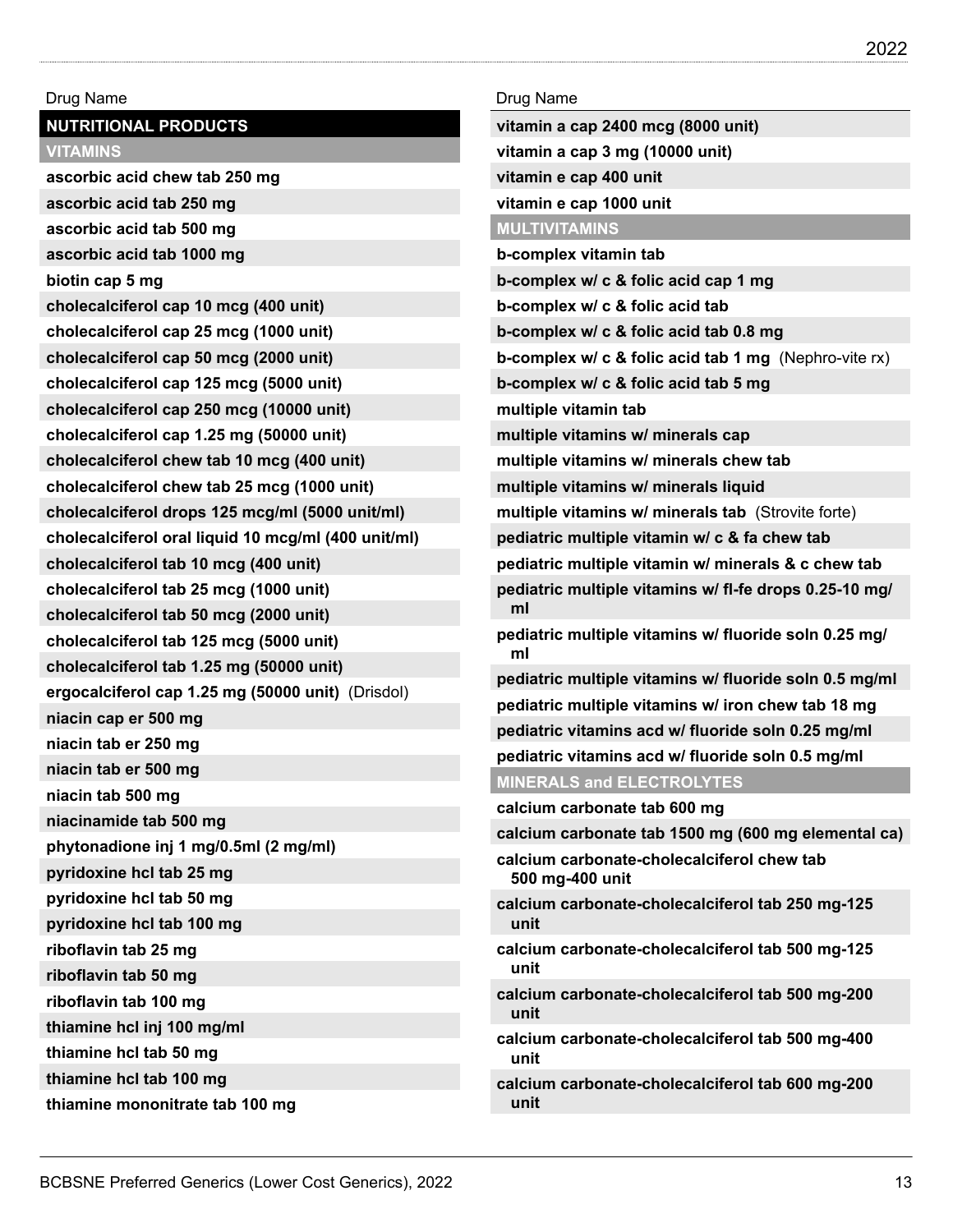| Drug Name                                                       |
|-----------------------------------------------------------------|
| calcium carbonate-cholecalciferol tab 600 mg-400<br>unit        |
| calcium carbonate-cholecalciferol tab 600 mg-800<br>unit        |
| calcium carbonate-vitamin d tab 500 mg-200 unit                 |
| calcium carbonate-vitamin d tab 600 mg-400 unit                 |
| calcium citrate tab 950 mg (200 mg elemental ca)                |
| calcium citrate-vitamin d tab 315 mg-250 unit<br>(elemental ca) |
| dextrose 5% in lactated ringers                                 |
| dextrose 5% w/ sodium chloride 0.45%                            |
| magnesium oxide tab 400 mg (240 mg elemental mg)                |
| magnesium oxide tab 400 mg (241.3 mg<br>elemental mg)           |
| magnesium oxide tab 250 mg (mg supplement)                      |
| magnesium oxide tab 500 mg (mg supplement)                      |
| magnesium tab 250 mg                                            |
| oral electrolyte solution                                       |
| oyster shell calcium tab 500 mg                                 |
| potassium & sodium phosphates powder pack<br>280-160-250 mg     |
| potassium chloride microencapsulated crys er tab 10<br>meq      |
| potassium chloride microencapsulated crys er tab 20<br>meq      |
| potassium chloride tab er 8 meg (600 mg)                        |
| potassium chloride tab er 10 meq (K-tab)                        |
| potassium chloride tab er 20 meq (1500 mg) (K-tab)              |
| sodium chloride flush iv soln 0.9%                              |
| sodium chloride inj 2.5 meg/ml (14.6%)                          |
| sodium chloride iv soln 0.9%                                    |
| sodium chloride preservative free (pf) inj 0.9%                 |
| sodium chloride tab 1 gm                                        |
| sodium fluoride chew tab 0.25 mg f (from 0.55 mg<br>naf)        |
| sodium fluoride chew tab 0.5 mg f (from 1.1 mg naf)             |
| sodium fluoride chew tab 1 mg f (from 2.2 mg naf)               |
| sodium fluoride soln 0.5 mg/ml f (from 1.1 mg/ml naf)           |
| zinc gluconate tab 30 mg                                        |
| zinc gluconate tab 50 mg (elemental zn)                         |
| zinc sulfate cap 220 mg (50 mg elemental zn)                    |
| zinc sulfate tab 220 mg (50 mg zinc equivalent)                 |

Drug Name **zinc tab 50 mg NUTRIENTS acetylcysteine cap 600 mg dextrose inj 5% dextrose inj 50% lysine hcl tab 500 mg HEMATOLOGICAL AGENTS HEMATOPOIETIC AGENTS cyanocobalamin inj 1000 mcg/ml cyanocobalamin sl tab 500 mcg cyanocobalamin sl tab 1000 mcg cyanocobalamin sl tab 2500 mcg cyanocobalamin tab er 1000 mcg cyanocobalamin tab 100 mcg cyanocobalamin tab 250 mcg cyanocobalamin tab 500 mcg cyanocobalamin tab 1000 mcg fe fumarate w/ b12-vit c-fa-ifc cap 110-0.015-75-0.5-240 mg fe fumarate-vit c-vit b12-fa cap 460 (151 fe)-60-0.01-1 mg ferrous fumarate tab 324 mg (106 mg elemental fe) ferrous fumarate-fa-b complex-c-zn-mg-mn-cu tab 106-1 mg ferrous fumarate-folic acid tab 324-1 mg ferrous gluconate tab 240 mg (27 mg elemental fe) ferrous gluconate tab 324 mg (37.5 mg elemental iron) ferrous sulfate dried tab er 160 mg (50 mg fe equivalent) ferrous sulfate elixir 220 mg/5ml (44 mg/5ml elemental fe) ferrous sulfate soln 75 mg/ml (15 mg/ml elemental fe) ferrous sulfate tab ec 325 mg (65 mg fe equivalent) ferrous sulfate tab er 142 mg (45 mg fe equivalent) ferrous sulfate tab er 50 mg (elemental fe)**

**ferrous sulfate tab 325 mg (65 mg elemental fe)**

**folic acid cap 0.8 mg**

**folic acid inj 5 mg/ml**

- **folic acid tab 400 mcg**
- **folic acid tab 800 mcg**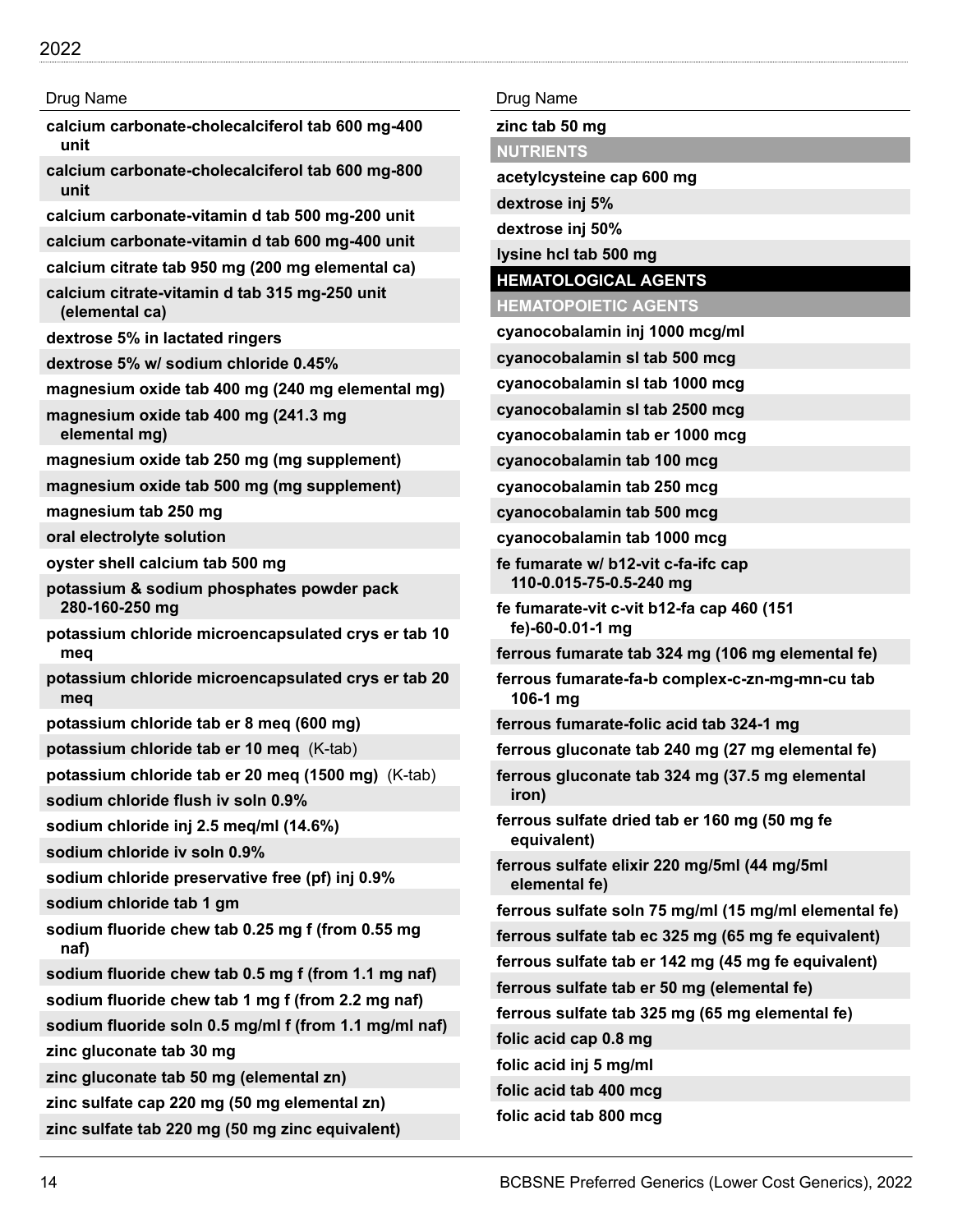**folic acid tab 1 mg**

- **folic acid-vitamin b6-vitamin b12 tab 2.2-25-0.5 mg**
- **folic acid-vitamin b6-vitamin b12 tab 2.2-25-1 mg** (Folgard rx)
- **folic acid-vitamin b6-vitamin b12 tab 2.5-25-1 mg**

**iron polysacch complex-vit b12-fa cap 150-0.025-1 mg**

**iron-docusate-b12-folic acid-c-e-cu-biotin tab 150-1 mg** (Hematron-af)

**iron-vit c-vit b12-folic acid tab 100-250-0.025-1 mg** (Icar-c plus)

**iron-vitamin c tab 100-250 mg**

**polysaccharide iron complex cap 150 mg (iron equivalent)**

#### **ANTICOAGULANTS**

**heparin sodium (porcine) lock flush iv soln 10 unit/ml**

**heparin sodium (porcine) lock flush iv soln 100 unit/ ml**

**warfarin sodium tab 1 mg**

**warfarin sodium tab 2 mg**

**warfarin sodium tab 2.5 mg**

**warfarin sodium tab 3 mg**

**warfarin sodium tab 4 mg**

**warfarin sodium tab 5 mg**

**warfarin sodium tab 6 mg**

**warfarin sodium tab 7.5 mg**

**warfarin sodium tab 10 mg**

**HEMATOLOGICAL AGENTS - MISC.**

**cilostazol tab 50 mg**

**cilostazol tab 100 mg**

**clopidogrel bisulfate tab 75 mg (base equiv)** (Plavix)

## **TOPICAL PRODUCTS**

#### **OPHTHALMIC AGENTS**

**artificial tear ophth ointment**

**azelastine hcl ophth soln 0.05%**

**bacitracin-polymyxin b ophth oint**

**brimonidine tartrate ophth soln 0.2%**

**carboxymethylcellulose sodium (pf) ophth gel 1%**

**carboxymethylcellulose sodium (pf) ophth soln 0.5%**

**carboxymethylcellulose sodium ophth soln 0.5%**

#### Drug Name

**ciprofloxacin hcl ophth soln 0.3% (base equivalent)** (Ciloxan)

**cromolyn sodium ophth soln 4%**

**cyclopentolate hcl ophth soln 1%** (Cyclogyl)

**diclofenac sodium ophth soln 0.1%**

**dorzolamide hcl ophth soln 2%** (Trusopt)

**dorzolamide hcl-timolol maleate ophth soln 22.3-6.8 mg/ml** (Cosopt)

**erythromycin ophth oint 5 mg/gm**

**gentamicin sulfate ophth soln 0.3%**

**glycerin-hypromellose-peg 400 ophth soln 0.2-0.2-1%**

**ketorolac tromethamine ophth soln 0.5%** (Acular)

**ketotifen fumarate ophth soln 0.025% (base equiv)**

**latanoprost ophth soln 0.005%** (Xalatan)

**neomycin-polymyxin-dexamethasone ophth oint 0.1%** (Maxitrol)

**neomycin-polymyxin-dexamethasone ophth susp 0.1%** (Maxitrol)

**ofloxacin ophth soln 0.3%** (Ocuflox)

**polyethylene glycol-propylene glycol ophth soln 0.4-0.3%**

**polymyxin b-trimethoprim ophth soln 10000 unit/ ml-0.1%** (Polytrim)

**polyvinyl alcohol ophth soln 1.4%**

**sodium chloride hypertonic ophth soln 5%**

**timolol maleate ophth soln 0.25%** (Timoptic)

**timolol maleate ophth soln 0.5%** (Timoptic)

**tobramycin ophth soln 0.3%** (Tobrex)

**tropicamide ophth soln 0.5%**

**tropicamide ophth soln 1%** (Mydriacyl)

**white petrolatum-mineral oil ophth ointment**

#### **OTIC AGENTS**

**carbamide peroxide 6.5% otic soln**

**MOUTH/THROAT/DENTAL AGENTS**

**chlorhexidine gluconate soln 0.12%** (Peridex)

**lidocaine hcl viscous soln 2%**

**sodium fluoride cream 1.1%** (Prevident 5000 plus)

**sodium fluoride gel 1.1% (0.5% f)** (Prevident fluoride)

**sodium fluoride paste 1.1%** (Prevident 5000 boost)

#### **ANORECTAL AGENTS**

**lidocaine anorectal cream 5%**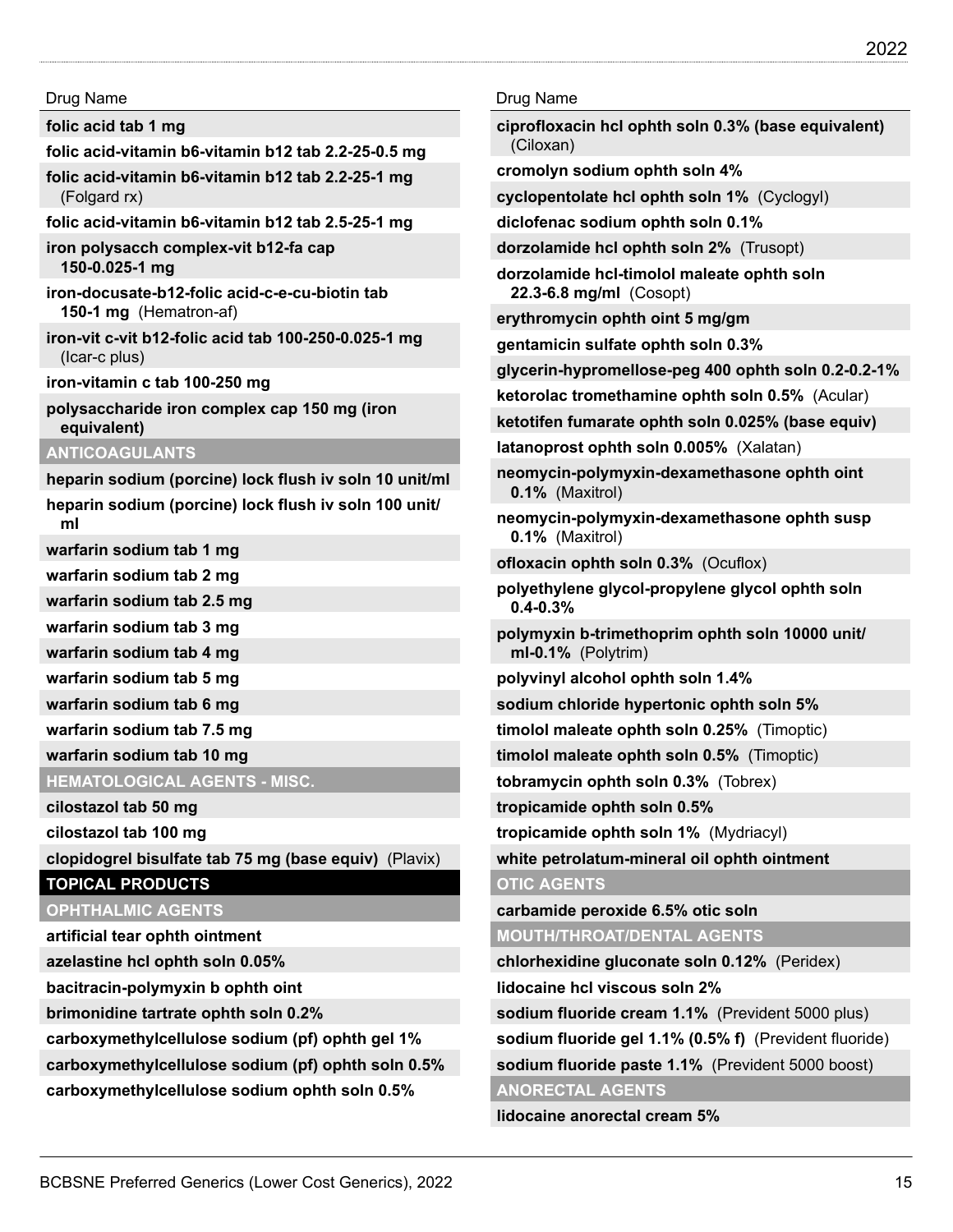| Drug Name                                                           | Dı         |
|---------------------------------------------------------------------|------------|
| phenyleph-shark liver oil-cocoa butter suppos<br>$0.25 - 3 - 85.5%$ | m<br>m     |
| phenylephrine-mineral oil-petrolatum oint<br>0.25-14-74.9%          | n)         |
| <b>DERMATOLOGICALS</b>                                              | n)         |
| bacitracin oint 500 unit/gm                                         | n)         |
| bacitracin zinc oint 500 unit/gm                                    | р          |
| bacitracin-polymyxin b oint                                         | S6         |
| benzoyl peroxide gel 2.5%                                           | S(         |
| benzoyl peroxide gel 5%                                             | si         |
| benzoyl peroxide gel 10%                                            | te         |
| benzoyl peroxide liq 4%                                             | tri        |
| benzoyl peroxide liq 5% (Benzac ac wash)                            | tri        |
| benzoyl peroxide lig 10%                                            | tri        |
| betamethasone dipropionate augmented cream<br>0.05% (Diprolene af)  | tri<br>tri |
| camphor & menthol lotion 0.5-0.5%                                   | tri        |
| capsaicin cream 0.025%                                              | uı         |
| clotrimazole cream 1%                                               | zi         |
| diphenhydramine-zinc acetate cream 2-0.1%                           | M          |
| emollient - cream                                                   | A          |
| emollient - ointment                                                | cł         |
| finasteride tab 1 mg (Propecia)                                     | cł         |
| glycerin topical liquid                                             | A          |
| hydrocortisone cream 0.5%                                           | al         |
| hydrocortisone cream 1%                                             | CО         |
| hydrocortisone cream 2.5%                                           | fis        |
| hydrocortisone oint 1%                                              | gl         |
| hydrocortisone oint 2.5%                                            | gl         |
| hydrocortisone-aloe vera cream 0.5%                                 | gl         |
| ketoconazole shampoo 2%                                             | m          |
| lanolin cream                                                       | m          |
| lidocaine hcl cream 4%                                              | m          |
| lidocaine patch 4%                                                  | m          |
| lubricant gels - gel                                                | m          |
| menthol-zinc oxide oint 0.44-20.6%                                  | m          |
| miconazole nitrate cream 2%                                         | m          |
| miconazole nitrate powder 2%                                        | pı         |
| minoxidil soln 2%                                                   | pı         |
| minoxidil soln 5%                                                   | pı         |

| Drug Name                                      |
|------------------------------------------------|
| mometasone furoate oint 0.1%                   |
| mupirocin oint 2%                              |
| neomycin-bacitracin-polymyxin oint             |
| nystatin cream 100000 unit/gm                  |
| nystatin oint 100000 unit/gm                   |
| permethrin creme rinse 1%                      |
| selenium sulfide lotion 1%                     |
| selenium sulfide lotion 2.5%                   |
| silver sulfadiazine cream 1% (Silvadene)       |
| terbinafine hcl cream 1%                       |
| triamcinolone acetonide cream 0.025%           |
| triamcinolone acetonide cream 0.1%             |
| triamcinolone acetonide cream 0.5%             |
| triamcinolone acetonide oint 0.025%            |
| triamcinolone acetonide oint 0.1%              |
| triamcinolone acetonide oint 0.5%              |
| urea cream 20%                                 |
| zinc oxide oint 20%                            |
| <b>MISCELLANEOUS PRODUCTS</b>                  |
| <b>ANTISEPTICS &amp; DISINFECTANTS</b>         |
| chlorhexidine gluconate liquid 4%              |
| chlorhexidine gluconate soln 4%                |
| <b>ALTERNATIVE MEDICINES</b>                   |
| alpha-lipoic acid (thioctic acid) cap 600 mg   |
| coenzyme q10 cap 100 mg                        |
| fish oil-cholecalciferol cap 1200 mg-1000 unit |
| glucosamine sulfate cap 500 mg                 |
| glucosamine-chondroitin cap 500-400 mg         |
| glucosamine-chondroitin liq 1500-1200 mg/30ml  |
| melatonin cap 10 mg                            |
| melatonin liquid 1 mg/ml                       |
| melatonin sl tab 5 mg                          |
| melatonin tab er 10 mg                         |
| melatonin tab 1 mg                             |
| melatonin tab 3 mg                             |
| melatonin tab 5 mg                             |
| prasterone (dhea) cap 25 mg                    |
| prasterone (dhea) tab 25 mg                    |
| prasterone (dhea) tab 50 mg                    |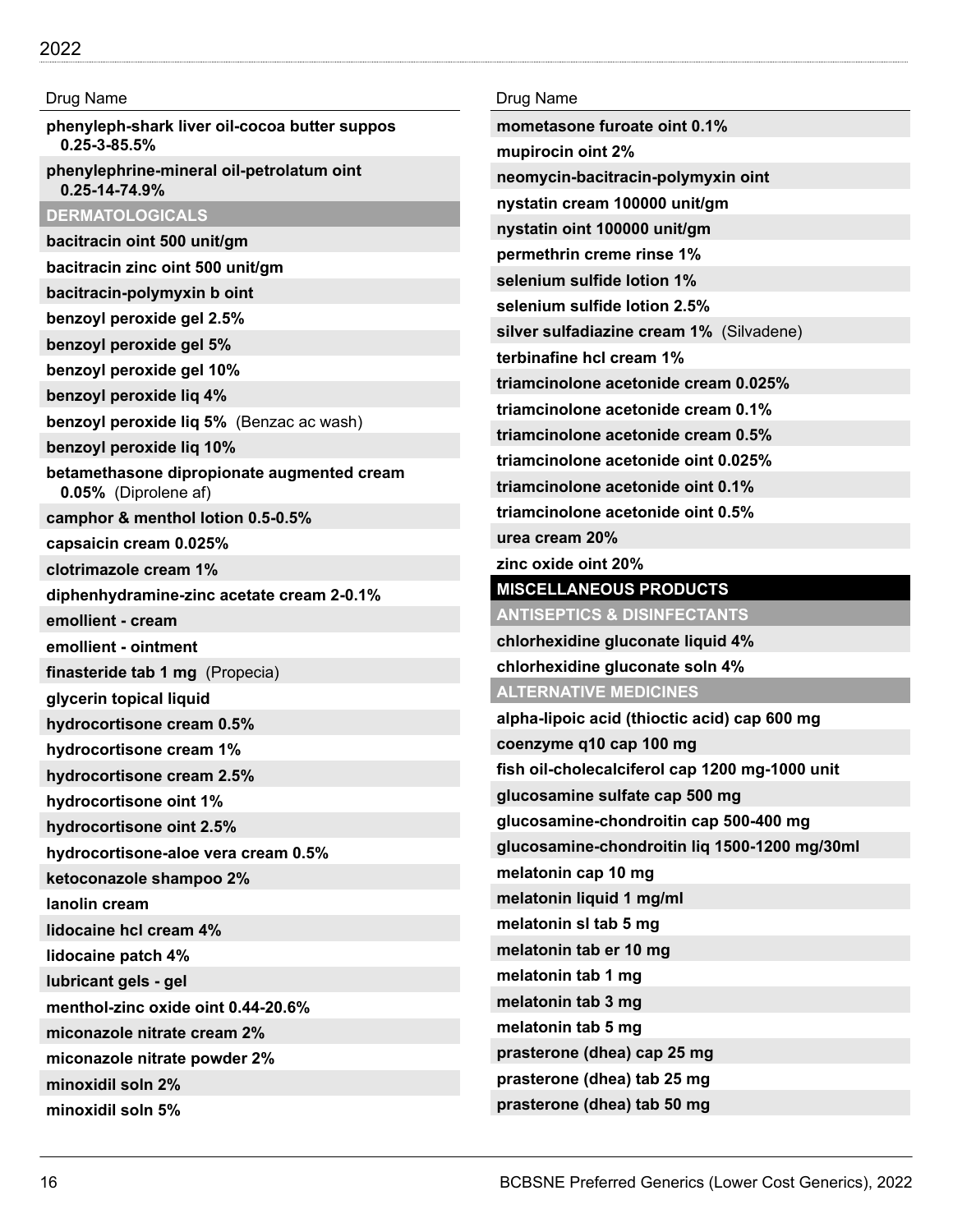## **turmeric (curcuma longa) cap 500 mg**

**PHARMACEUTICAL ADJUVANTS**

**water for injection**

**water for iv injection**

**white petrolatum gel**

**white petrolatum topical gel**

**ASSORTED CLASSES**

**cyclosporine iv soln 50 mg/ml** (Sandimmune)

**water for irrigation, sterile irrigation soln**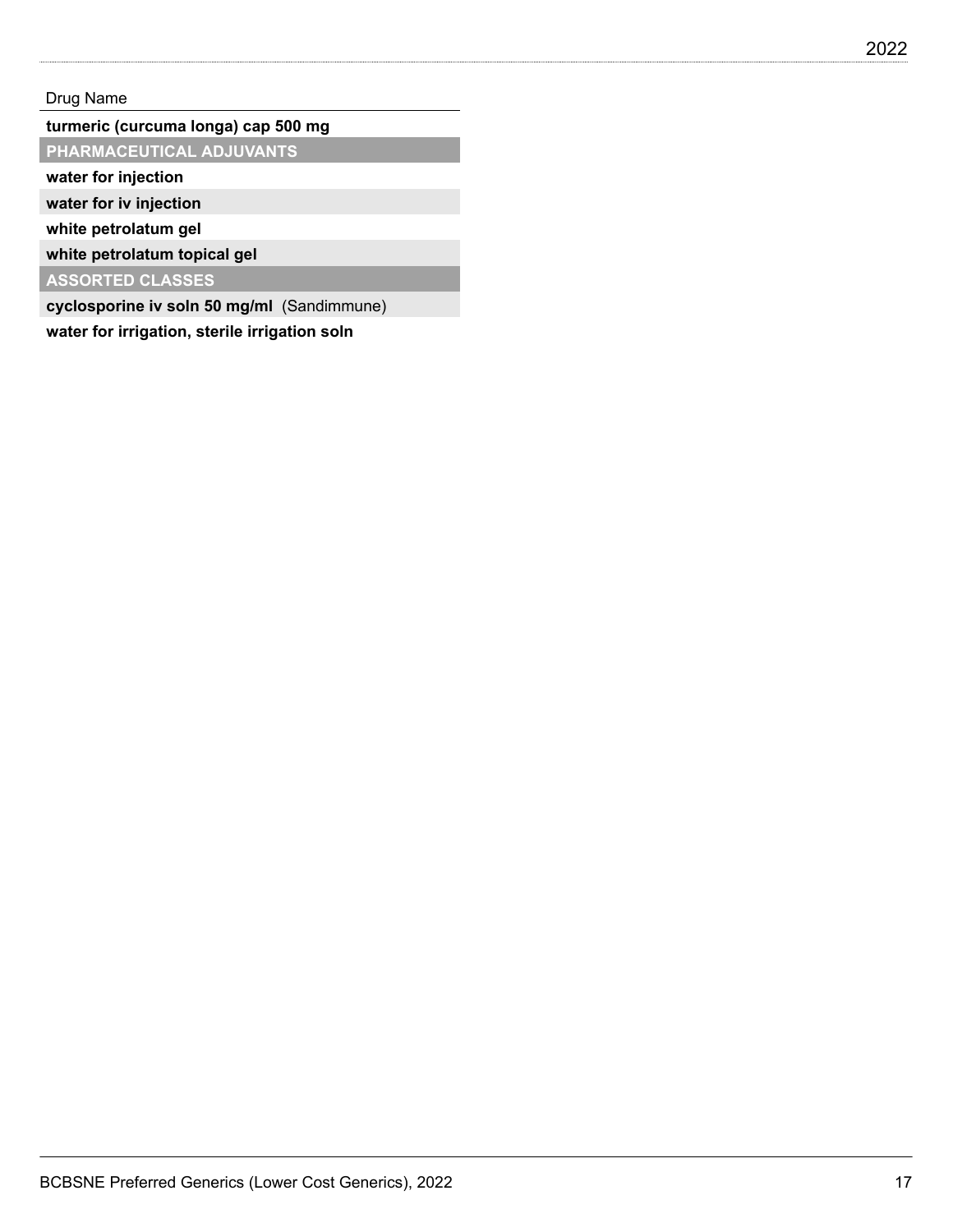# **INDEX**

## **A**

| acetaminophen w/ codeine soln 120-12 mg/5ml 11   |  |
|--------------------------------------------------|--|
| acetaminophen w/ codeine tab 300-15 mg (Tylenol/ |  |
|                                                  |  |
| acetaminophen w/ codeine tab 300-30 mg 11        |  |
|                                                  |  |
|                                                  |  |
|                                                  |  |
|                                                  |  |
|                                                  |  |
| albuterol sulfate soln nebu 0.083% (2.5 mg/3ml)7 |  |
|                                                  |  |
|                                                  |  |
|                                                  |  |
| alendronate sodium tab 70 mg (Fosamax)3          |  |
| alfuzosin hcl tab er 24hr 10 mg (Uroxatral) 8    |  |
|                                                  |  |
|                                                  |  |
| alpha-lipoic acid (thioctic acid) cap 600 mg 16  |  |
|                                                  |  |
|                                                  |  |
|                                                  |  |
|                                                  |  |
| alprazolam tab er 24hr 0.5 mg (Xanax xr) 8       |  |
|                                                  |  |
|                                                  |  |
|                                                  |  |
| alum & mag hydroxide-simethicone susp 200-200-20 |  |
|                                                  |  |
| alum & mag hydroxide-simethicone susp 400-400-40 |  |
|                                                  |  |
| amiloride & hydrochlorothiazide tab 5-50 mg5     |  |
|                                                  |  |
|                                                  |  |
|                                                  |  |
|                                                  |  |
|                                                  |  |
| amlodipine besylate-benazepril hcl cap 10-20 mg  |  |
|                                                  |  |
| amlodipine besylate-benazepril hcl cap 10-40 mg  |  |
|                                                  |  |
|                                                  |  |

| amlodipine besylate-benazepril hcl cap 2.5-10 mg4                                              |    |
|------------------------------------------------------------------------------------------------|----|
| amlodipine besylate-benazepril hcl cap 5-10 mg                                                 |    |
|                                                                                                |    |
| amlodipine besylate-benazepril hcl cap 5-20 mg                                                 |    |
|                                                                                                |    |
| amlodipine besylate-benazepril hcl cap 5-40 mg4                                                |    |
| amlodipine besylate tab 10 mg (base equivalent)                                                |    |
|                                                                                                |    |
| amlodipine besylate tab 2.5 mg (base equivalent)                                               |    |
|                                                                                                |    |
| amlodipine besylate tab 5 mg (base equivalent)                                                 |    |
|                                                                                                |    |
|                                                                                                |    |
|                                                                                                |    |
| amoxicillin (trihydrate) for susp 125 mg/5ml1                                                  |    |
| amoxicillin (trihydrate) for susp 200 mg/5ml1<br>amoxicillin (trihydrate) for susp 250 mg/5ml1 |    |
| amoxicillin (trihydrate) for susp 400 mg/5ml1                                                  |    |
|                                                                                                |    |
|                                                                                                |    |
| amoxicillin & k clavulanate for susp 200-28.5                                                  |    |
|                                                                                                |    |
| amoxicillin & k clavulanate tab 500-125 mg                                                     |    |
|                                                                                                |    |
| amoxicillin & k clavulanate tab 875-125 mg 1                                                   |    |
|                                                                                                |    |
|                                                                                                |    |
|                                                                                                |    |
|                                                                                                |    |
|                                                                                                |    |
|                                                                                                |    |
|                                                                                                |    |
|                                                                                                |    |
|                                                                                                |    |
|                                                                                                |    |
| aspirin-acetaminophen-caffeine tab 250-250-65                                                  |    |
| mg                                                                                             | 11 |
|                                                                                                |    |
|                                                                                                |    |
|                                                                                                |    |
|                                                                                                |    |
| atenolol & chlorthalidone tab 50-25 mg (Tenoretic                                              |    |
|                                                                                                |    |
|                                                                                                |    |
|                                                                                                |    |
|                                                                                                |    |
| atorvastatin calcium tab 10 mg (base equivalent)                                               |    |
|                                                                                                |    |
| atorvastatin calcium tab 20 mg (base equivalent)                                               |    |
|                                                                                                |    |
| atorvastatin calcium tab 40 mg (base equivalent)                                               |    |
|                                                                                                |    |
| atorvastatin calcium tab 80 mg (base equivalent)                                               |    |
|                                                                                                |    |
| azelastine hcl nasal spray 0.1% (137 mcg/spray) 6                                              |    |
|                                                                                                |    |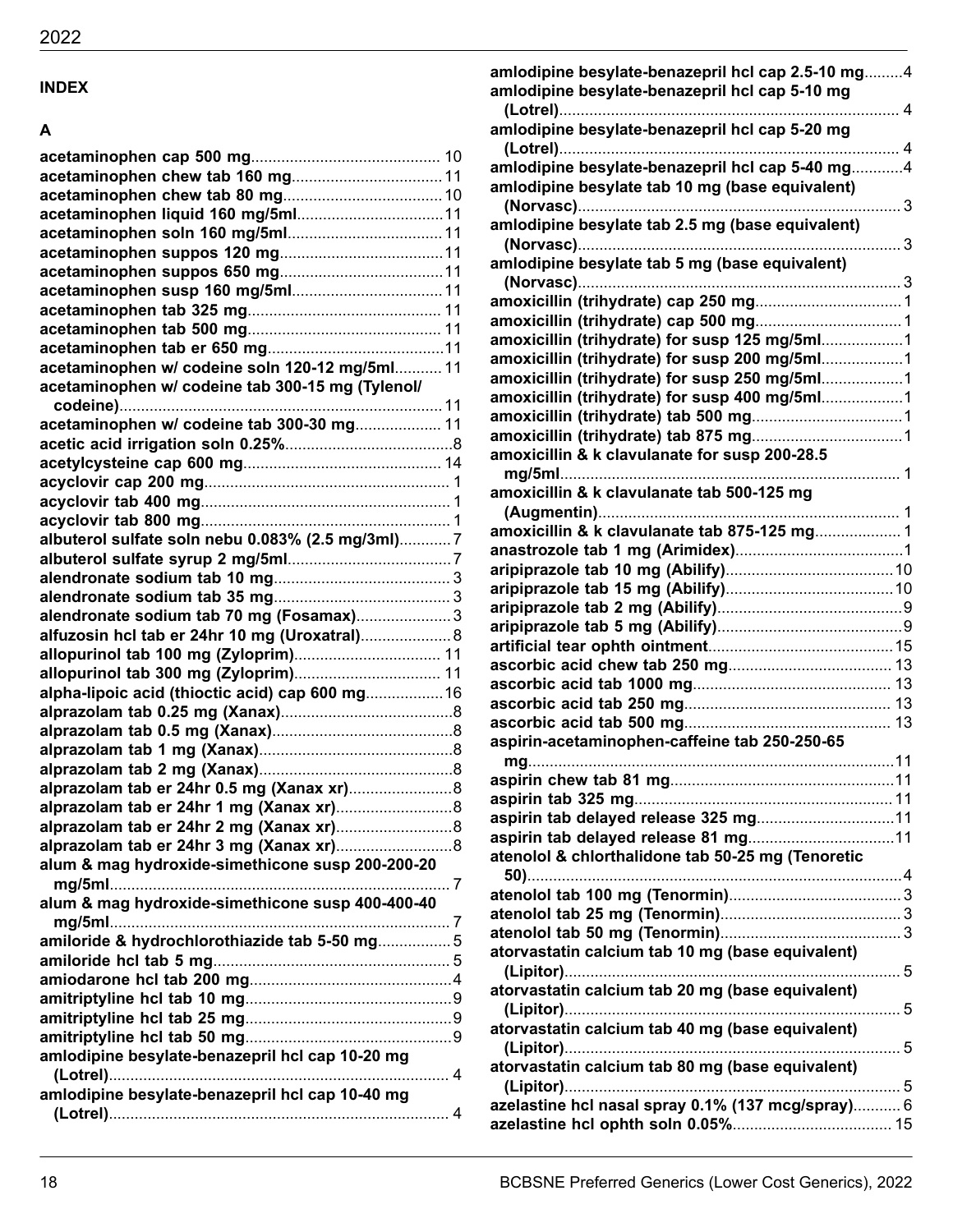| calcium carbonate-cholecalciferol tab 600 mg-800      |
|-------------------------------------------------------|
|                                                       |
|                                                       |
| calcium carbonate tab 1500 mg (600 mg elemental       |
| betamethasone dipropionate augmented cream 0.05%      |
|                                                       |
| calcium carbonate-vitamin d tab 500 mg-200 unit 14    |
| calcium carbonate-vitamin d tab 600 mg-400 unit 14    |
| calcium citrate tab 950 mg (200 mg elemental ca)14    |
| calcium citrate-vitamin d tab 315 mg-250 unit         |
|                                                       |
|                                                       |
|                                                       |
|                                                       |
|                                                       |
| carbidopa & levodopa tab 10-100 mg (Sinemet) 12       |
| carbidopa & levodopa tab 25-100 mg (Sinemet) 12       |
| carboxymethylcellulose sodium (pf) ophth gel 1% 15    |
| carboxymethylcellulose sodium (pf) ophth soln         |
|                                                       |
| carboxymethylcellulose sodium ophth soln 0.5% 15      |
|                                                       |
|                                                       |
|                                                       |
|                                                       |
|                                                       |
|                                                       |
|                                                       |
| BCBSNE Preferred Generics (Lower Cost Generics), 2022 |
|                                                       |

**azithromycin tab 250 mg (Zithromax)**.............................. 1 **azithromycin tab 500 mg (Zithromax)**.............................. 1

**bacillus coagulans-inulin cap**........................................... 7 **bacitracin oint 500 unit/gm**..............................................16 **bacitracin-polymyxin b oint**.............................................16 **bacitracin-polymyxin b ophth oint**..................................15 **bacitracin zinc oint 500 unit/gm**......................................16 **baclofen tab 10 mg**...........................................................12 **b-complex vitamin tab**......................................................13 **b-complex w/ c & folic acid cap 1 mg**............................13 **b-complex w/ c & folic acid tab**...................................... 13 **b-complex w/ c & folic acid tab 0.8 mg**..........................13

**b-complex w/ c & folic acid tab 1 mg (Nephro-vite**

**rx)**..................................................................................... 13 **b-complex w/ c & folic acid tab 5 mg**.............................13 **benazepril hcl tab 10 mg (Lotensin)**.................................4 **benazepril hcl tab 20 mg (Lotensin)**.................................4 **benazepril hcl tab 40 mg (Lotensin)**.................................4 **benazepril hcl tab 5 mg**..................................................... 4 **benzonatate cap 100 mg (Tessalon perles)**..................... 6 **benzonatate cap 200 mg**....................................................6 **benzoyl peroxide gel 10%**................................................16 **benzoyl peroxide gel 2.5%**...............................................16 **benzoyl peroxide gel 5%**..................................................16 **benzoyl peroxide liq 10%**.................................................16 **benzoyl peroxide liq 4%**...................................................16 **benzoyl peroxide liq 5% (Benzac ac wash)**................... 16

**B**

| bupropion hcl tab er 12hr 100 mg (Wellbutrin sr) 9 |  |
|----------------------------------------------------|--|
| bupropion hcl tab er 12hr 150 mg (Wellbutrin sr) 9 |  |
| bupropion hcl tab er 12hr 200 mg (Wellbutrin sr) 9 |  |
| bupropion hcl tab er 24hr 150 mg (Wellbutrin xI) 9 |  |
| bupropion hcl tab er 24hr 300 mg (Wellbutrin xI) 9 |  |
|                                                    |  |
|                                                    |  |
|                                                    |  |
|                                                    |  |

#### **C**

| calcium carbonate (antacid) chew tab 1000 mg7      |    |
|----------------------------------------------------|----|
| calcium carbonate (antacid) chew tab 500 mg7       |    |
| calcium carbonate (antacid) chew tab 750 mg7       |    |
| calcium carbonate (antacid) susp 1250 mg/5ml 7     |    |
| calcium carbonate-cholecalciferol chew tab 500     |    |
|                                                    |    |
| calcium carbonate-cholecalciferol tab 250 mg-125   |    |
|                                                    |    |
| calcium carbonate-cholecalciferol tab 500 mg-125   |    |
|                                                    | 13 |
|                                                    |    |
| calcium carbonate-cholecalciferol tab 500 mg-200   |    |
|                                                    | 13 |
| calcium carbonate-cholecalciferol tab 500 mg-400   |    |
|                                                    |    |
| calcium carbonate-cholecalciferol tab 600 mg-200   |    |
|                                                    | 13 |
| calcium carbonate-cholecalciferol tab 600 mg-400   |    |
|                                                    |    |
| calcium carbonate-cholecalciferol tab 600 mg-800   |    |
|                                                    | 14 |
| calcium carbonate tab 1500 mg (600 mg elemental    |    |
|                                                    |    |
|                                                    |    |
| calcium carbonate-vitamin d tab 500 mg-200 unit 14 |    |
| calcium carbonate-vitamin d tab 600 mg-400 unit 14 |    |
| calcium citrate tab 950 mg (200 mg elemental ca)14 |    |
| calcium citrate-vitamin d tab 315 mg-250 unit      |    |
|                                                    |    |
|                                                    |    |
|                                                    |    |
|                                                    |    |
|                                                    |    |
|                                                    |    |
| carbidopa & levodopa tab 10-100 mg (Sinemet) 12    |    |
| carbidopa & levodopa tab 25-100 mg (Sinemet) 12    |    |
| carboxymethylcellulose sodium (pf) ophth gel 1% 15 |    |
| carboxymethylcellulose sodium (pf) ophth soln      |    |
|                                                    |    |
| carboxymethylcellulose sodium ophth soln 0.5% 15   |    |
|                                                    |    |
|                                                    |    |
|                                                    |    |
|                                                    |    |
|                                                    |    |
|                                                    |    |
|                                                    |    |
|                                                    |    |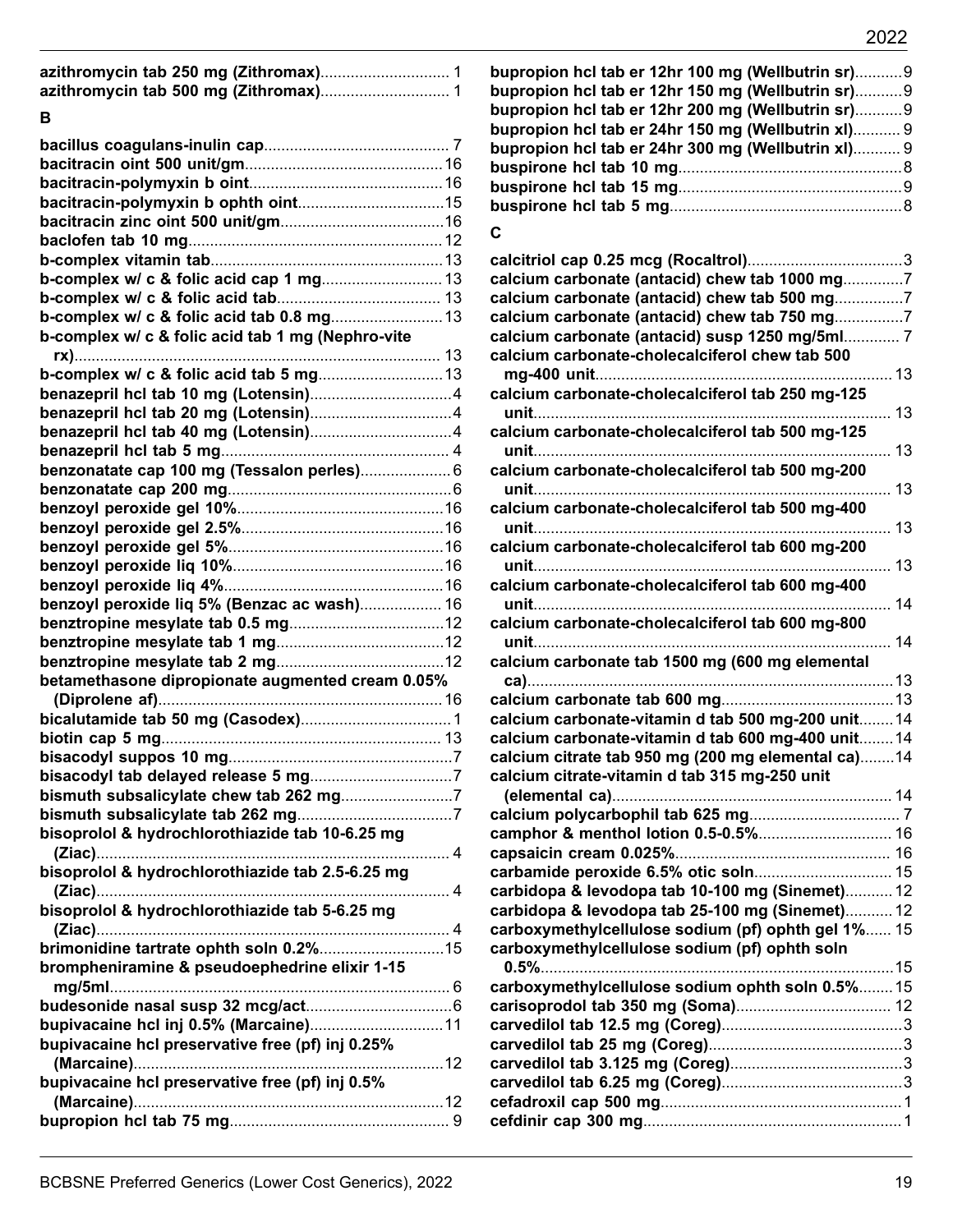| cetirizine hcl oral soln 1 mg/ml (5 mg/5ml) 6                                                                |  |
|--------------------------------------------------------------------------------------------------------------|--|
|                                                                                                              |  |
|                                                                                                              |  |
| cetirizine-pseudoephedrine tab er 12hr 5-120 mg 6                                                            |  |
|                                                                                                              |  |
|                                                                                                              |  |
|                                                                                                              |  |
|                                                                                                              |  |
| chlorhexidine gluconate soln 0.12% (Peridex) 15                                                              |  |
|                                                                                                              |  |
| chlorpheniramine & phenylephrine tab 4-10 mg6                                                                |  |
| chlorpheniramine & pseudoephedrine tab 4-60 mg 6                                                             |  |
|                                                                                                              |  |
| cholecalciferol cap 1.25 mg (50000 unit) 13                                                                  |  |
|                                                                                                              |  |
| cholecalciferol cap 125 mcg (5000 unit) 13                                                                   |  |
| cholecalciferol cap 250 mcg (10000 unit) 13                                                                  |  |
| cholecalciferol cap 25 mcg (1000 unit) 13                                                                    |  |
|                                                                                                              |  |
| cholecalciferol chew tab 10 mcg (400 unit) 13<br>cholecalciferol chew tab 25 mcg (1000 unit) 13              |  |
|                                                                                                              |  |
| cholecalciferol drops 125 mcg/ml (5000 unit/ml) 13<br>cholecalciferol oral liquid 10 mcg/ml (400 unit/ml) 13 |  |
| cholecalciferol tab 1.25 mg (50000 unit) 13                                                                  |  |
|                                                                                                              |  |
| cholecalciferol tab 125 mcg (5000 unit) 13                                                                   |  |
| cholecalciferol tab 25 mcg (1000 unit) 13                                                                    |  |
|                                                                                                              |  |
|                                                                                                              |  |
|                                                                                                              |  |
| ciprofloxacin hcl ophth soln 0.3% (base equivalent)                                                          |  |
|                                                                                                              |  |
| ciprofloxacin hcl tab 250 mg (base equiv) (Cipro)1                                                           |  |
| ciprofloxacin hcl tab 500 mg (base equiv) (Cipro)1                                                           |  |
|                                                                                                              |  |
| citalopram hydrobromide tab 10 mg (base equiv)                                                               |  |
|                                                                                                              |  |
| citalopram hydrobromide tab 20 mg (base equiv)                                                               |  |
|                                                                                                              |  |
| citalopram hydrobromide tab 40 mg (base equiv)                                                               |  |
|                                                                                                              |  |
|                                                                                                              |  |
|                                                                                                              |  |
|                                                                                                              |  |
|                                                                                                              |  |
|                                                                                                              |  |
|                                                                                                              |  |

| cyclopentolate hcl ophth soln 1% (Cyclogyl)15        |  |
|------------------------------------------------------|--|
| cyclosporine iv soln 50 mg/ml (Sandimmune) 17        |  |
|                                                      |  |
|                                                      |  |
| D                                                    |  |
| desogestrel & ethinyl estradiol tab 0.15 mg-30 mcg 2 |  |
| dexamethasone sodium phosphate inj 100 mg/10ml2      |  |
| dexamethasone sodium phosphate inj 20 mg/5ml2        |  |
| dexamethasone sodium phosphate inj 4 mg/ml2          |  |
| dexamethasone sod phosphate preservative free inj    |  |
|                                                      |  |
|                                                      |  |
|                                                      |  |
|                                                      |  |
|                                                      |  |
|                                                      |  |
|                                                      |  |

**D**

**clonazepam tab 2 mg (Klonopin)**....................................12 **clonidine hcl tab 0.1 mg**.................................................... 4 **clonidine hcl tab 0.2 mg**.................................................... 4 **clonidine hcl tab 0.3 mg**.................................................... 4

**(Plavix)**.............................................................................15 **clotrimazole cream 1%**.....................................................16 **clotrimazole vaginal cream 1%**......................................... 8 **clotrimazole vaginal cream 2%**......................................... 8 **coenzyme q10 cap 100 mg**..............................................16

**clopidogrel bisulfate tab 75 mg (base equiv)**

**cromolyn sodium nasal aerosol soln 5.2 mg/act**

**dexbrompheniramine-phenylephrine tab 2-10 mg**..........6 **dexmethylphenidate hcl tab 2.5 mg (Focalin)**............... 10

**mg/5ml**............................................................................... 6 **dextromethorphan-guaifenesin liquid 5-100 mg/5ml**......6

**mg/5ml**............................................................................... 6 **dextromethorphan-guaifenesin tab 20-400 mg**............... 6 **dextromethorphan-guaifenesin tab er 12hr 60-1200**

**mg**.......................................................................................6 **dextromethorphan polistirex extended release susp 30 mg/5ml**............................................................................... 6 **dextrose 5% in lactated ringers**......................................14 **dextrose 5% w/ sodium chloride 0.45%**.........................14 **dextrose inj 5%**..................................................................14

**dextromethorphan-guaifenesin liquid 10-100**

**dextromethorphan-guaifenesin syrup 10-100**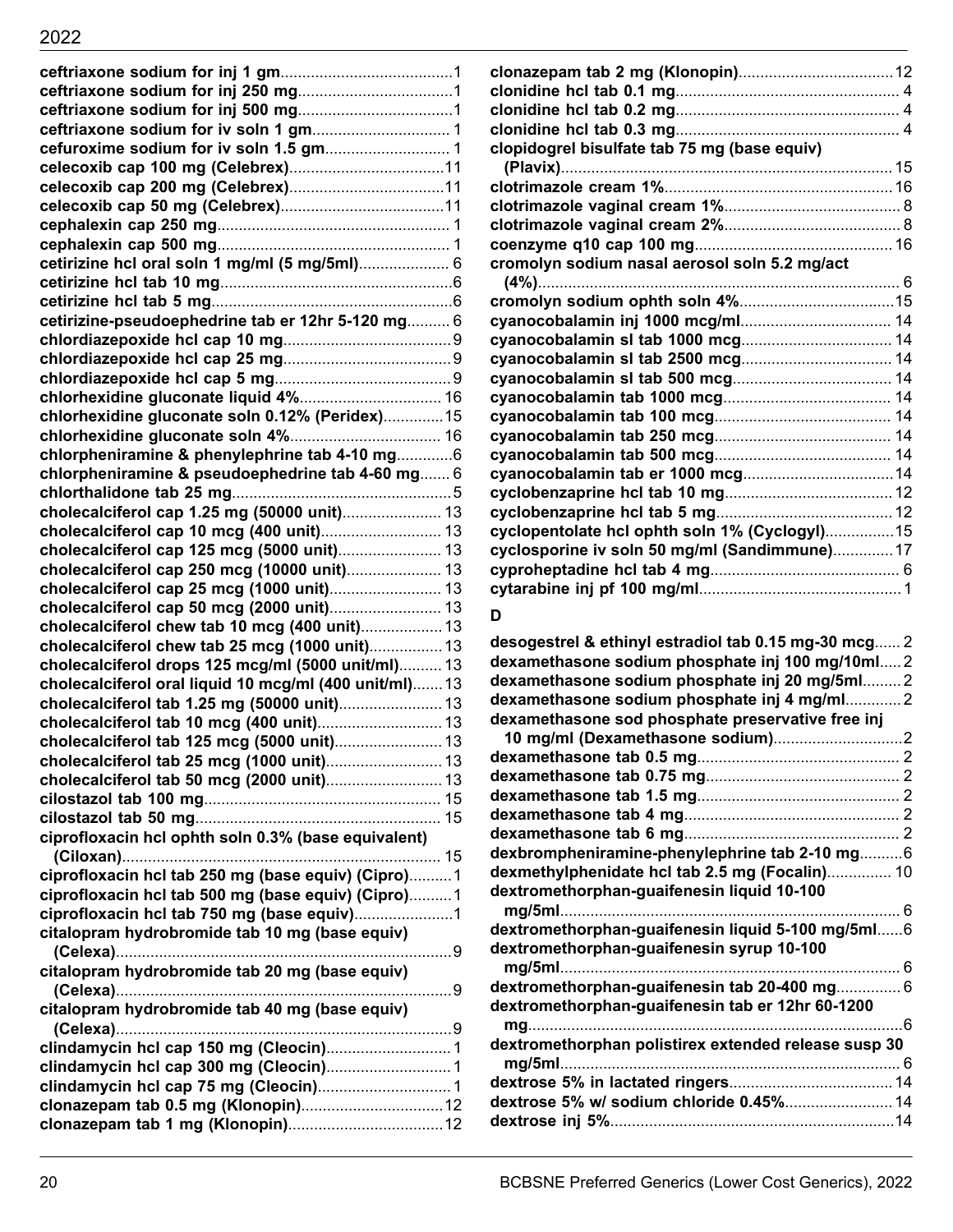| diclofenac sodium ophth soln 0.1% 15                                               |
|------------------------------------------------------------------------------------|
| diclofenac sodium tab delayed release 50 mg 11                                     |
| diclofenac sodium tab delayed release 75 mg 11                                     |
|                                                                                    |
|                                                                                    |
|                                                                                    |
|                                                                                    |
| digoxin tab 125 mcg (0.125 mg) (Lanoxin) 3                                         |
|                                                                                    |
| diltiazem hcl coated beads cap er 24hr 120 mg                                      |
|                                                                                    |
| diltiazem hcl coated beads cap er 24hr 180 mg                                      |
|                                                                                    |
| diltiazem hcl coated beads cap er 24hr 240 mg                                      |
|                                                                                    |
| diltiazem hcl extended release beads cap er 24hr 120                               |
|                                                                                    |
| diltiazem hcl extended release beads cap er 24hr 180                               |
|                                                                                    |
|                                                                                    |
|                                                                                    |
| diphenhydramine-acetaminophen tab 25-500 mg                                        |
|                                                                                    |
|                                                                                    |
|                                                                                    |
|                                                                                    |
|                                                                                    |
| diphenhydramine hcl tab disint 12.5 mg 6                                           |
| diphenhydramine-zinc acetate cream 2-0.1%16                                        |
| divalproex sodium tab delayed release 125 mg                                       |
|                                                                                    |
| divalproex sodium tab delayed release 250 mg                                       |
|                                                                                    |
| divalproex sodium tab delayed release 500 mg                                       |
|                                                                                    |
|                                                                                    |
|                                                                                    |
|                                                                                    |
|                                                                                    |
|                                                                                    |
|                                                                                    |
|                                                                                    |
|                                                                                    |
| donepezil hydrochloride orally disintegrating tab 10                               |
|                                                                                    |
| donepezil hydrochloride orally disintegrating tab 5                                |
|                                                                                    |
| donepezil hydrochloride tab 10 mg (Aricept) 10                                     |
| donepezil hydrochloride tab 5 mg (Aricept) 10                                      |
| dorzolamide hcl ophth soln 2% (Trusopt) 15                                         |
| dorzolamide hcl-timolol maleate ophth soln 22.3-6.8                                |
|                                                                                    |
| doxazosin mesylate tab 1 mg (Cardura) 4                                            |
| doxazosin mesylate tab 2 mg (Cardura) 4<br>doxazosin mesylate tab 4 mg (Cardura) 4 |

| doxazosin mesylate tab 8 mg (Cardura)4                |  |
|-------------------------------------------------------|--|
|                                                       |  |
|                                                       |  |
| doxycycline hyclate cap 100 mg (Vibramycin)1          |  |
|                                                       |  |
|                                                       |  |
|                                                       |  |
| doxylamine succinate (sleep) tab 25 mg 10             |  |
| duloxetine hcl enteric coated pellets cap 20 mg (base |  |
|                                                       |  |
| duloxetine hcl enteric coated pellets cap 30 mg (base |  |
|                                                       |  |
| duloxetine hcl enteric coated pellets cap 60 mg (base |  |
|                                                       |  |
|                                                       |  |
|                                                       |  |
| Е                                                     |  |
|                                                       |  |
|                                                       |  |
| enalapril maleate & hydrochlorothiazide tab 10-25 mg  |  |
|                                                       |  |
| enalapril maleate & hydrochlorothiazide tab 5-12.5    |  |
|                                                       |  |
|                                                       |  |
|                                                       |  |
|                                                       |  |
|                                                       |  |
| ergocalciferol cap 1.25 mg (50000 unit) (Drisdol) 13  |  |
|                                                       |  |
| escitalopram oxalate tab 10 mg (base equiv)           |  |
|                                                       |  |
| escitalopram oxalate tab 20 mg (base equiv)           |  |
|                                                       |  |
| escitalopram oxalate tab 5 mg (base equiv)            |  |
|                                                       |  |
|                                                       |  |
|                                                       |  |
|                                                       |  |
|                                                       |  |
|                                                       |  |
|                                                       |  |
|                                                       |  |

## **F**

| fe fumarate-vit c-vit b12-fa cap 460 (151 fe)-60-0.01-1  |  |
|----------------------------------------------------------|--|
|                                                          |  |
| fe fumarate w/ b12-vit c-fa-ifc cap 110-0.015-75-0.5-240 |  |
|                                                          |  |
|                                                          |  |
|                                                          |  |
|                                                          |  |
|                                                          |  |
|                                                          |  |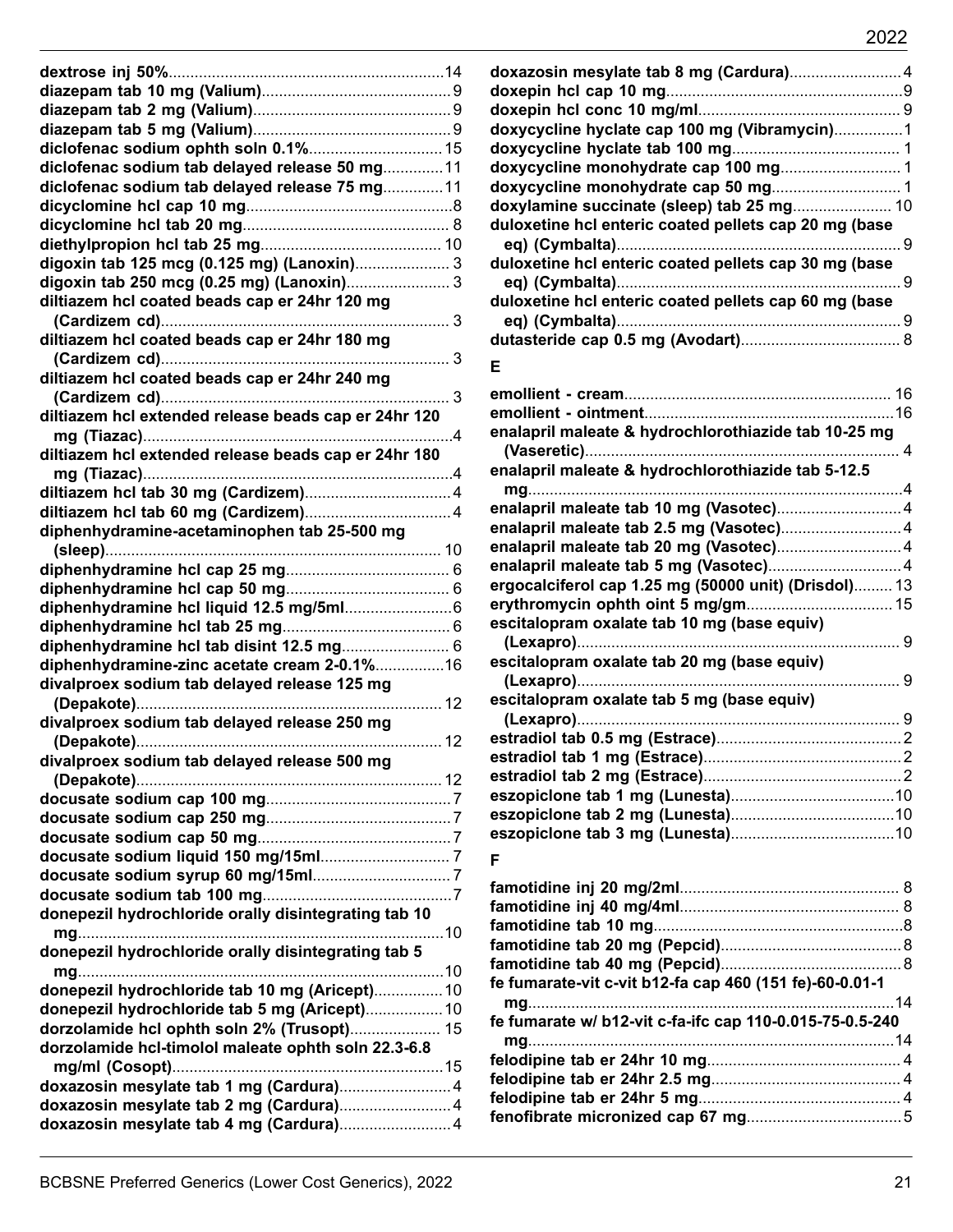# 2022

| ferrous fumarate-fa-b complex-c-zn-mg-mn-cu tab        |  |
|--------------------------------------------------------|--|
|                                                        |  |
|                                                        |  |
| ferrous fumarate tab 324 mg (106 mg elemental fe) 14   |  |
| ferrous gluconate tab 240 mg (27 mg elemental fe) 14   |  |
| ferrous gluconate tab 324 mg (37.5 mg elemental        |  |
|                                                        |  |
| ferrous sulfate dried tab er 160 mg (50 mg fe          |  |
|                                                        |  |
| ferrous sulfate elixir 220 mg/5ml (44 mg/5ml elemental |  |
|                                                        |  |
| ferrous sulfate soln 75 mg/ml (15 mg/ml elemental      |  |
|                                                        |  |
| ferrous sulfate tab 325 mg (65 mg elemental fe)14      |  |
| ferrous sulfate tab ec 325 mg (65 mg fe                |  |
|                                                        |  |
| ferrous sulfate tab er 142 mg (45 mg fe equivalent) 14 |  |
| ferrous sulfate tab er 50 mg (elemental fe) 14         |  |
|                                                        |  |
|                                                        |  |
| fexofenadine-pseudoephedrine tab er 12hr 60-120        |  |
|                                                        |  |
| fexofenadine-pseudoephedrine tab er 24hr 180-240       |  |
|                                                        |  |
|                                                        |  |
|                                                        |  |
| fish oil-cholecalciferol cap 1200 mg-1000 unit 16      |  |
|                                                        |  |
|                                                        |  |
|                                                        |  |
|                                                        |  |
|                                                        |  |
| fluorouracil iv soln 5 gm/100ml (50 mg/ml) 1           |  |
|                                                        |  |
|                                                        |  |
|                                                        |  |
| fluticasone propionate nasal susp 50 mcg/act 6         |  |
|                                                        |  |
|                                                        |  |
|                                                        |  |
|                                                        |  |
|                                                        |  |
| folic acid-vitamin b6-vitamin b12 tab 2.2-25-0.5 mg 15 |  |
| folic acid-vitamin b6-vitamin b12 tab 2.2-25-1 mg      |  |
|                                                        |  |
| folic acid-vitamin b6-vitamin b12 tab 2.5-25-1 mg 15   |  |
|                                                        |  |
|                                                        |  |
|                                                        |  |
|                                                        |  |
|                                                        |  |
|                                                        |  |

## **G**

| gabapentin cap 100 mg (Neurontin) 12<br>gabapentin cap 400 mg (Neurontin) 12<br>gentamicin sulfate ophth soln 0.3% 15<br>glucosamine-chondroitin cap 500-400 mg 16<br>glucosamine-chondroitin liq 1500-1200 mg/30ml 16<br>glyburide micronized tab 3 mg (Glynase)2<br>glyburide micronized tab 6 mg (Glynase)2<br>glycerin-hypromellose-peg 400 ophth soln<br>н<br>haloperidol lactate inj 5 mg/ml (Haldol) 10<br>heparin sodium (porcine) lock flush iv soln 100 unit/ |  |
|-------------------------------------------------------------------------------------------------------------------------------------------------------------------------------------------------------------------------------------------------------------------------------------------------------------------------------------------------------------------------------------------------------------------------------------------------------------------------|--|
|                                                                                                                                                                                                                                                                                                                                                                                                                                                                         |  |
|                                                                                                                                                                                                                                                                                                                                                                                                                                                                         |  |
|                                                                                                                                                                                                                                                                                                                                                                                                                                                                         |  |
|                                                                                                                                                                                                                                                                                                                                                                                                                                                                         |  |
|                                                                                                                                                                                                                                                                                                                                                                                                                                                                         |  |
|                                                                                                                                                                                                                                                                                                                                                                                                                                                                         |  |
|                                                                                                                                                                                                                                                                                                                                                                                                                                                                         |  |
|                                                                                                                                                                                                                                                                                                                                                                                                                                                                         |  |
|                                                                                                                                                                                                                                                                                                                                                                                                                                                                         |  |
|                                                                                                                                                                                                                                                                                                                                                                                                                                                                         |  |
|                                                                                                                                                                                                                                                                                                                                                                                                                                                                         |  |
|                                                                                                                                                                                                                                                                                                                                                                                                                                                                         |  |
|                                                                                                                                                                                                                                                                                                                                                                                                                                                                         |  |
|                                                                                                                                                                                                                                                                                                                                                                                                                                                                         |  |
|                                                                                                                                                                                                                                                                                                                                                                                                                                                                         |  |
|                                                                                                                                                                                                                                                                                                                                                                                                                                                                         |  |
|                                                                                                                                                                                                                                                                                                                                                                                                                                                                         |  |
|                                                                                                                                                                                                                                                                                                                                                                                                                                                                         |  |
|                                                                                                                                                                                                                                                                                                                                                                                                                                                                         |  |
|                                                                                                                                                                                                                                                                                                                                                                                                                                                                         |  |
|                                                                                                                                                                                                                                                                                                                                                                                                                                                                         |  |
|                                                                                                                                                                                                                                                                                                                                                                                                                                                                         |  |
|                                                                                                                                                                                                                                                                                                                                                                                                                                                                         |  |
|                                                                                                                                                                                                                                                                                                                                                                                                                                                                         |  |
|                                                                                                                                                                                                                                                                                                                                                                                                                                                                         |  |
|                                                                                                                                                                                                                                                                                                                                                                                                                                                                         |  |
|                                                                                                                                                                                                                                                                                                                                                                                                                                                                         |  |
|                                                                                                                                                                                                                                                                                                                                                                                                                                                                         |  |
|                                                                                                                                                                                                                                                                                                                                                                                                                                                                         |  |
|                                                                                                                                                                                                                                                                                                                                                                                                                                                                         |  |
|                                                                                                                                                                                                                                                                                                                                                                                                                                                                         |  |
|                                                                                                                                                                                                                                                                                                                                                                                                                                                                         |  |
|                                                                                                                                                                                                                                                                                                                                                                                                                                                                         |  |
|                                                                                                                                                                                                                                                                                                                                                                                                                                                                         |  |
|                                                                                                                                                                                                                                                                                                                                                                                                                                                                         |  |
|                                                                                                                                                                                                                                                                                                                                                                                                                                                                         |  |
|                                                                                                                                                                                                                                                                                                                                                                                                                                                                         |  |
|                                                                                                                                                                                                                                                                                                                                                                                                                                                                         |  |
|                                                                                                                                                                                                                                                                                                                                                                                                                                                                         |  |
|                                                                                                                                                                                                                                                                                                                                                                                                                                                                         |  |
|                                                                                                                                                                                                                                                                                                                                                                                                                                                                         |  |
|                                                                                                                                                                                                                                                                                                                                                                                                                                                                         |  |
|                                                                                                                                                                                                                                                                                                                                                                                                                                                                         |  |
|                                                                                                                                                                                                                                                                                                                                                                                                                                                                         |  |
|                                                                                                                                                                                                                                                                                                                                                                                                                                                                         |  |
| heparin sodium (porcine) lock flush iv soln 10 unit/                                                                                                                                                                                                                                                                                                                                                                                                                    |  |
|                                                                                                                                                                                                                                                                                                                                                                                                                                                                         |  |
|                                                                                                                                                                                                                                                                                                                                                                                                                                                                         |  |
|                                                                                                                                                                                                                                                                                                                                                                                                                                                                         |  |

**hydralazine hcl tab 25 mg**................................................. 4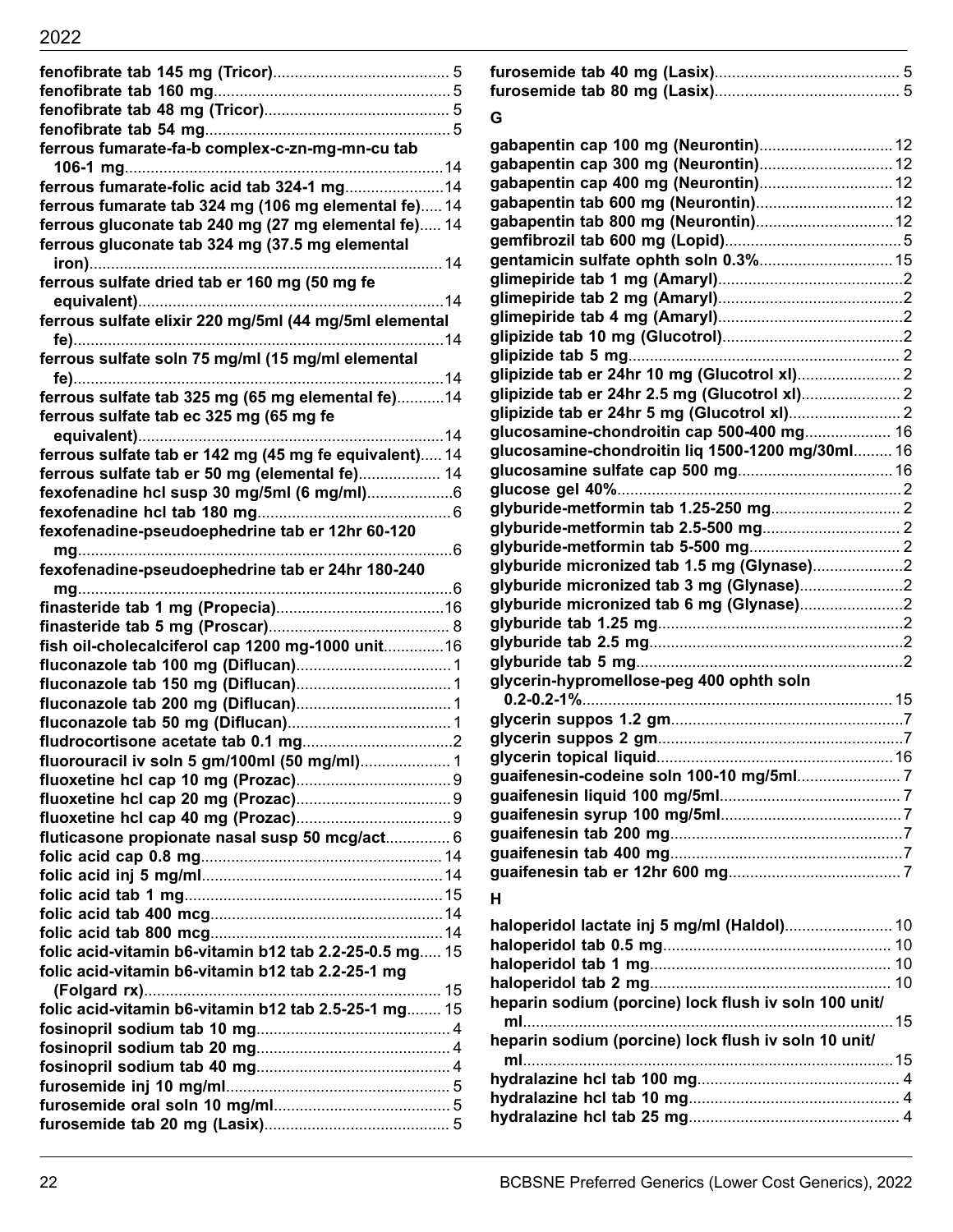| hydrocodone-acetaminophen tab 10-325 mg11           |  |
|-----------------------------------------------------|--|
| hydrocodone-acetaminophen tab 5-300 mg11            |  |
| hydrocodone-acetaminophen tab 5-325 mg11            |  |
| hydrocodone-acetaminophen tab 7.5-325 mg11          |  |
| hydrocortisone-aloe vera cream 0.5% 16              |  |
|                                                     |  |
|                                                     |  |
|                                                     |  |
|                                                     |  |
|                                                     |  |
| hydromorphone hcl tab 2 mg (Dilaudid) 11            |  |
| hydromorphone hcl tab 4 mg (Dilaudid) 11            |  |
|                                                     |  |
|                                                     |  |
|                                                     |  |
|                                                     |  |
| hydroxyzine pamoate cap 25 mg (Vistaril) 9          |  |
| hydroxyzine pamoate cap 50 mg (Vistaril) 9          |  |
| hyoscyamine sulfate sl tab 0.125 mg (Levsin/sl) 8   |  |
| hyoscyamine sulfate tab 0.125 mg (Levsin) 8         |  |
| hyoscyamine sulfate tab disint 0.125 mg (Anaspaz) 8 |  |

## **I**

**ibandronate sodium tab 150 mg (base equivalent)**

| irbesartan-hydrochlorothiazide tab 150-12.5 mg       |  |
|------------------------------------------------------|--|
|                                                      |  |
| irbesartan-hydrochlorothiazide tab 300-12.5 mg       |  |
|                                                      |  |
|                                                      |  |
|                                                      |  |
|                                                      |  |
| iron-docusate-b12-folic acid-c-e-cu-biotin tab 150-1 |  |
|                                                      |  |
| iron polysacch complex-vit b12-fa cap 150-0.025-1    |  |
|                                                      |  |
|                                                      |  |

| iron-vit c-vit b12-folic acid tab 100-250-0.025-1 mg |  |
|------------------------------------------------------|--|
|                                                      |  |
|                                                      |  |
|                                                      |  |
|                                                      |  |
| isosorbide mononitrate tab er 24hr 120 mg 3          |  |
| isosorbide mononitrate tab er 24hr 30 mg3            |  |
| isosorbide mononitrate tab er 24hr 60 mg 3           |  |
|                                                      |  |

## **J**

## **K**

| ketorolac tromethamine im inj 60 mg/2ml (30 mg/      |  |
|------------------------------------------------------|--|
|                                                      |  |
| ketorolac tromethamine inj 15 mg/ml11                |  |
|                                                      |  |
| ketorolac tromethamine ophth soln 0.5% (Acular) 15   |  |
| ketotifen fumarate ophth soln 0.025% (base equiv) 15 |  |
|                                                      |  |

# **L**

| lansoprazole cap delayed release 30 mg (Prevacid) 8  |  |
|------------------------------------------------------|--|
| latanoprost ophth soln 0.005% (Xalatan)15            |  |
|                                                      |  |
| levetiracetam inj 500 mg/5ml (100 mg/ml) (Keppra) 12 |  |
|                                                      |  |
|                                                      |  |
| levocetirizine dihydrochloride tab 5 mg 6            |  |
|                                                      |  |
|                                                      |  |
|                                                      |  |
|                                                      |  |
|                                                      |  |
| levonorgestrel & ethinyl estradiol tab 0.15 mg-30    |  |
|                                                      |  |
| levonorgestrel & ethinyl estradiol tab 0.1 mg-20     |  |
|                                                      |  |
| levonorgestrel-eth estra tab                         |  |
|                                                      |  |
| levothyroxine sodium tab 100 mcg (Synthroid)3        |  |
| levothyroxine sodium tab 112 mcg (Synthroid) 3       |  |
| levothyroxine sodium tab 125 mcg (Synthroid)3        |  |
| levothyroxine sodium tab 137 mcg (Synthroid)3        |  |
| levothyroxine sodium tab 150 mcg (Synthroid)3        |  |
| levothyroxine sodium tab 175 mcg (Synthroid)3        |  |
| levothyroxine sodium tab 200 mcg (Synthroid)3        |  |
| levothyroxine sodium tab 25 mcg (Synthroid)3         |  |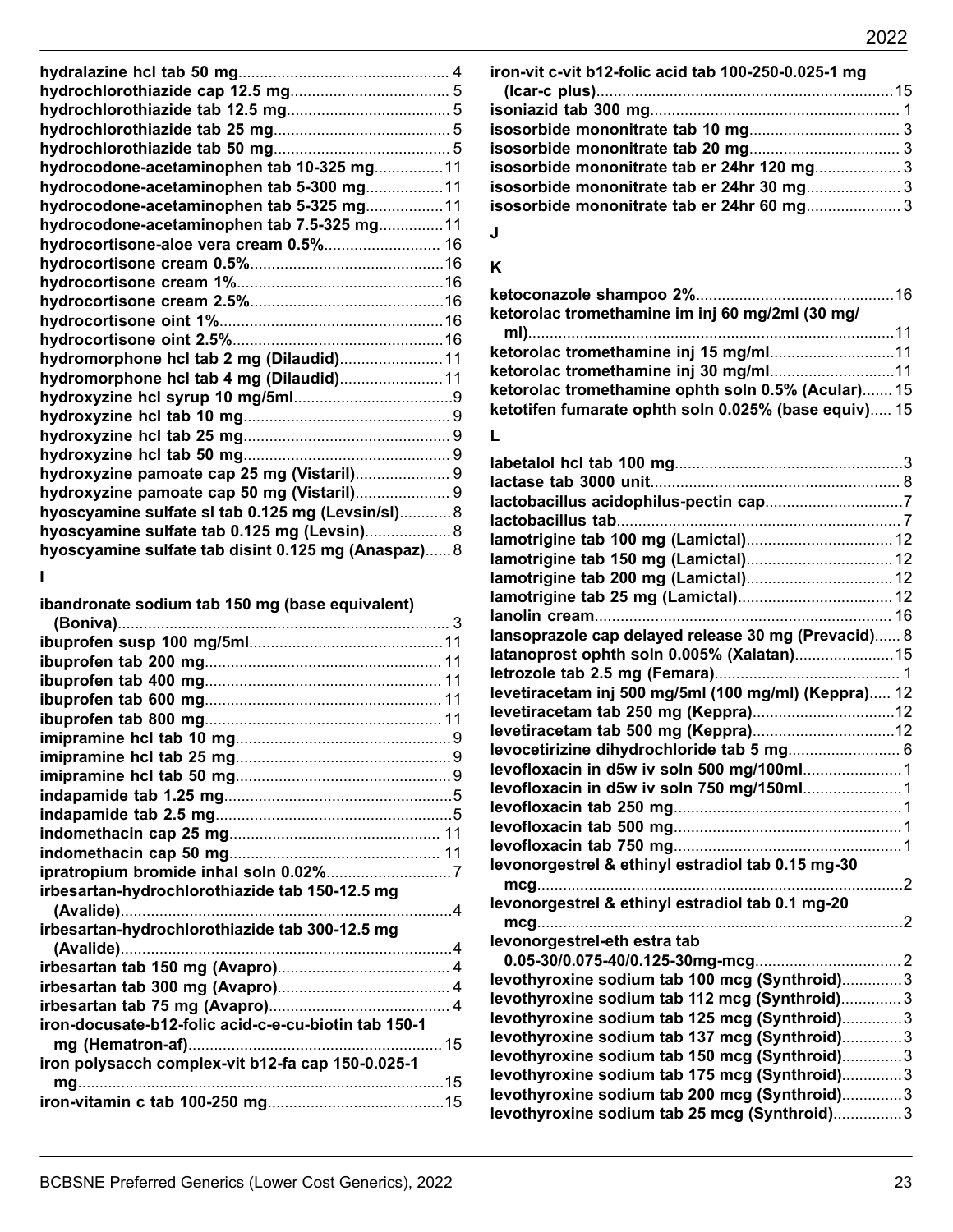| levothyroxine sodium tab 300 mcg (Synthroid)3          |  |
|--------------------------------------------------------|--|
| levothyroxine sodium tab 50 mcg (Synthroid)3           |  |
| levothyroxine sodium tab 75 mcg (Synthroid)3           |  |
| levothyroxine sodium tab 88 mcg (Synthroid)3           |  |
|                                                        |  |
|                                                        |  |
|                                                        |  |
|                                                        |  |
| lidocaine hcl local preservative free (pf) inj 0.5%    |  |
|                                                        |  |
|                                                        |  |
| lidocaine inj 1.5% w/ epinephrine-1:200000 (Xylocaine- |  |
|                                                        |  |
| lidocaine inj 1% w/ epinephrine-1:100000 (Xylocaine/   |  |
|                                                        |  |
|                                                        |  |
| lisinopril & hydrochlorothiazide tab 10-12.5 mg        |  |
|                                                        |  |
| lisinopril & hydrochlorothiazide tab 20-12.5 mg        |  |
|                                                        |  |
| lisinopril & hydrochlorothiazide tab 20-25 mg          |  |
|                                                        |  |
|                                                        |  |
|                                                        |  |
|                                                        |  |
|                                                        |  |
|                                                        |  |
|                                                        |  |
| lithium carbonate cap 150 mg (Lithium carbonate)10     |  |
|                                                        |  |
| lithium carbonate cap 600 mg (Lithium carbonate)10     |  |
|                                                        |  |
| lithium carbonate tab er 300 mg (Lithobid) 10          |  |
|                                                        |  |
|                                                        |  |
|                                                        |  |
| loratadine & pseudoephedrine tab er 12hr 5-120 mg 7    |  |
| loratadine & pseudoephedrine tab er 24hr 10-240        |  |
|                                                        |  |
| loratadine rapidly-disintegrating tab 10 mg            |  |
|                                                        |  |
|                                                        |  |
|                                                        |  |
|                                                        |  |
|                                                        |  |
|                                                        |  |
|                                                        |  |
| losartan potassium & hydrochlorothiazide tab 100-12.5  |  |
| losartan potassium & hydrochlorothiazide tab 100-25    |  |
|                                                        |  |
| losartan potassium & hydrochlorothiazide tab 50-12.5   |  |
|                                                        |  |
|                                                        |  |
|                                                        |  |
|                                                        |  |
|                                                        |  |

| М                                                   |
|-----------------------------------------------------|
|                                                     |
|                                                     |
|                                                     |
| magnesium oxide tab 250 mg (mg supplement) 14       |
|                                                     |
| magnesium oxide tab 400 mg (240 mg elemental        |
|                                                     |
| magnesium oxide tab 400 mg (241.3 mg elemental      |
|                                                     |
| magnesium oxide tab 500 mg (mg supplement) 14       |
|                                                     |
|                                                     |
|                                                     |
|                                                     |
| medroxyprogesterone acetate tab 10 mg (Provera)2    |
| medroxyprogesterone acetate tab 2.5 mg (Provera) 2  |
| medroxyprogesterone acetate tab 5 mg (Provera)2     |
|                                                     |
|                                                     |
|                                                     |
|                                                     |
|                                                     |
|                                                     |
|                                                     |
|                                                     |
|                                                     |
|                                                     |
|                                                     |
|                                                     |
|                                                     |
|                                                     |
| meperidine hcl inj 25 mg/ml (Demerol) 11            |
| meperidine hcl inj 50 mg/ml (Demerol) 11            |
|                                                     |
|                                                     |
|                                                     |
|                                                     |
|                                                     |
|                                                     |
|                                                     |
|                                                     |
|                                                     |
|                                                     |
| methotrexate sodium inj 50 mg/2ml (25 mg/ml)2       |
| methotrexate sodium inj pf 250 mg/10ml (25 mg/ml) 2 |
| methotrexate sodium inj pf 50 mg/2ml (25 mg/ml) 1   |
| methylphenidate hcl tab 5 mg (Ritalin) 10           |
|                                                     |
|                                                     |
|                                                     |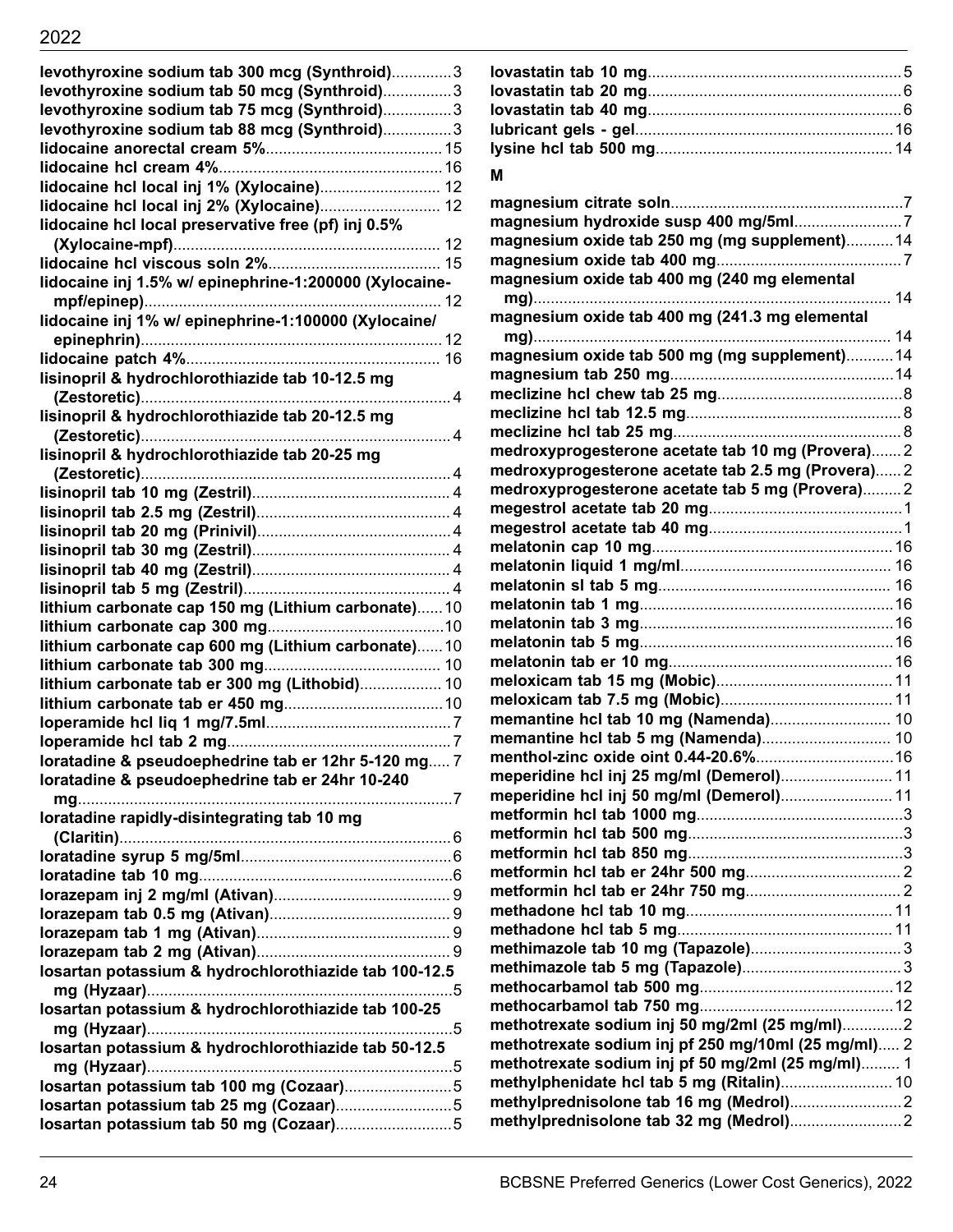| methylprednisolone tab therapy pack 4 mg (21)           |
|---------------------------------------------------------|
|                                                         |
| metoclopramide hcl tab 10 mg (base equivalent)          |
|                                                         |
| metoclopramide hcl tab 5 mg (base equivalent)           |
| . 8                                                     |
| metoprolol succinate tab er 24hr 100 mg (tartrate       |
| . 3                                                     |
| metoprolol succinate tab er 24hr 25 mg (tartrate equiv) |
|                                                         |
| metoprolol succinate tab er 24hr 50 mg (tartrate equiv) |
|                                                         |
| metoprolol tartrate tab 100 mg (Lopressor) 3            |
|                                                         |
|                                                         |
| metoprolol tartrate tab 50 mg (Lopressor) 3             |
|                                                         |
|                                                         |
|                                                         |
|                                                         |
|                                                         |
|                                                         |
| miconazole nitrate vaginal cream 2% 8                   |
| miconazole nitrate vaginal supp 1200 mg & 2% cream      |
|                                                         |
| miconazole nitrate vaginal supp 200 mg & 2% cream 9     |
|                                                         |
| midazolam hcl inj 10 mg/2ml (base equivalent) 10        |
| midazolam hcl inj 25 mg/5ml (base equivalent) 10        |
| midazolam hcl inj 2 mg/2ml (base equivalent) 10         |
| midazolam hcl inj 50 mg/10ml (base equivalent) 10       |
| midazolam hcl inj 5 mg/ml (base equivalent) 10          |
| midazolam hcl inj pf 10 mg/2ml (base equivalent)10      |
| midazolam hcl inj pf 5 mg/ml (base equivalent)10        |
| midazolam hcl syrup 2 mg/ml (base equivalent) 10        |
|                                                         |
| $\overline{\phantom{0}}$ 1                              |
|                                                         |
|                                                         |
|                                                         |
|                                                         |
|                                                         |
|                                                         |
|                                                         |
|                                                         |
|                                                         |
|                                                         |
| montelukast sodium chew tab 4 mg (base equiv)           |
|                                                         |
| montelukast sodium chew tab 5 mg (base equiv)           |
|                                                         |
| montelukast sodium tab 10 mg (base equiv)               |
|                                                         |
| morphine sulfate iv soln pf 10 mg/ml (Morphine          |
|                                                         |
| morphine sulfate oral soln 10 mg/5ml 11                 |

| morphine sulfate tab er 15 mg (Ms contin) 11          |  |
|-------------------------------------------------------|--|
|                                                       |  |
| multiple vitamins w/ minerals chew tab13              |  |
|                                                       |  |
| multiple vitamins w/ minerals tab (Strovite forte) 13 |  |
|                                                       |  |
|                                                       |  |
|                                                       |  |

## **N**

| neomycin-polymyxin-dexamethasone ophth oint 0.1%       |     |
|--------------------------------------------------------|-----|
|                                                        |     |
| neomycin-polymyxin-dexamethasone ophth susp            |     |
|                                                        |     |
|                                                        |     |
|                                                        |     |
|                                                        |     |
|                                                        |     |
|                                                        |     |
|                                                        |     |
|                                                        |     |
|                                                        |     |
| nifedipine tab er 24hr osmotic release 30 mg           |     |
|                                                        |     |
|                                                        |     |
| norethindrone & ethinyl estradiol tab 1 mg-35 mcg 2    |     |
| norethindrone ace & ethinyl estradiol-fe tab 1.5 mg-30 |     |
|                                                        |     |
| norethindrone ace & ethinyl estradiol-fe tab 1 mg-20   |     |
|                                                        |     |
| norethindrone ace & ethinyl estradiol tab 1 mg-20      |     |
|                                                        |     |
|                                                        |     |
| norgestimate & ethinyl estradiol tab 0.25 mg-35        | . 2 |
| norgestimate-eth estrad tab 0.18-25/0.215-25/0.25-25   |     |
|                                                        | . 2 |
|                                                        |     |
|                                                        |     |
|                                                        |     |
|                                                        |     |
|                                                        |     |
|                                                        |     |
|                                                        |     |
|                                                        |     |
|                                                        |     |
| O                                                      |     |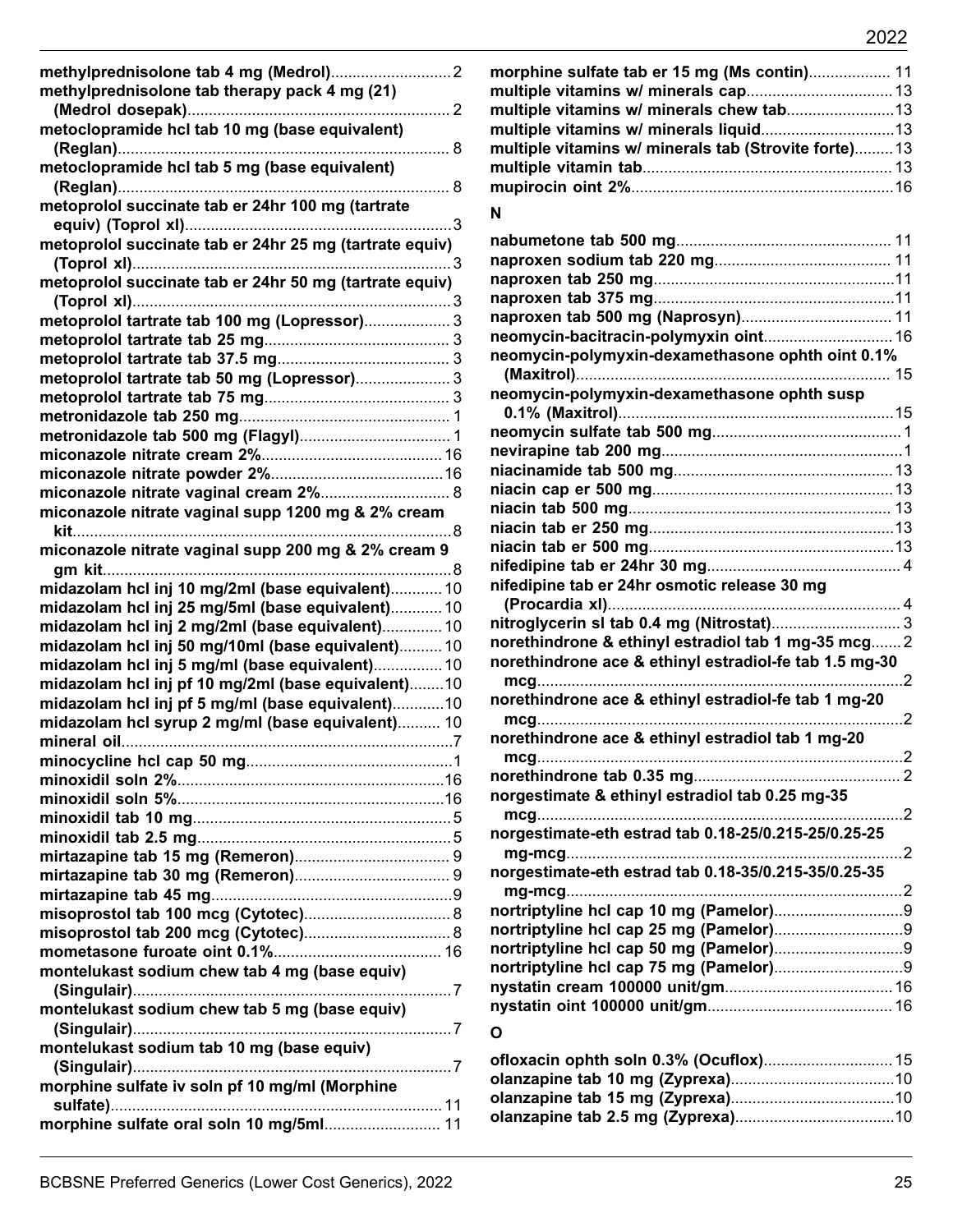| olmesartan medoxomil-hydrochlorothiazide tab         |  |
|------------------------------------------------------|--|
|                                                      |  |
| olmesartan medoxomil-hydrochlorothiazide tab         |  |
|                                                      |  |
| olmesartan medoxomil-hydrochlorothiazide tab 40-25   |  |
|                                                      |  |
| olmesartan medoxomil tab 20 mg (Benicar) 5           |  |
| olmesartan medoxomil tab 40 mg (Benicar) 5           |  |
| olmesartan medoxomil tab 5 mg (Benicar) 5            |  |
|                                                      |  |
|                                                      |  |
|                                                      |  |
| omeprazole delayed release tab 20 mg 8               |  |
| ondansetron hcl inj 40 mg/20ml (2 mg/ml) 8           |  |
| ondansetron hcl inj 4 mg/2ml (2 mg/ml) 8             |  |
|                                                      |  |
|                                                      |  |
| ondansetron orally disintegrating tab 4 mg 8         |  |
| ondansetron orally disintegrating tab 8 mg 8         |  |
|                                                      |  |
| oxcarbazepine tab 150 mg (Trileptal) 12              |  |
|                                                      |  |
|                                                      |  |
| oxybutynin chloride tab er 24hr 10 mg (Ditropan xl)8 |  |
|                                                      |  |
| oxybutynin chloride tab er 24hr 5 mg (Ditropan xI)8  |  |
|                                                      |  |
| oxycodone hcl tab 5 mg (Roxicodone) 11               |  |
| oxycodone w/ acetaminophen tab 5-325 mg              |  |
|                                                      |  |
|                                                      |  |
|                                                      |  |
|                                                      |  |

## **P**

| pantoprazole sodium ec tab 20 mg (base equiv)                                                             |  |
|-----------------------------------------------------------------------------------------------------------|--|
| pantoprazole sodium ec tab 40 mg (base equiv)                                                             |  |
|                                                                                                           |  |
|                                                                                                           |  |
|                                                                                                           |  |
| pediatric multiple vitamins w/ fl-fe drops 0.25-10 mg/                                                    |  |
| pediatric multiple vitamins w/ fluoride soln 0.25 mg/                                                     |  |
| pediatric multiple vitamins w/ fluoride soln 0.5 mg/                                                      |  |
| pediatric multiple vitamins w/ iron chew tab 18 mg 13<br>pediatric multiple vitamin w/ c & fa chew tab 13 |  |
| pediatric multiple vitamin w/ minerals & c chew                                                           |  |
| pediatric vitamins acd w/ fluoride soln 0.25 mg/ml 13                                                     |  |

| pediatric vitamins acd w/ fluoride soln 0.5 mg/ml 13                 |  |
|----------------------------------------------------------------------|--|
| peg 3350-kcl-na bicarb-nacl-na sulfate for soln 236 gm               |  |
| peg 3350-kcl-sod bicarb-nacl for soln 420 gm                         |  |
|                                                                      |  |
|                                                                      |  |
|                                                                      |  |
|                                                                      |  |
|                                                                      |  |
| phenazopyridine hcl tab 200 mg (Pyridium)                            |  |
|                                                                      |  |
| phendimetrazine tartrate tab 35 mg 10                                |  |
|                                                                      |  |
|                                                                      |  |
|                                                                      |  |
|                                                                      |  |
|                                                                      |  |
|                                                                      |  |
|                                                                      |  |
|                                                                      |  |
| phenylephrine-brompheniramine-dm liquid 2.5-1-5                      |  |
|                                                                      |  |
| phenylephrine-chlorphen-dm liquid 10-4-15 mg/5ml7                    |  |
| phenylephrine-mineral oil-petrolatum oint                            |  |
| phenylephrine w/ dm-gg liquid 10-15-350 mg/5ml 7                     |  |
| phenyleph-shark liver oil-cocoa butter suppos<br>$0.25 - 3 - 85.5\%$ |  |
|                                                                      |  |
| pioglitazone hcl tab 15 mg (base equiv) (Actos)3                     |  |
| pioglitazone hcl tab 30 mg (base equiv) (Actos)3                     |  |
| pioglitazone hcl tab 45 mg (base equiv) (Actos)3                     |  |
| polyethylene glycol 3350 oral powder 17 gm/scoop 7                   |  |
| polyethylene glycol-propylene glycol ophth soln                      |  |
|                                                                      |  |
| polymyxin b-trimethoprim ophth soln 10000 unit/                      |  |
| polysaccharide iron complex cap 150 mg (iron                         |  |
|                                                                      |  |
|                                                                      |  |
| potassium & sodium phosphates powder pack                            |  |
|                                                                      |  |
| potassium chloride microencapsulated crys er tab 10                  |  |
| potassium chloride microencapsulated crys er tab 20                  |  |
|                                                                      |  |
| potassium chloride tab er 10 meg (K-tab) 14                          |  |
| potassium chloride tab er 20 meg (1500 mg) (K-                       |  |
|                                                                      |  |
| potassium chloride tab er 8 meq (600 mg) 14                          |  |
| pramipexole dihydrochloride tab 0.125 mg                             |  |
|                                                                      |  |
| pramipexole dihydrochloride tab 0.25 mg 12                           |  |
| pramipexole dihydrochloride tab 0.5 mg (Mirapex)12                   |  |
| pramipexole dihydrochloride tab 0.75 mg                              |  |
|                                                                      |  |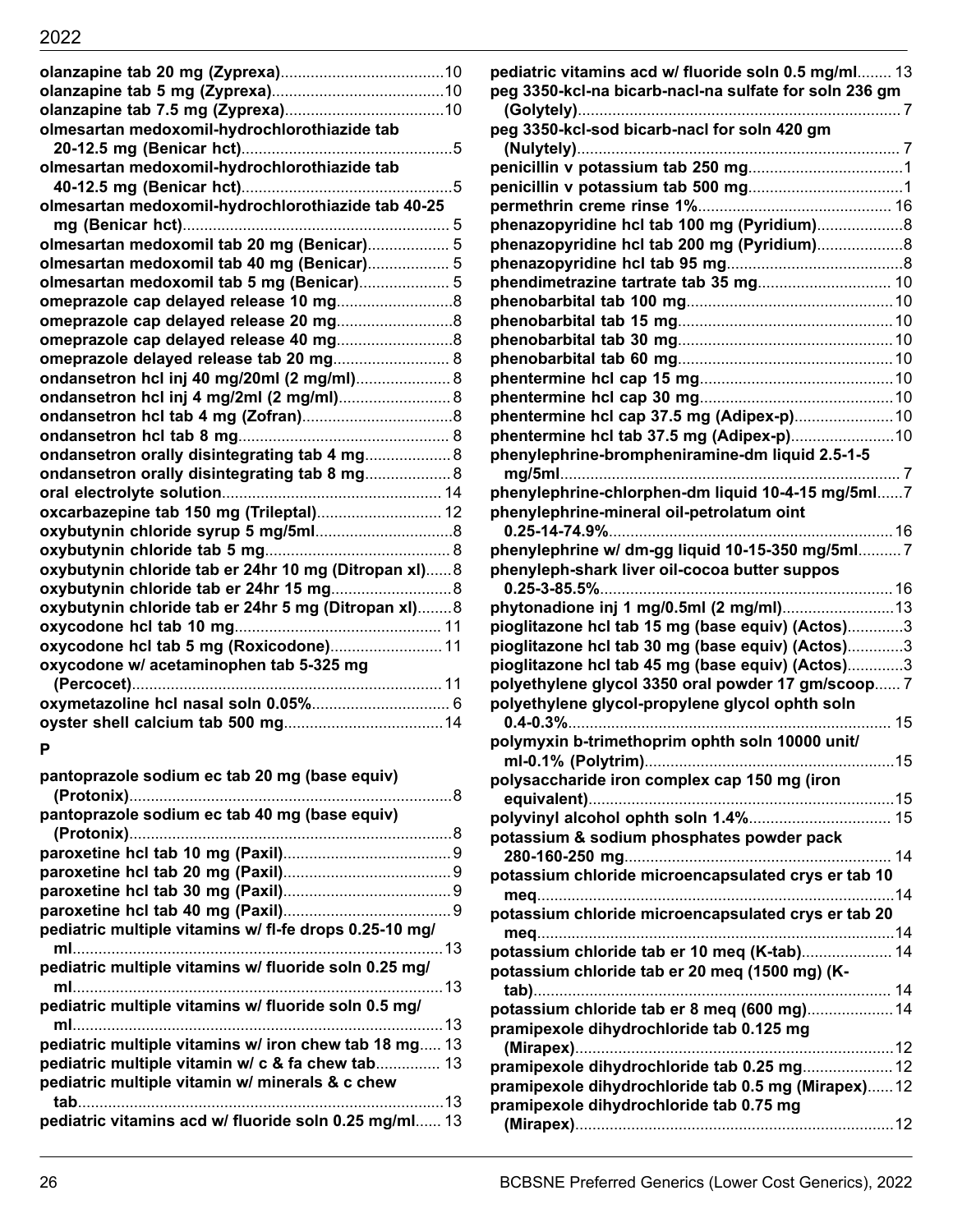| pramipexole dihydrochloride tab 1.5 mg 12         |
|---------------------------------------------------|
| pramipexole dihydrochloride tab 1 mg (Mirapex) 12 |
|                                                   |
|                                                   |
|                                                   |
|                                                   |
|                                                   |
|                                                   |
|                                                   |
| prednisolone sod phosphate oral soln 15 mg/5ml    |
|                                                   |
|                                                   |
|                                                   |
|                                                   |
|                                                   |
|                                                   |
|                                                   |
|                                                   |
|                                                   |
|                                                   |
|                                                   |
|                                                   |
|                                                   |
|                                                   |
|                                                   |
|                                                   |
|                                                   |
|                                                   |
| prochlorperazine maleate tab 5 mg (base           |
|                                                   |
|                                                   |
|                                                   |
|                                                   |
|                                                   |
|                                                   |
|                                                   |
| promethazine w/ codeine syrup 6.25-10 mg/5ml7     |
|                                                   |
|                                                   |
|                                                   |
|                                                   |
| pseudoephedrine-guaifenesin tab 40-400 mg7        |
| pseudoephedrine-guaifenesin tab er 12hr 60-600    |
|                                                   |
|                                                   |
|                                                   |
| pseudoephedrine-ibuprofen tab 30-200 mg 7         |
| pseudoephedrine-naproxen sodium tab er 12hr       |
|                                                   |
|                                                   |
|                                                   |
|                                                   |
|                                                   |
|                                                   |

# **Q**

| quetiapine fumarate tab 100 mg (Seroquel) 10 |  |
|----------------------------------------------|--|
|                                              |  |
| quetiapine fumarate tab 200 mg (Seroquel) 10 |  |
| quetiapine fumarate tab 25 mg (Seroquel) 10  |  |
| quetiapine fumarate tab 300 mg (Seroquel) 10 |  |
| quetiapine fumarate tab 400 mg (Seroquel) 10 |  |
|                                              |  |
|                                              |  |
|                                              |  |
|                                              |  |
|                                              |  |
|                                              |  |

# **R**

| rizatriptan benzoate oral disintegrating tab 10 mg      |  |
|---------------------------------------------------------|--|
|                                                         |  |
| rizatriptan benzoate oral disintegrating tab 5 mg (base |  |
|                                                         |  |
| rizatriptan benzoate tab 10 mg (base equivalent)        |  |
|                                                         |  |
| rizatriptan benzoate tab 5 mg (base equivalent)11       |  |
|                                                         |  |
|                                                         |  |
|                                                         |  |
|                                                         |  |
|                                                         |  |
|                                                         |  |
|                                                         |  |
| rosuvastatin calcium tab 10 mg (Crestor) 6              |  |
| rosuvastatin calcium tab 20 mg (Crestor) 6              |  |
| rosuvastatin calcium tab 40 mg (Crestor) 6              |  |
|                                                         |  |
|                                                         |  |

## **S**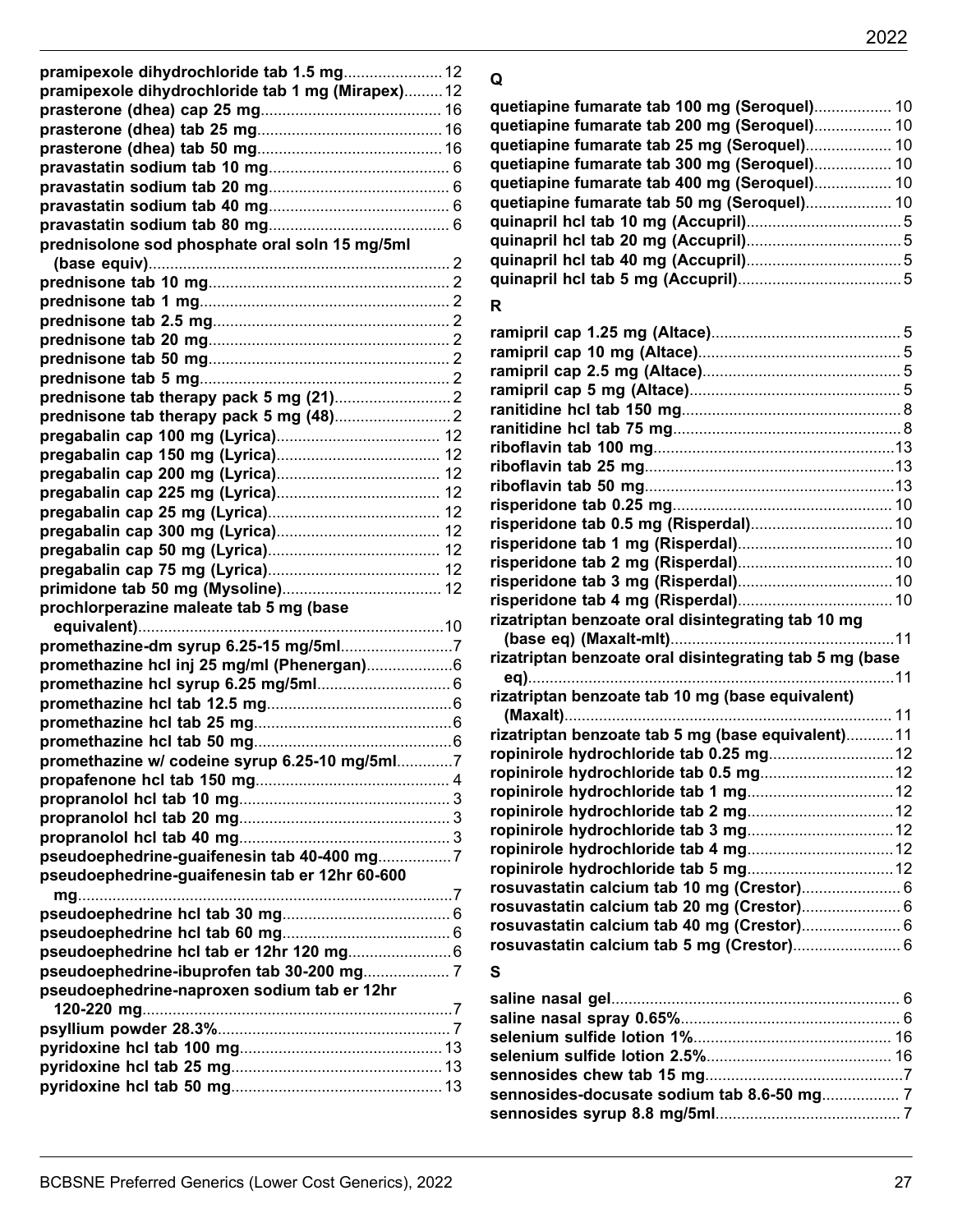| sildenafil citrate tab 100 mg (Viagra) 6             |    |
|------------------------------------------------------|----|
|                                                      |    |
|                                                      |    |
|                                                      |    |
|                                                      |    |
|                                                      |    |
| silver sulfadiazine cream 1% (Silvadene) 16          |    |
|                                                      |    |
|                                                      |    |
|                                                      |    |
|                                                      |    |
|                                                      |    |
|                                                      |    |
|                                                      |    |
|                                                      |    |
|                                                      |    |
|                                                      |    |
|                                                      |    |
| sodium chloride hypertonic ophth soln 5% 15          |    |
| sodium chloride inj 2.5 meq/ml (14.6%) 14            |    |
| sodium chloride irrigation soln 0.9% 8               |    |
|                                                      |    |
| sodium chloride preservative free (pf) inj 0.9% 14   |    |
| sodium chloride-sodium bicarbonate packet kit        |    |
|                                                      |    |
|                                                      |    |
|                                                      |    |
|                                                      |    |
| sodium fluoride chew tab 0.25 mg f (from 0.55 mg     |    |
|                                                      |    |
| sodium fluoride chew tab 0.5 mg f (from 1.1 mg       |    |
|                                                      | 14 |
| sodium fluoride chew tab 1 mg f (from 2.2 mg naf)14  |    |
| sodium fluoride cream 1.1% (Prevident 5000 plus) 15  |    |
| sodium fluoride gel 1.1% (0.5% f) (Prevident         |    |
|                                                      |    |
| sodium fluoride paste 1.1% (Prevident 5000 boost) 15 |    |
| sodium fluoride soln 0.5 mg/ml f (from 1.1 mg/ml     |    |
|                                                      |    |
| sotalol hcl (afib/afl) tab 120 mg (Betapace af)3     |    |
| sotalol hcl (afib/afl) tab 80 mg (Betapace af)3      |    |
|                                                      |    |
|                                                      |    |
|                                                      |    |
| spironolactone tab 100 mg (Aldactone)5               |    |
|                                                      |    |
|                                                      |    |
| sulfamethoxazole-trimethoprim tab 400-80 mg          |    |
|                                                      |    |
| sulfamethoxazole-trimethoprim tab 800-160 mg         |    |
|                                                      |    |

## **T**

| tamoxifen citrate tab 10 mg (base equivalent)2      |  |
|-----------------------------------------------------|--|
|                                                     |  |
|                                                     |  |
|                                                     |  |
| terazosin hcl cap 10 mg (base equivalent)5          |  |
|                                                     |  |
|                                                     |  |
| terazosin hcl cap 5 mg (base equivalent)5           |  |
|                                                     |  |
|                                                     |  |
|                                                     |  |
|                                                     |  |
|                                                     |  |
|                                                     |  |
| thyroid tab 15 mg (1/4 grain) (Armour thyroid) 3    |  |
| thyroid tab 30 mg (1/2 grain) (Armour thyroid) 3    |  |
| timolol maleate ophth soln 0.25% (Timoptic) 15      |  |
| timolol maleate ophth soln 0.5% (Timoptic) 15       |  |
| tizanidine hcl tab 2 mg (base equivalent) 12        |  |
| tizanidine hcl tab 4 mg (base equivalent)           |  |
|                                                     |  |
|                                                     |  |
|                                                     |  |
|                                                     |  |
|                                                     |  |
|                                                     |  |
|                                                     |  |
|                                                     |  |
|                                                     |  |
|                                                     |  |
| tramadol-acetaminophen tab 37.5-325 mg              |  |
|                                                     |  |
|                                                     |  |
|                                                     |  |
|                                                     |  |
|                                                     |  |
|                                                     |  |
|                                                     |  |
|                                                     |  |
| triamcinolone acetonide cream 0.025% 16             |  |
| triamcinolone acetonide cream 0.1% 16               |  |
| triamcinolone acetonide cream 0.5% 16               |  |
| triamcinolone acetonide inj susp 40 mg/ml           |  |
|                                                     |  |
| triamcinolone acetonide nasal aerosol suspension 55 |  |
|                                                     |  |
| triamcinolone acetonide oint 0.025% 16              |  |
|                                                     |  |
|                                                     |  |
| triamterene & hydrochlorothiazide cap 37.5-25 mg5   |  |
|                                                     |  |